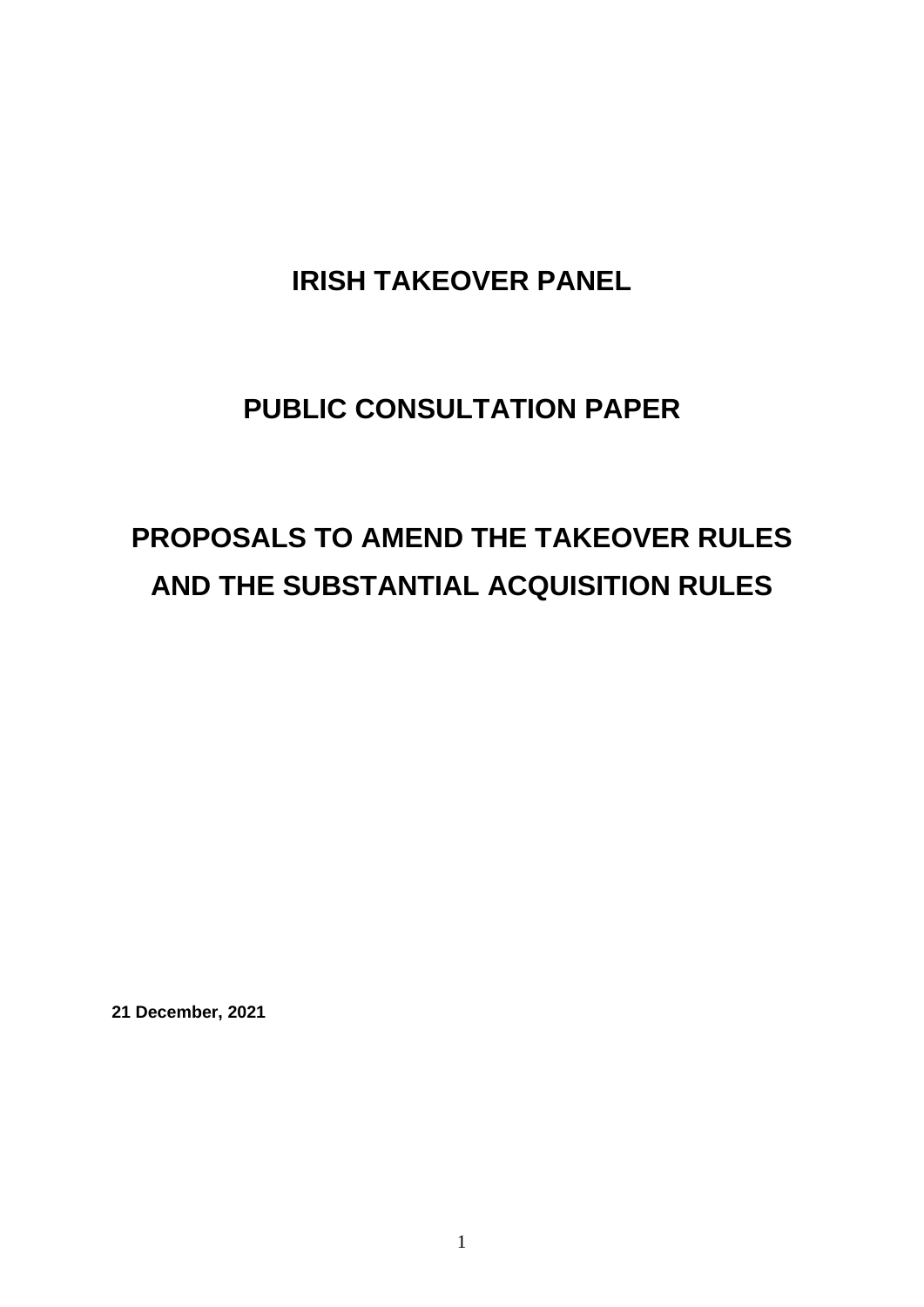# **CONTENTS** Page

| <b>Introduction</b>                                          | 3  |
|--------------------------------------------------------------|----|
| Proposed amendments to Part A of the Rules and related notes | 4  |
| Proposed amendments to Part B of the Rules and related notes | 6  |
| <b>Proposed amendments to the SARs</b>                       | 47 |

| <b>Appendix 1</b> | <b>Amendments to Part A of the Rules</b>          |
|-------------------|---------------------------------------------------|
| <b>Appendix 2</b> | <b>Amendments to Part B of the Rules</b>          |
| <b>Appendix 3</b> | <b>Amendments to the Appendices to the Rules</b>  |
| <b>Appendix 4</b> | <b>Amendments to the SARs</b>                     |
| <b>Appendix 5</b> | Amendments to the Notes on the Rules and the SARs |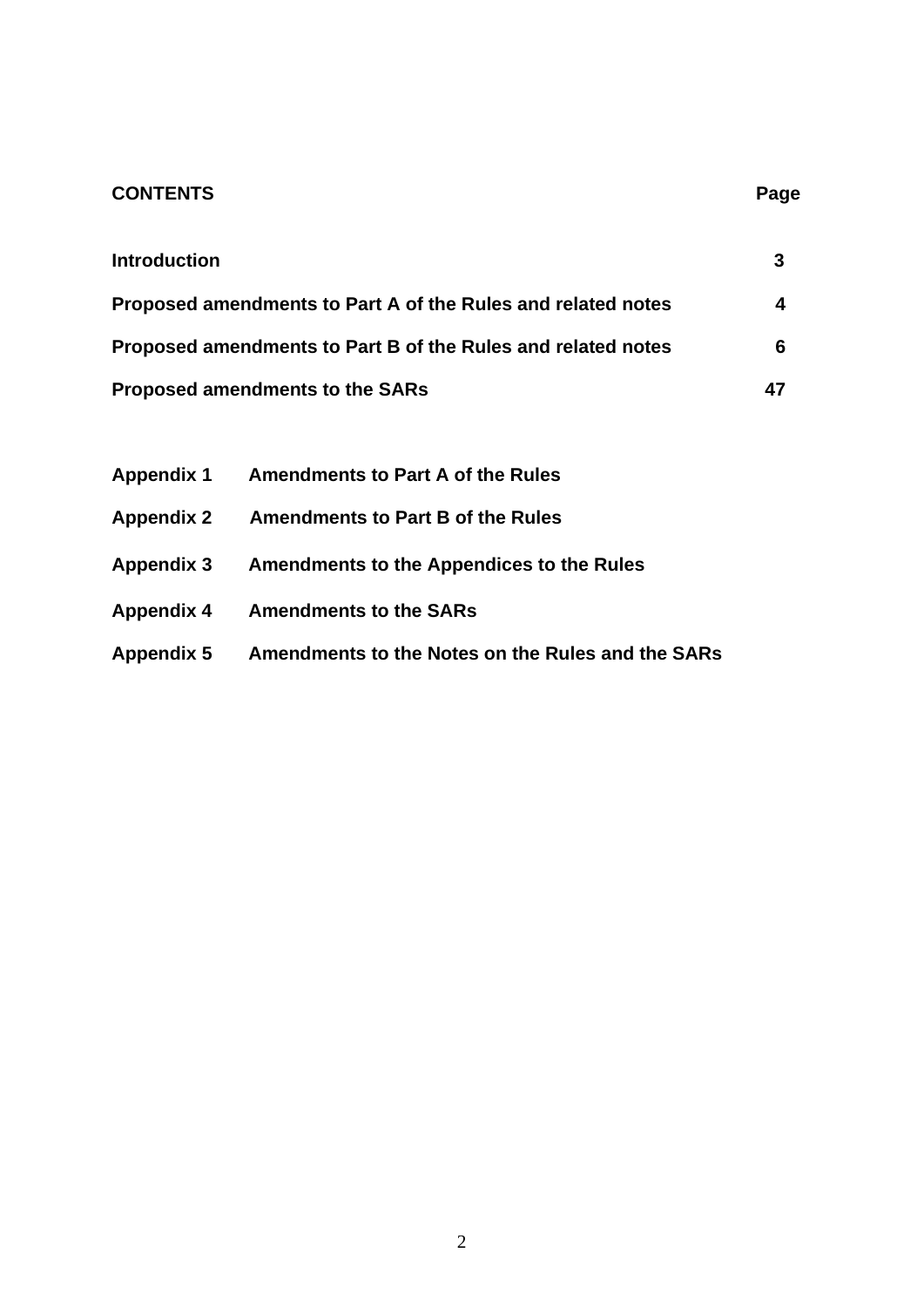#### **Introduction**

This paper sets out proposals to amend the Irish Takeover Panel Act 1997, Takeover Rules, 2013 (the "Rules") and the Irish Takeover Panel Act 1997, Substantial Acquisition Rules, 2007 (the "SARs").

The primary purpose of the proposed amendments to the Rules and the SARs is to update them to take into account developments in takeover practice and changes in relevant legislation that have occurred since the Rules and the SARs were published.

In undertaking its review of the Rules, the Panel has considered amendments made to the Takeover Code by the Panel on Takeovers and Mergers in the UK (the "Code") in recent years and the vast majority of the proposed amendments to the Rules reflect changes that have been made to the Code during this period.

Having regard to the above, this paper refers only to the more substantive amendments being proposed to the Rules, the SARs and accompanying notes, including those amendments which the Panel regards as giving rise to changes in policy. Minor amendments including rule numbering changes, typographical errors and simple linguistic changes are not referenced. Complete sets of the proposed new Rules and SARs (and the notes thereon) marked-up to show the proposed amendments are set out in the Appendices to this paper.

The Panel is inviting comments on this consultation paper. Any comments should reach the Panel by 28 February, 2022.

Comments may be sent by email to: admin@irishtakeoverpanel.ie

Alternatively, comments may be sent in writing to:

Irish Takeover Panel Lower Ground Floor 76 Merrion Square Dublin 2

Telephone: +353 1 6789020

All rule and note references are to the new rules and notes thereon unless otherwise stated. Unless the context otherwise requires, words and expressions defined in the Rules and the SARs have the same meanings when used in this consultation paper.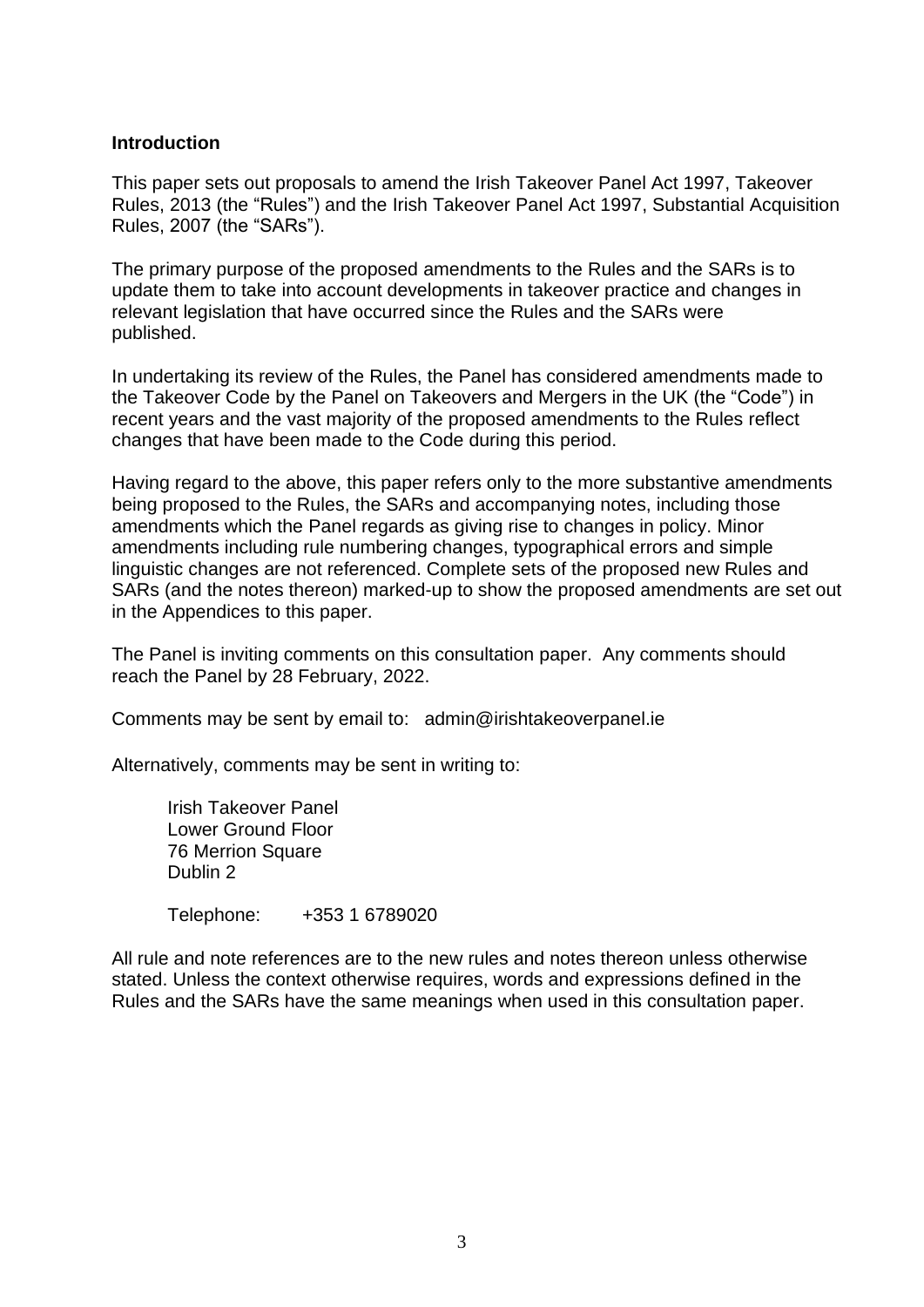# **Proposed Amendments to Part A of the Rules and Related Notes**

*Rule 2 Interpretation*

*1.1 Amendments to Rule 2*

*Rule*

2.1 Certain definitions are being deleted while a number of new definitions are being added. For example, because of the proposed amendments to Rule 10 (see below) CREST related definitions are being deleted as is the definition of *"despatch"* because of the proposed amendments to Rule 30 (see below). Because of the latter amendments new definitions of *"electronic form"*, *"hard copy"* and *"website notification"* are being introduced.

> New definitions of *"ordinary course profit forecast", "profit forecast", "profit estimate"* and *"Quantified Financial Benefits Statements"* are being introduced which terms are referred to in a new Rule 28 (see below).

The definition of *"dealing"* is being amended with the addition of a new sub-paragraph (vii) which will extend the definition to include the redemption or purchase of, or taking or exercising an option over, any of its own relevant securities by the offeree or an offeror.

 The definition in Rule 2.1(b)(v) of a service contract which has more than 12 months to run is being deleted because of the proposed amendments to Rule 25.5 (the current Rule 25.4).

2.4 Because of the proposed amendments to Rule 30, the current Rule 2.4(a) is being deleted while paragraph (b) of the rule is being moved to Rule 30.4(b).

#### *1.2 Amendments to the Notes on Rule 2*

Note 1 on Rule 2.1

A number of amendments are being proposed to note 1 in order to provide additional guidance in relation to acting in concert issues which may arise in the context of standstill agreements, pension schemes, sub-contracted fund managers and irrevocable commitments.

Note 10 on Rule 2.1

This new note on quantified financial benefits statements is being added to clarify that where, in competition with an offer or possible offer, an offeree announces that it has agreed terms on which it intends to sell all or substantially all of the company's assets (excluding cash and cash equivalents) and that it intends to return to shareholders all or substantially all of the company's cash balances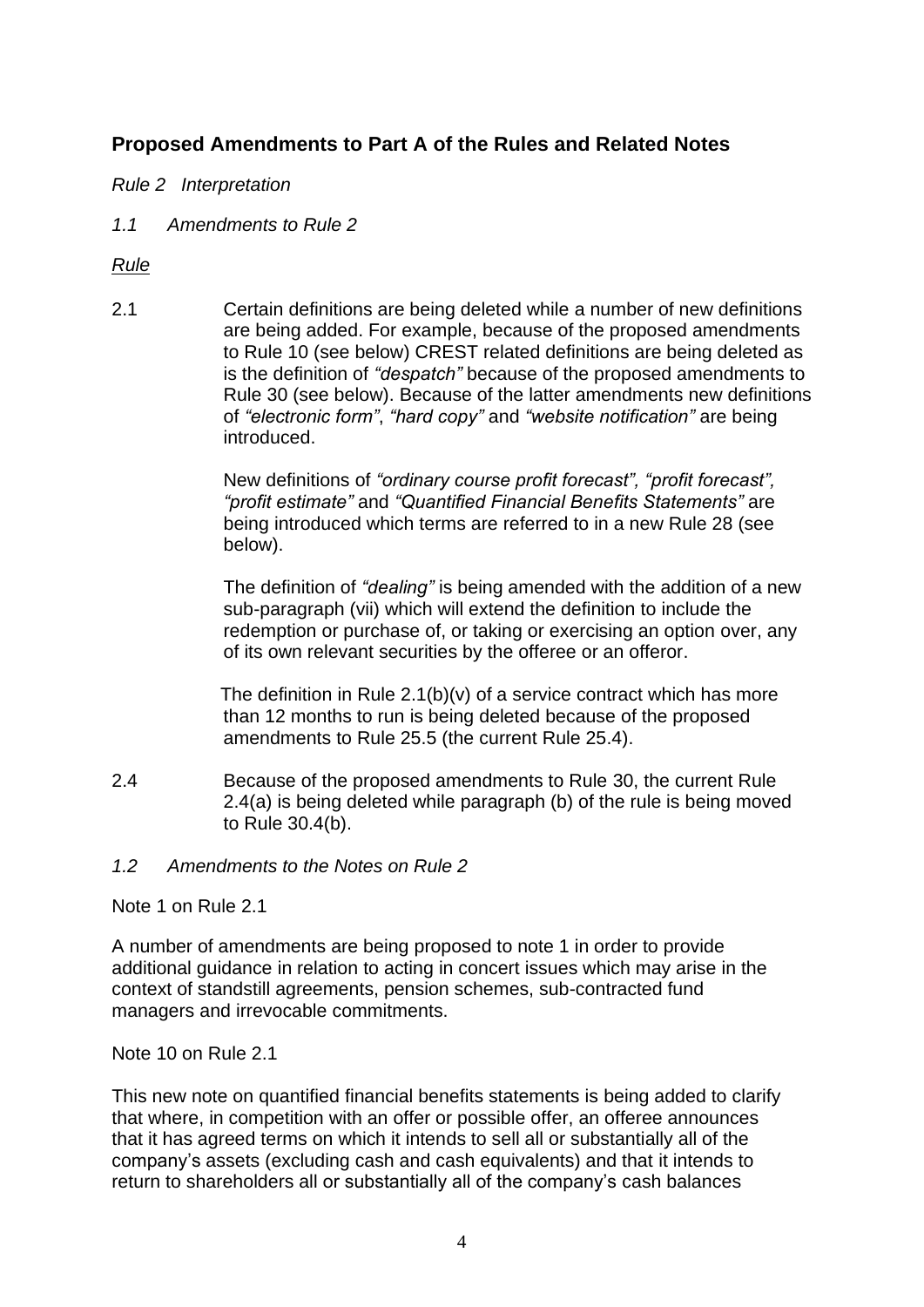(including the proceeds of any asset sale), a statement by the offeree quantifying the cash sum expected to be paid to shareholders (either as a specific amount or as a range) will be treated as a quantified financial benefits statement.

Note 16 on Rule 2.1

Note 16 (the current note 15) on *"security"* is being amended to clarify inter alia that rights in respect of shares conferring voting rights held through the Euroclear Bank, DTC or other settlement systems are securities and transferable voting securities.

Note on Rule 2.4

As referred to above, the current Rule 2.4 is being deleted and therefore the note on the rule is also being deleted.

#### *2. Rule 3 Specifications and Presumptions*

*2.1 Amendments to Rule 3*

#### *Rule*

3.3 Those presumptions which presume close family members as being in concert with each other are being extended to include civil partners and cohabitants (within the meaning of the Civil Partnership and Certain Rights and Obligations of Cohabitants Act 2010) and Rule 3.3(b)(ii),(vi) and (vii) are being amended accordingly.

> A new presumption (viii) is being added which will presume that persons who sell assets (other than quoted securities) to a relevant company in consideration for the issue of new shares in the relevant company to them, are acting in concert with each other.

#### *2.2 Amendments to the Notes on Rule 3.3*

Note on Rule 3.3

The last paragraph of the note on the rule is being amended to reflect current practice.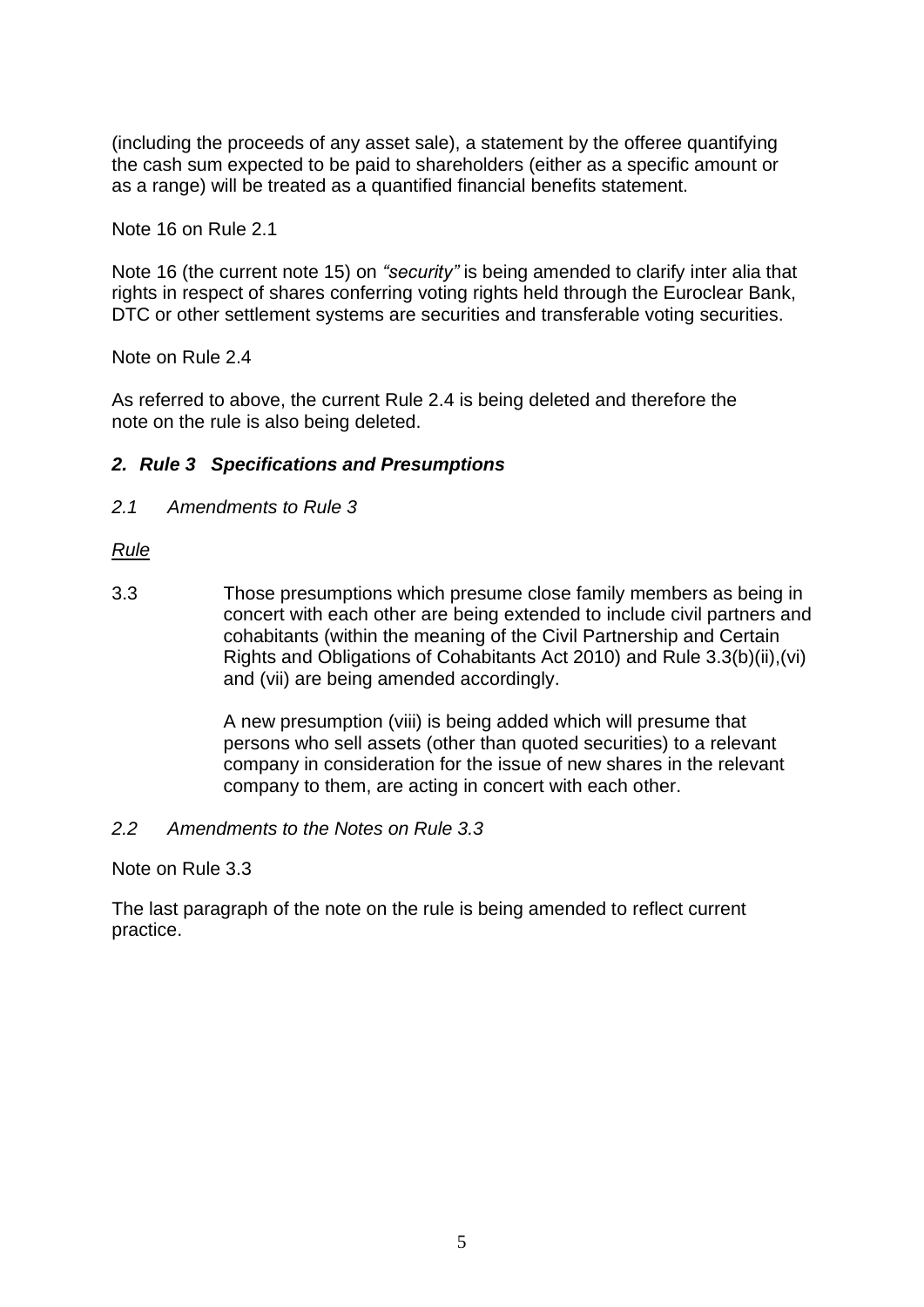# **Proposed Amendments to Part B of the Rules and Related Notes**

#### *1. Rule 2 Confidential information; the timing and contents of announcements*

*1.1 Amendments to Rule 2*

# *Rule*

- 2.2(a) The deletion is being proposed on the basis that pre-conditional firm intention announcements are permitted under the Rules (with Panel consent under Rule 13.2) and therefore no distinction for the purposes of Rule 2.2 should be made between firm intention announcements which are pre-conditional and those which are not subject to any pre-condition.
- 2.2(f) The Panel has decided to change its practice in how it treats certain strategic announcements under Rule 2.2 and specifically, when such announcements should be regarded as commencing an offer period. In some cases, a strategic review announcement will identify an offer for the company as one of the possible outcomes of the strategic review. The Panel is aware that, while the ultimate conclusion of a strategic review might be an offer for the company, an offer may be only one of a number of options being explored by the company and such reviews may take place over a protracted period of time.

It has in these circumstances been the Panel's practice under the Rules not to automatically put the company into an offer period. This practice was adopted on the basis that usually when such an announcement is being made no possible offer has been communicated to the offeree and thus the definition of *"offer period"* has not been triggered per se by the announcement.

Over time it has become apparent that in most cases the offeree's financial advisors will commence approaching potential offerors immediately following the release of the strategic review announcement. Furthermore, in some cases the offeree would prefer to be in an offer period following these announcements as it provides them with greater flexibility in the context of Rule 2.2 (when an announcement is required) in that the offeree will have less constraints in relation to the number of potential offerors which may be approached.

The Panel has concluded that it would be both appropriate and prudent to change its current policy such that the Panel will normally treat a strategic review announcement which refers specifically to an offer as one of the options to be considered under the strategic review, as commencing an offer period in relation to the relevant company.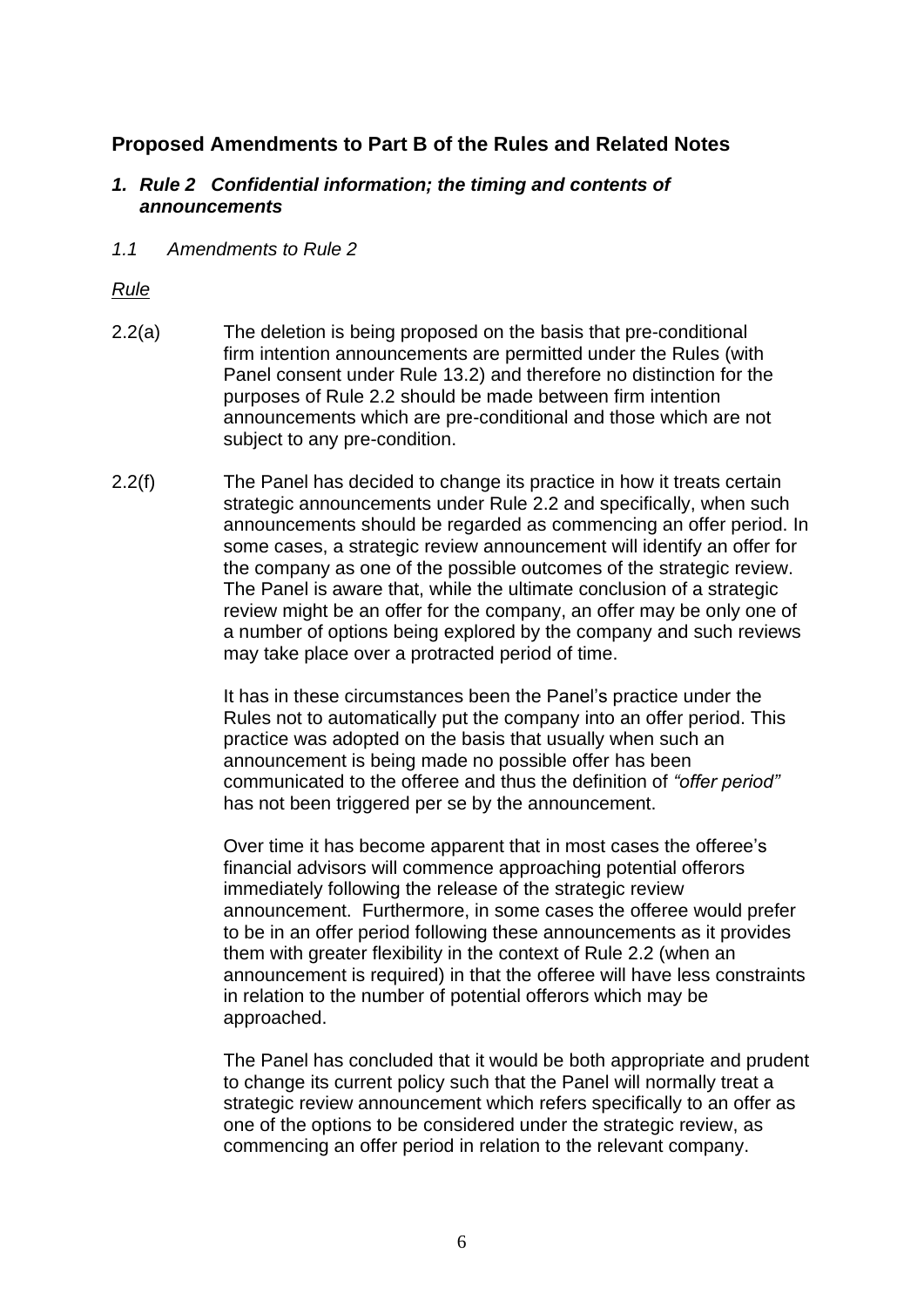One of the consequences of this change in policy is that in accordance with Rule 2.4(b) (see below) any potential offeror with which the offeree is in talks, or from which it has received an approach with regard to a possible offer, at the time at which the strategic review announcement is made will be required to be identified and the date on which the deadline set in accordance with Rule 2.6(a) (see below) will expire must be specified in accordance with Rule 2.4(d) (see below), unless the strategic review also incorporates a formal sale process in relation to which the Panel has granted the dispensations referred to in Note 2 on Rule 2.6 (see below).

- 2.3(b) The amendment seeks to clarify who has responsibility for making an announcement if there is rumour and speculation or there is an anomalous movement in the offeree's share price. A note on Rule 2.3 provides some guidance on the issue.
- 2.4 & 2.6 These are for the most part new rules and form the basis of a new *"put up or shut up"* ("PUSU") regime. The proposal is to adopt a PUSU regime similar to that under the Code.

The current PUSU regime in the Rules is set out in Rule 2.4(b) and provides the Panel with the discretion to impose a time limit of its choosing by which an offeror must clarify its intentions. The PUSU regime is designed to bring to an end the uncertainty and siege that may exist as a result of the announcement of a possible offer. Such a siege results from the operation of Rule 21.1 during this period which can curtail the offeree's normal business operations. PUSU deadlines are not prescribed under the current Rules and the Panel will impose a PUSU deadline only if it is requested to do so by the offeree. In setting the deadline the Panel seeks to balance the interests of the offeree shareholders in not being deprived of the opportunity to consider the possibility of an offer against the potential damage to the offeree's business as a result of the uncertainty and siege created by the offeror's interest.

The current PUSU regime in the Rules has not caused any significant difficulties to date. That said, in recent years there have been representations to the Panel Executive suggesting that it would be preferable if the Rules adopted a PUSU regime along the lines of that provided for under the Code. The Code PUSU regime has been in place since 2011 and is well tried-and-tested at this stage. The Panel understands that it has been operating satisfactorily.

Under the proposed new PUSU regime an announcement by an offeree which commences an offer period must identify any potential offeror with which the offeree is in talks or from which an approach has been received (there is no such requirement under the current PUSU regime). Having been so identified, any publicly named potential offeror must within 28 days of the date on which it has been publicly named: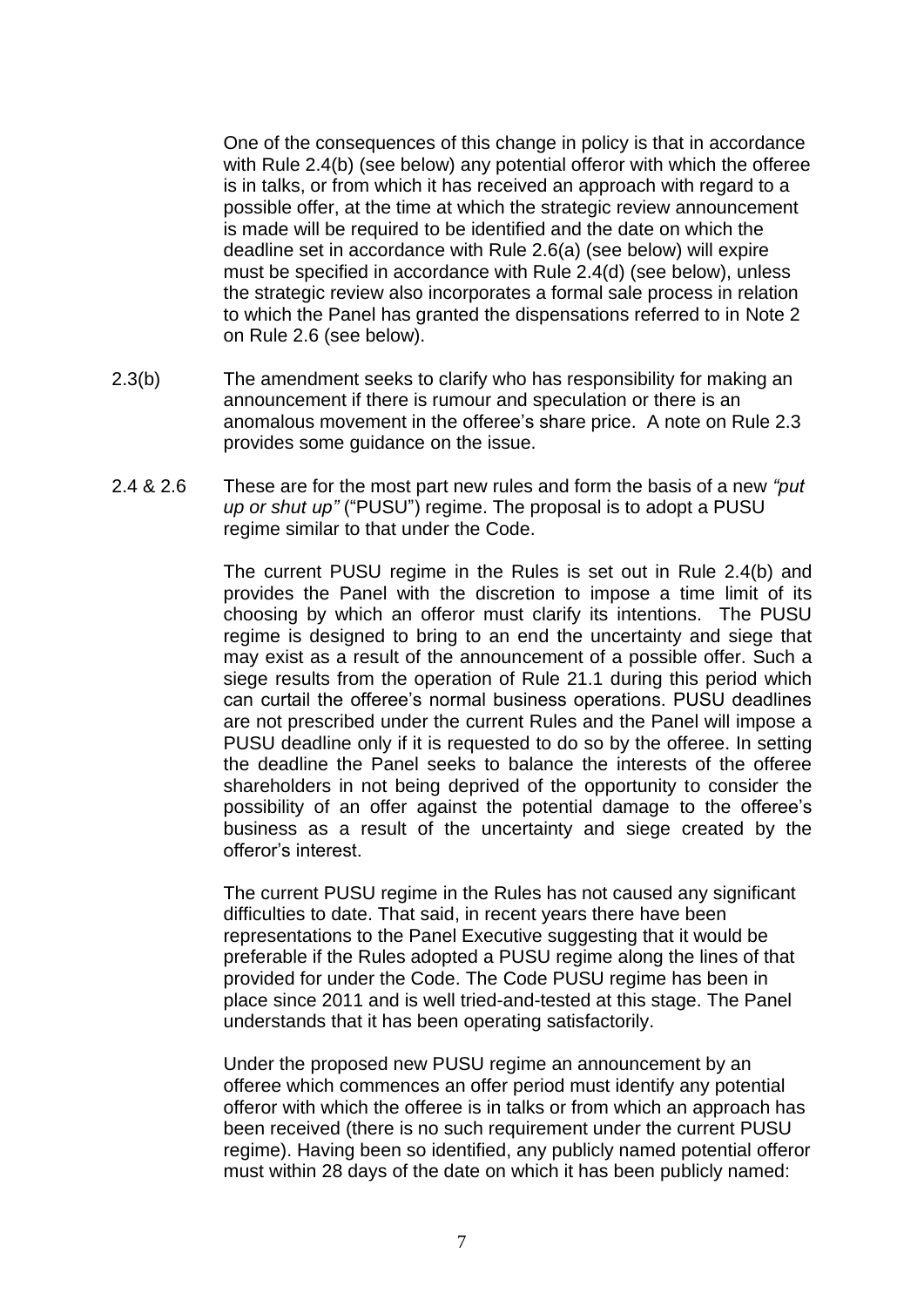- (i) announce a firm intention to make an offer;
- (ii) announce that it will not make an offer whereupon it will then be subject to the restrictions referred to in Rule 2.8; or
- (iii) make an application jointly with the offeree to the Panel for an extension of the deadline. Where such an extension is granted the offeree must promptly make an announcement setting out the new deadline, the status of the negotiations between the offeree and the potential offeror and the anticipated timetable for their completion.

The new PUSU regime would reduce any tactical advantage which unwanted and hostile offerors would have over offerees, in that:

- offerees would be subject to a shorter period of uncertainty and disruption prior to a formal offer being announced and would have a greater degree of control over the duration of that period;
- the requirement for the board of the offeree to make a potentially difficult and contentious decision as to whether to identify a potential offeror and/or to request the Panel to impose a PUSU deadline, would be removed; and
- on the basis that the commencement of the offer period would result in the imposition of a 28-day deadline by which the offeror must, in the absence of the offeree requesting an extension of the deadline, release a firm intention announcement, an offeror would have a strong incentive to avoid a leak of its potential interest in making an offer.

Having regard to the matters referred to above, the Panel considers that it would be appropriate at this stage for the Rules to adopt a revised PUSU regime similar to that operated under the Code.

The current Rule 2.4(b) containing the PUSU regime has been deleted as have parts of the current Rule 2.4(a) while other parts of Rule 2.4 have been moved to Rule 2.5 (see below). Rules 2.4(b)-(d) set out how certain aspects of the new regime will operate including the requirement, as referred to above, that an announcement by an offeree which commences an offer period must identify any potential offeror with which it is in talks or from which an approach has been received.

 Rule 2.6 sets out the timing following a possible offer announcement. Specifically, it requires, as referred to above, that by no later than the 28<sup>th</sup> day following the date of the announcement which identifies the offeror, the offeror must either release a firm intention announcement or make a Rule 2.8 announcement (i.e. an announcement that it does not intend to make an offer), unless the Panel has consented to an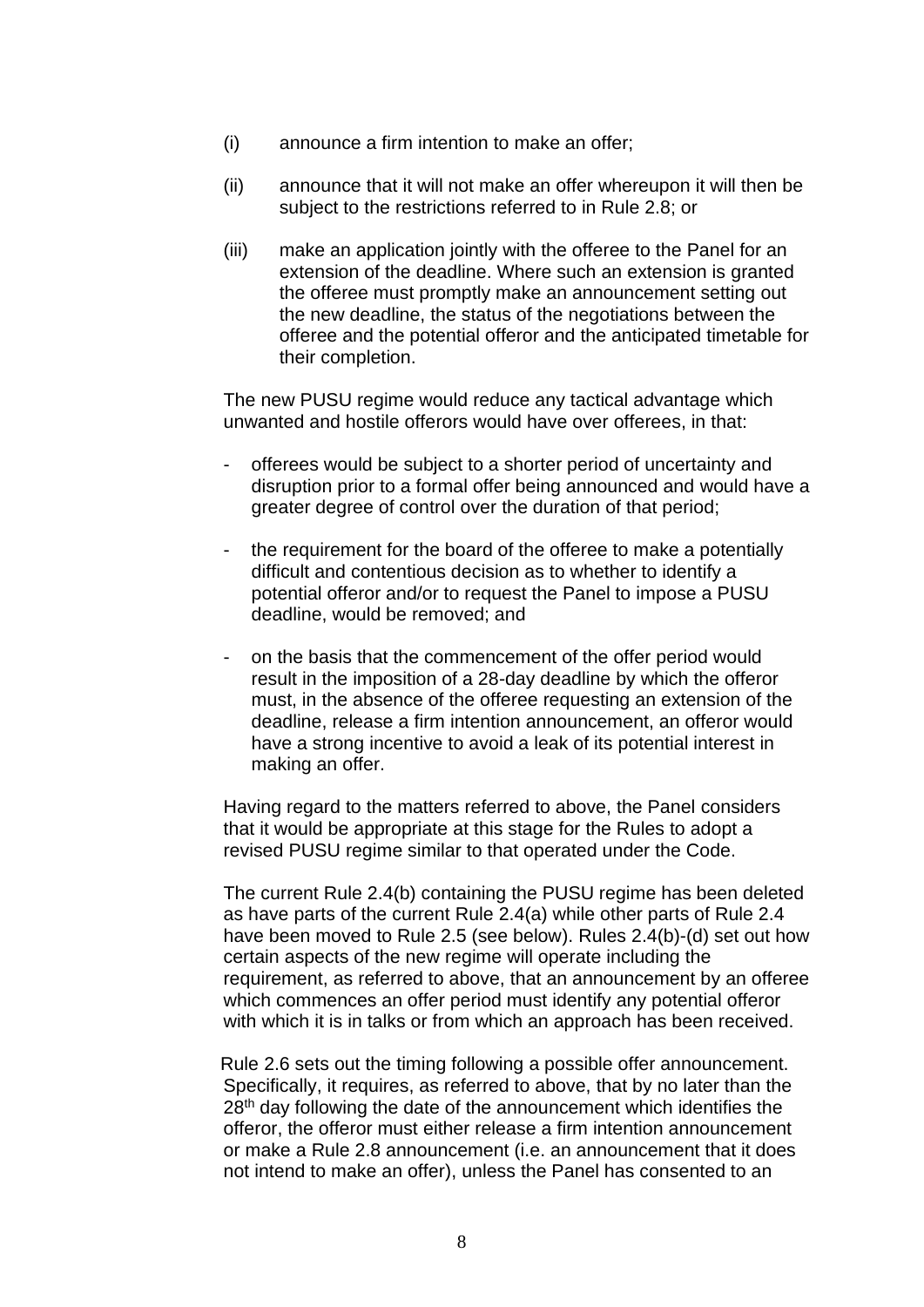extension of the deadline. Paragraphs (d) and (e) of the Rule set out specific deadlines by which a second or subsequent potential offerors must clarify their positions if they have announced that they are considering making an offer or the offeree has publicly referred to the existence of a potential offeror which has not been identified. In the latter case, the effect of the rule would be to impose the restrictions under Rule 2.8 on an unidentified offeror (i.e. an offeror whose identity is known only to the offeree and the Panel) for a period of 12 months. The Panel is of the view that in these circumstances it would normally be inappropriate to force the identity of the offeror into the public domain particularly as the key issue is to end the siege.

The current Rule 2.6 (obligation to despatch announcements) is being moved to Rule 2.10 (see below).

- 2.5 While this is a new rule specifically addressing terms and preconditions in possible offer announcements much of it comes from the current Rule 2.4(c)-(e). Two new sub-rules are being added. Firstly, Rule 2.5(g) requires the offeror to clarify the effect which offeree dividends will have on the offer consideration where the offeror refers in its possible offer statement to the value of the consideration to be paid or that statement relates to the price of a possible offer or a particular exchange ratio in the case of a proposed securities exchange offer. (Note 3 on Rule 2.5 sets out the position with regard to offeree dividends where the offeror has made a *"no increase statement"* in its possible offer announcement.) Secondly, Rule 2.5(j), which is essentially the current note 6 on Rule 2.4 relating to statements by the offeree, has been extended to clarify that certain statements made by the offeree will be treated as if they had been made by the offeror.
- 2.7 This is essentially the current Rule 2.5 (the announcement of a firm intention to make an offer), with some amendments. Rule  $2.7(b)(v)$  is being amended to also require any pre-conditions to the firm intention announcement (to which the Panel has consented) to be included in the announcement.

Rule 2.7(b)(xiii) will require the offeror to address in the firm intention announcement certain matters (a number of which are provided for in the current Rule 24.1) regarding its intentions for the offeree and its employees. The last paragraph of Rule 2.7(b) requires the offeror to address some of the same issues with respect to itself and its employees. In this context, the Panel has noted the extended time lag that now frequently arises between the publication of the firm intention announcement and the offer document.

Rule 2.7(b)(xiv) now requires an offeror to publish certain documents on a website in accordance with (a revised) Rule 26 while Rule 2.7(b)(xv) is another clarificatory requirement with regard to dividends and their effect on the offer consideration.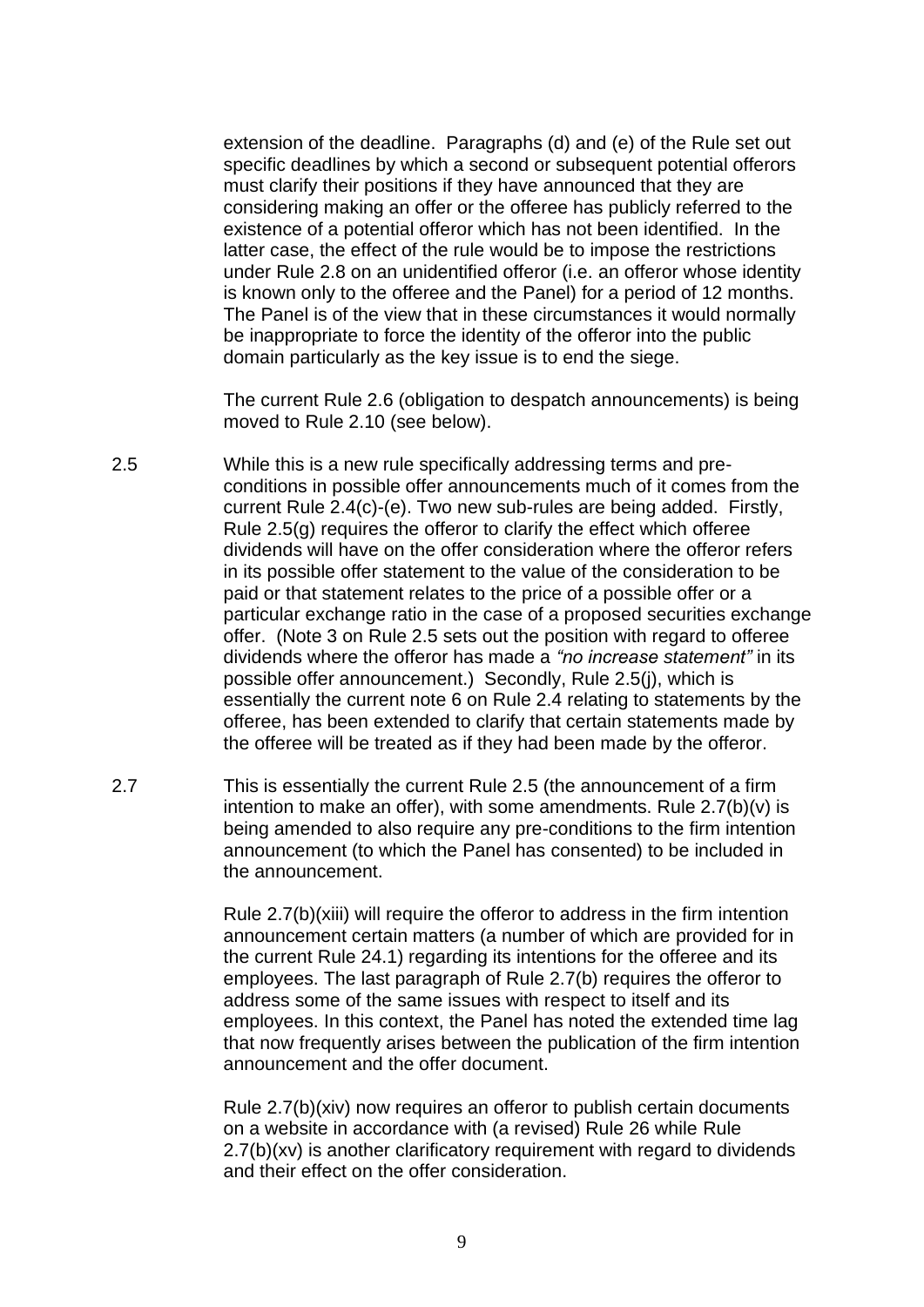The current Rule 2.7 has been moved to Rule 2.11 (see below).

2.8 Rule 2.8(c)(i))(6) has been extended to include tax and accounting advisors within the small circle of people an offeror may consult without breaching the restrictions under Rule 2.8.

> An additional prohibition has been added in Rule 2.8(c)(i)(7) to prohibit an offeror who has made a statement that it does not intend to make an offer for an offeree from purchasing, agreeing to purchase, or make any statement which raises the possibility that it is interested in purchasing assets which are significant in relation to the offeree. This amendment is designed to avoid the possibility that an offeror might seek to circumvent the restrictions under Rule 2.8(c)(i) by announcing instead that it was interested in purchasing the assets of the offeree thereby prolonging the siege of the offeree.

Rule 2.8(c)(ii)(1) has been amended to prevent the board of the offeree agreeing to set aside a Rule 2.8 statement where the person who made the statement, or any person acting in concert with it, acquires an interest in any shares in the offeree in the period following the making of the statement but before the extant offer has been withdrawn or lapsed. The purpose of this is to discourage such a person from frustrating that offer.

Rule 2.8(c)(iii) proposes that an offeror which has made a statement in relation to its possible offer terms to which Rule 2.5(c)(i)-(iii) applies, and which did not reserve the right not to be bound to those terms with the agreement of the board of the offeree, and which subsequently makes a Rule 2.8 statement that it does not propose to make an offer, should not be permitted to purchase, agree to purchase, or make any statement which raises or confirms the possibility that it is interested in purchasing assets which are significant in relation to the offeree (as determined in accordance with Note 4 on Rule 2.8) for three months following the date on which the Rule 2.8 statement is made. This will ensure that a person will not be able to avoid restrictions which apply to it under the Rules by purchasing assets which are significant in relation to the offeree. By way of further background, the restrictions under Rule 2.5(c) (the current Rule  $2.4(c)(ii)(2)$ ) not only apply during the offer period but under Rule 2.5(f) (the current Rule  $2.4(c)(v)$ ) are also applied for a further three months following the end of the offer period or, if earlier, three months following the date on which the offeror made a Rule 2.8 statement. Therefore, Rule 2.8(c)(iii) will prevent a person who has made a Rule 2.8 statement, having previously made a Rule 2.5(a) statement in which it did not reserve the right to set the statement aside with the agreement of the offeree board, from avoiding the application of Rule 2.5(a) by purchasing assets which are significant in relation to the offeree for three months following its Rule 2.8 statement.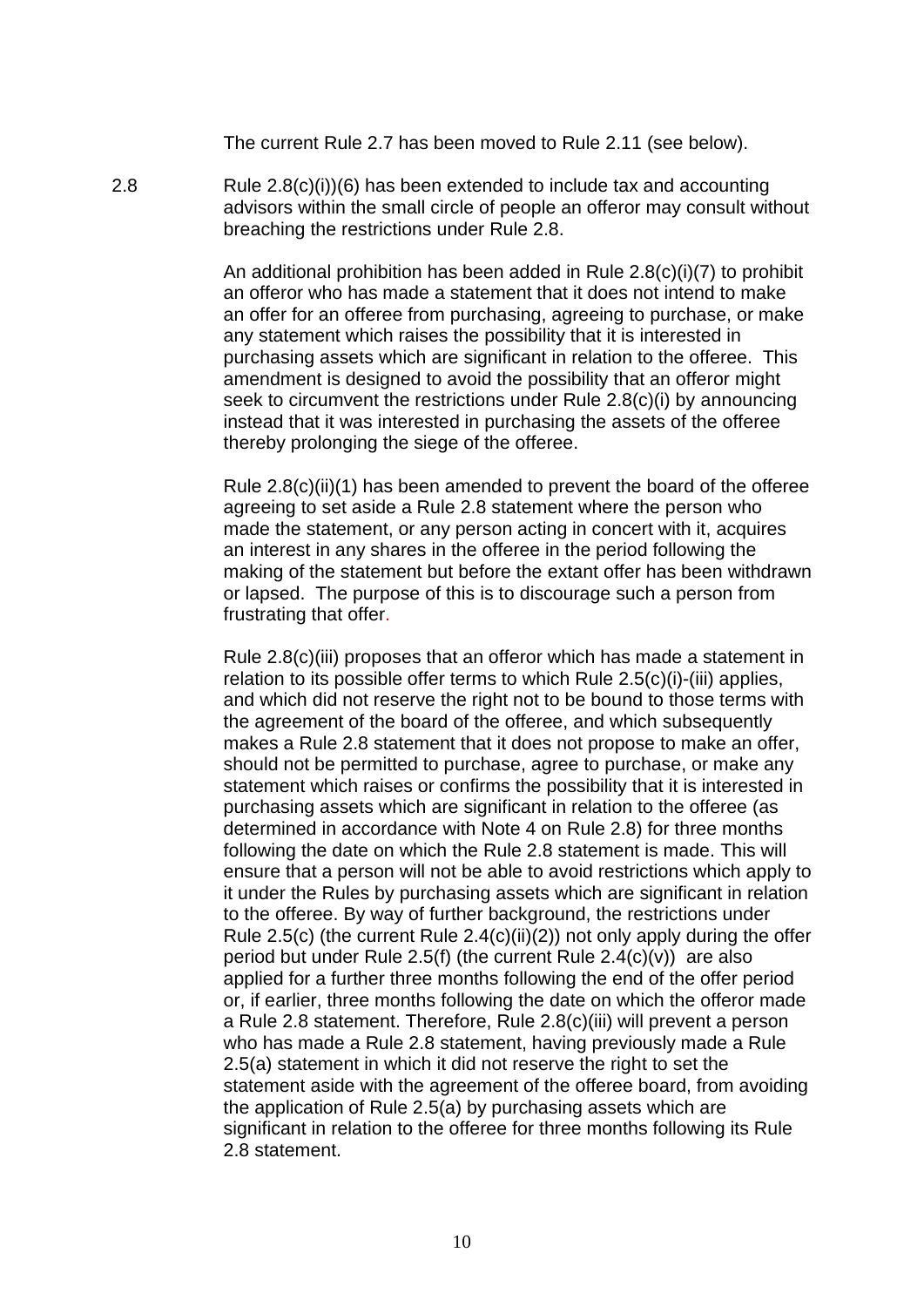2.9 The current Rule 2.9 (mode of announcement) is being deleted as such matters will now be addressed under Rule 30 which will update the position in relation to the making of announcements and distribution of documentation i.e. using electronic communications and websites.

> The proposed Rule 2.9 sets out the disclosure requirements in relation to irrevocable commitments and letters of intent. The Rules require details of irrevocable commitments and letters of intent to be disclosed in the firm intention announcement, in the offer document and the offeree circular under current Rules 2.5(b), 24.3 and 25.3 respectively and to be put on display under Rule 26. The requirements under current Rules 24.3 and 25.3 are being deleted and a more comprehensive and timely regime for the disclosure of irrevocable commitments and letters of intent is being set out in Rule 2.9.

2.10 The current Rule 2.6 (obligation to despatch announcements) has been moved to Rule 2.10, with some amendments. Additional requirements are placed on the offeree to distribute the possible offer announcement to employees while the firm intention announcement must now also be sent to the holders of convertible securities etc.. The offeree is also required to inform its shareholders and the holders of convertible securities that it may provide the offeror during the offer period with details of their addresses, electronic addresses etc.

> There is also a new requirement under Rule 2.10(c) requiring the offeree to inform employees when providing them with copies of the relevant announcements of their right to have a separate opinion appended to the offeree circular. This right is set out in the current Rule 30.3(b) but there is no obligation on the offeree to inform the employees of this fact.

The references in the current Rule 2.6 to a circular summarising the terms and conditions have been removed as shareholders receive a copy of the firm intention announcement and therefore the summary is considered unnecessary in practice.

2.11 The current Rule 2.7 (consequences of a "firm announcement") has been moved to Rule 2.11, with some amendments. The introduction in paragraph (a) has been amended to clarify that the obligation on the offeror is to proceed with the offer as set out in the firm intention announcement.

> Under Rule 2.11(a)(ii) an additional exception to the general requirement for the offeror to proceed with the offer has been inserted which would permit the offeror not to proceed with the offer if it would be permitted to invoke a condition to the offer in accordance with Rule 13.3, if the offer were to be made.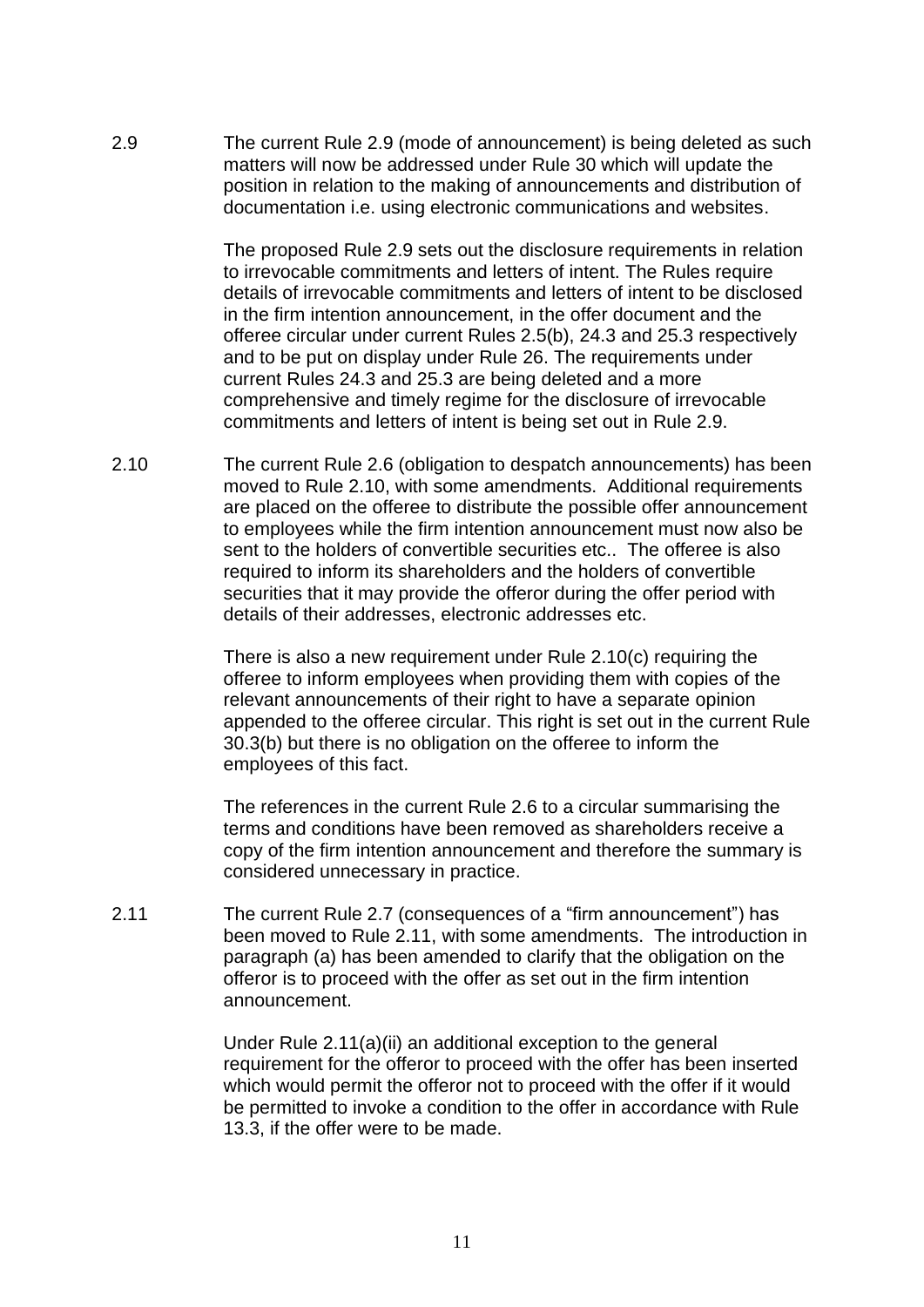Rule 2.11(b) has been added to clarify that once an offeror has made a firm intention announcement it will not be permitted to exercise any right it had previously reserved either to reduce the level of consideration or to vary the form and/or mix of the consideration except in relation to dividends in the circumstances provided for in Rule  $2.7(b)(xv)$ .

- 2.12 This is the current Rule 2.10 (announcement of numbers of securities in issue) with some minor amendments.
- 2.13 This is the current Rule 2.11 (address for service) with some minor amendments.
- *1.2 Amendments to the Notes on Rule 2*

# *Note 3 on Rule 2.2*

The first paragraph of this note is, in effect, drawing a distinction between the requirements under Rule 2.2(c) and (d) in relation to an approach which has been withdrawn prior to the rumour/speculation and/or an anomalous share price movement and one which has been withdrawn after such events. The second paragraph of this note clarifies that a Rule 2.8 announcement will be required if an offeror has withdrawn its approach following rumour/speculation and/or an anomalous share price movement irrespective of how quickly this is done.

#### *Note 4 on Rule 2.2*

The note is being amended to provide some further guidance on the number of people who would be permitted to have knowledge that discussions are taking place under Rule 2.2(e). It extends the current note to include tax and accounting advisors as personnel who will not be counted for the purposes of the rule but states that potential providers of finance, shareholders and certain other specified parties will be counted for the purposes of the rule.

#### *Note 6 on Rule 2.2*

The note explains the proposed change in Panel policy to the effect that a strategic review announcement will be treated as commencing an offer period if it refers specifically to an offer as one of the options to be considered.

#### *Notes on Rule 2.4*

Notes 2,3 and 4 on the current Rule 2.4 are being deleted as they are not relevant in the context of the new PUSU regime.

Note 2 is essentially a cross-reference to the requirements under Rule 7.1(b) for an immediate announcement where an offeror has acquired interests in the relevant securities of the offeree.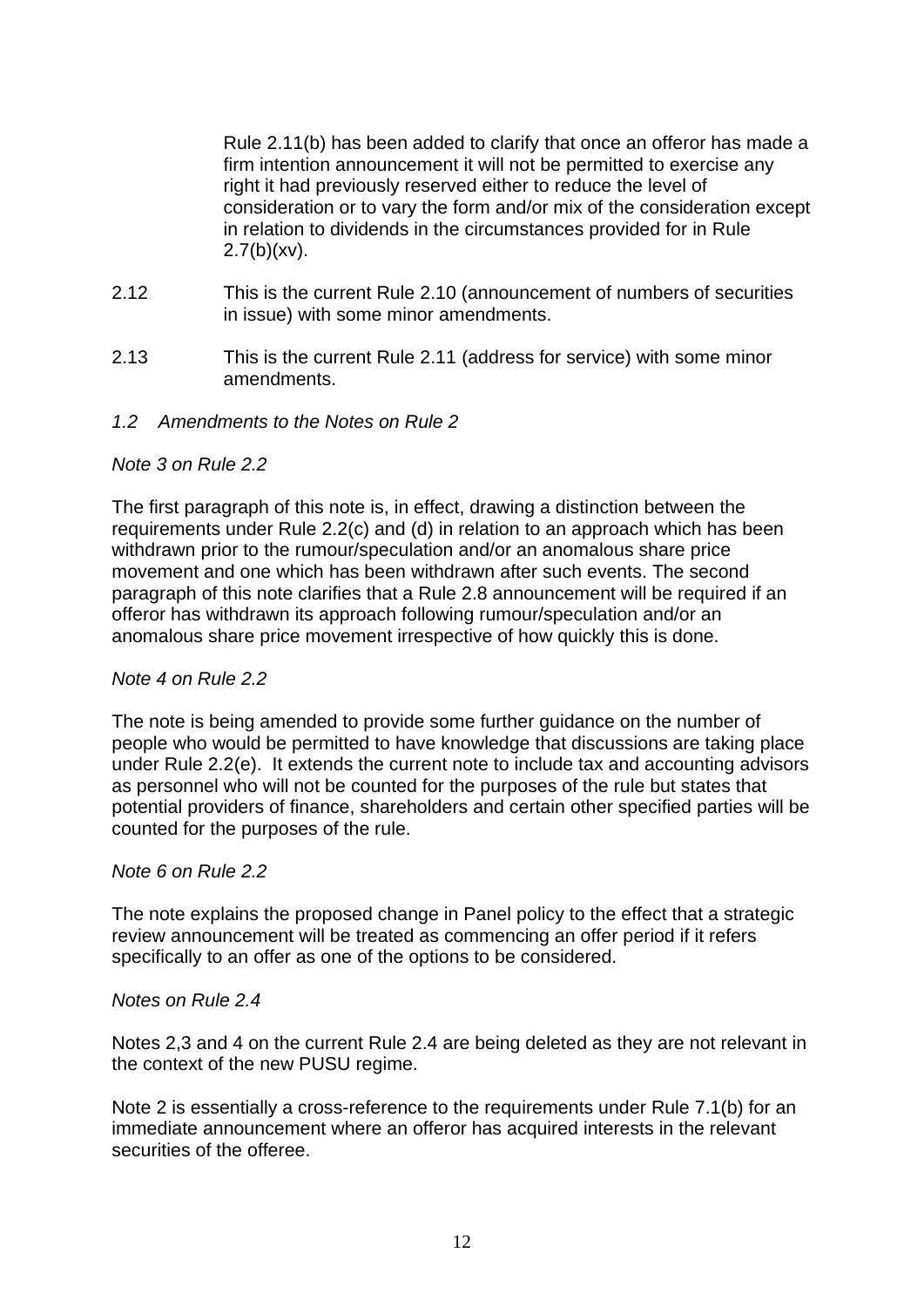Note 3 essentially extends the disclosure requirement for Rule 8.7 arrangements to include any such arrangements which may have been entered into before the offer period or the announcement which first identifies the offeror.

#### *Notes on Rule 2.5*

As stated above under Rule 2.5, the note on statements by the offeree is being deleted and inserted as Rule 2.5(j).

Note 3, as referred to above, provides guidance on the position with regard to dividends and their effect on the offer consideration where an offeror has made a *"no increase statement".*

#### *Notes on Rule 2.6*

All of the notes on Rule 2.6 are new and seek to provide guidance on how the new PUSU regime will apply in practice. In particular, there is an extensive note on the approach the Panel may take with regard to formal sale processes. A different approach is required in these circumstances because of the way in which these processes are conducted which is quite different to that when an offer is announced. There is also an extensive note on how the PUSU regime will apply in circumstances where an offeror who is subject to the restrictions under Rule 2.8 has procured consent from the Panel to make an approach to the offeree during the restricted period.

*Notes on Rule 2.7*

Notes 1-4 are the notes on the current Rule 2.5.

Note 5 is being added and reiterates the position outlined in the Panel's Practice Statement issued on 14 February 2017. Where it is a condition of the offer that a transaction agreement entered into between the offeror and offeree not have been terminated, the requirement under Rule 2.7 to include in the firm intention announcement all the conditions to the offer now requires that the termination events specified in the transaction agreement be listed as conditions. A further note in Rule 24.3 (offer document contents) also refers to this requirement.

#### *Notes on Rule 2.8*

The notes on Rule 2.8 contain two significant new notes. Firstly, note 4 sets out, in effect, a significant asset test for the purpose of Rule 2.8(c)(i)(7). Secondly, there is an extensive note on how an offeror who is subject to the restrictions under Rule 2.8(c)(i) may invoke the exception under Rule 2.8(c)(ii)(1) (i.e. with the consent of the offeree board).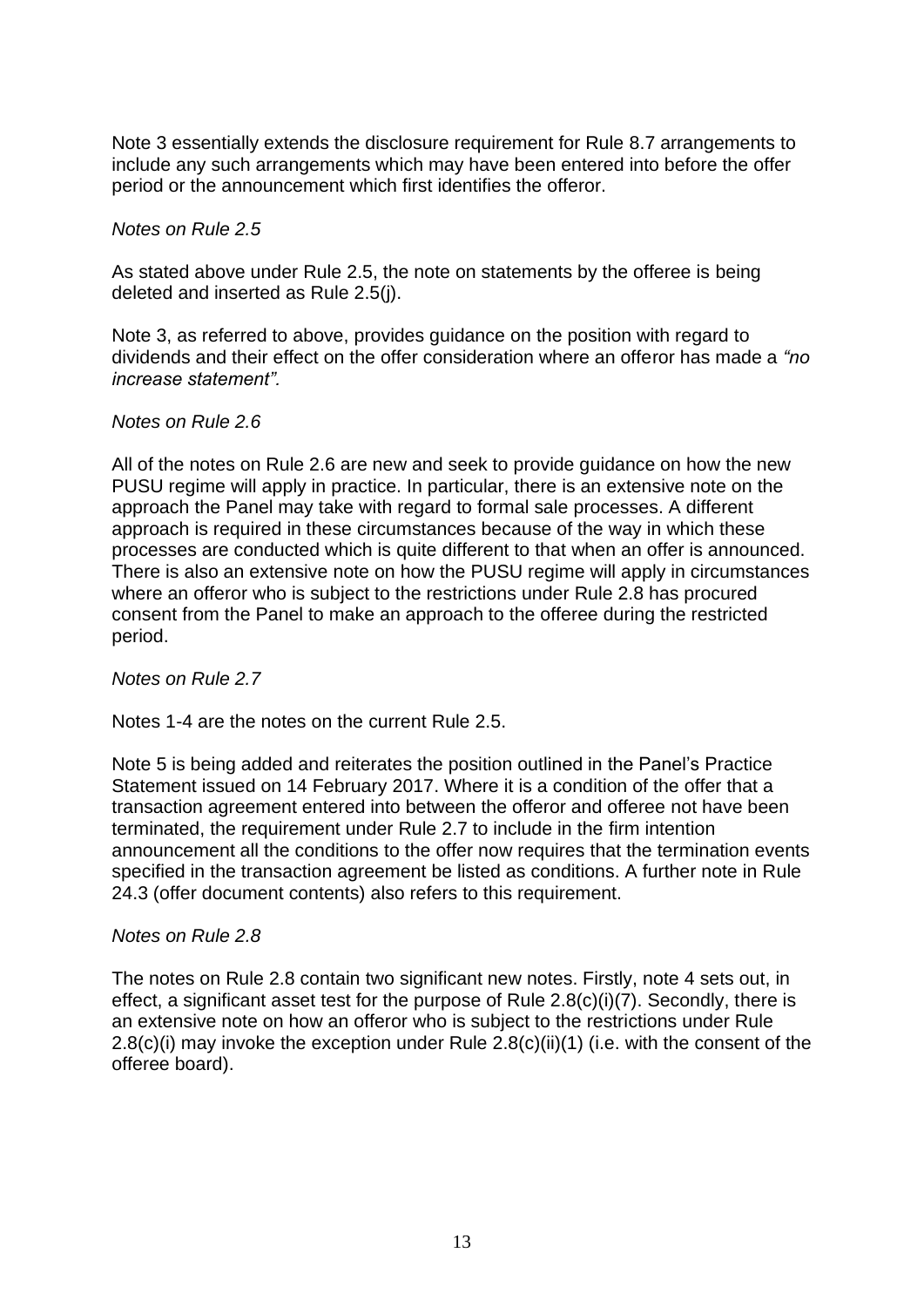*Notes on Rule 2.9*

Note 1 confirms that an announcement of the price at which an irrevocable commitment or a letter of intent has been procured prior to the release of a firm intention announcement will be binding on the possible offeror.

*Notes on Rule 2.10*

Notes 1 and 2 are the existing notes to the current Rule 2.6 (which is moving to Rule 2.10) with some small amendments. There are also a couple of new crossreferencing notes.

*Notes on Rule 2.11*

The two notes on Rule 2.11 are the existing notes on Rule 2.7.

*Notes on Rules 2.12 / 2.13*

The notes on Rules 2.12 and 2.13 are the existing notes on the current Rules 2.10 and 2.11 respectively.

#### **2. Rules 3 – 7 inclusive**

*2.1 Amendments to Rules 3 – 7 inclusive*

*Rule*

- 3.1(a)(i) The amendment has two aspects to it. Rather than just referring generally to advice, firstly, it prescribes that the independent advice is in respect of the financial terms of any offer and secondly, that that advice is whether or not those terms are fair and reasonable. The amendments reflect the current practice of Rule 3 advisors in relation to offers in this jurisdiction.
- 3.1(c) The amendment requires that the inability of a financial advisor to provide an opinion as to whether the terms are fair and reasonable should be made known to shareholders and an explanation provided. While these circumstances rarely arise the proposed amendment reflects current practice in this jurisdiction.
- 4.1(f) The Rule prohibits an offeree board during the course of an offer from purchasing its own shares except in certain specified cases. It is being moved to Rule 21.1 on the basis that the issue is more appropriately addressed in the context of frustrating action.
- 4.5 This rule introduces a prohibition on the offeree accepting an offer in respect of treasury shares until after the offer has gone unconditional as to acceptances the purpose of which is to prevent the board of an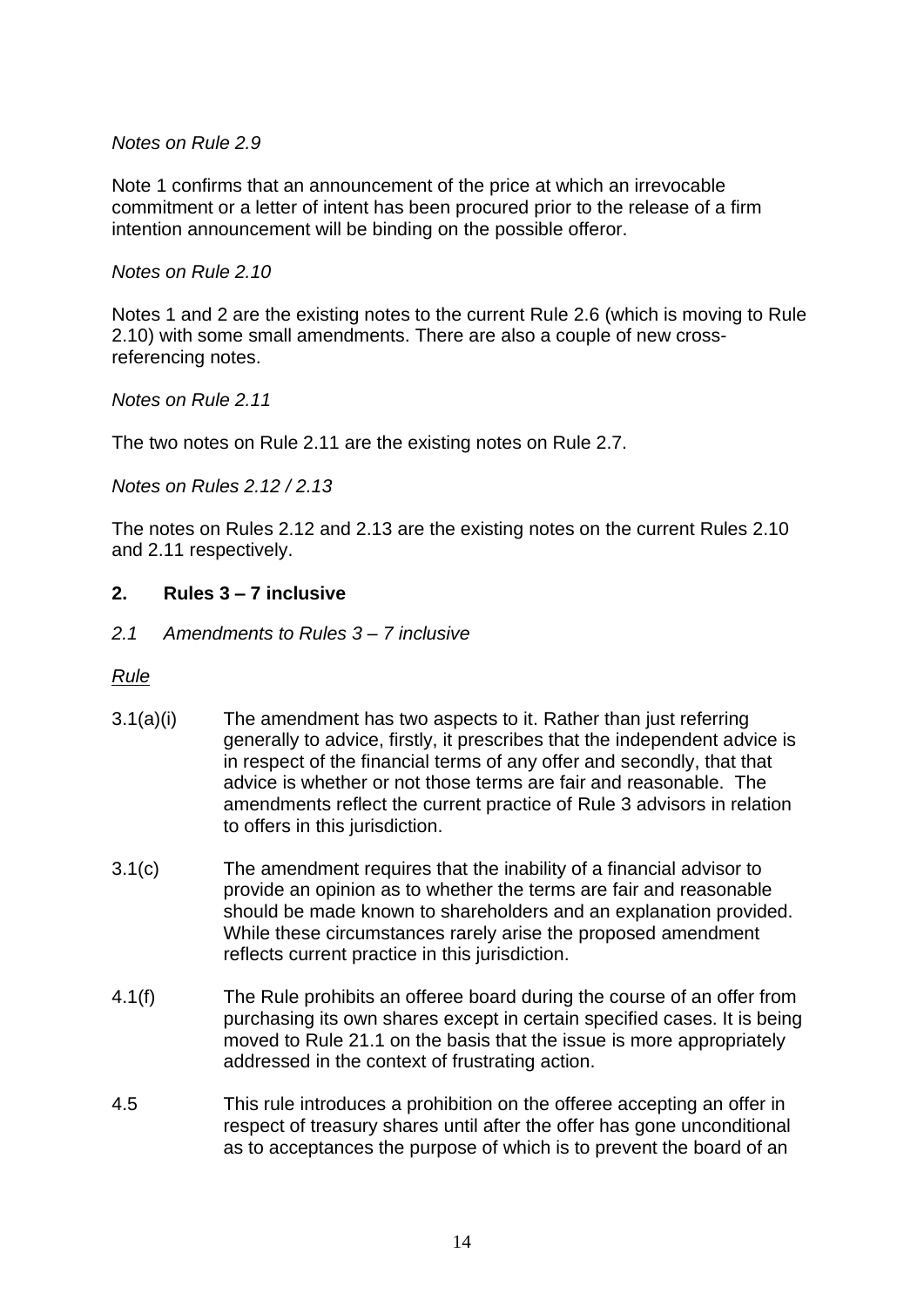offeree from having undue influence over the determination of the acceptance condition.

- 4.6 This rule addresses asset disposals by an offeree in competition with an offer. Where, in competition with an offer or possible offer, the board of the offeree has announced an intention to sell all or substantially all of the offeree's assets and to return to shareholders all or substantially all of the company's cash balances, including the proceeds of any assets sale, the rule seeks to ensure that an offeror should not be placed at a competitive disadvantage by virtue of the fact that any acquisition by it of an interest in shares in the offeree may have significant consequences under Rule 6 and/or Rule 11, but that an acquisition of an interest in shares of the offeree by an asset purchaser would not have similar consequences. The rule is therefore seeking to provide an orderly framework for the conduct of competitive situations of this kind by only permitting the purchaser of the offeree's assets to acquire an interest in shares in the offeree during an offer period at up to the value per share that the board of the offeree has stated it expects to return to shareholders in the event that the asset sale and related distribution proceeds. The restriction is also being applied to any person whose relationship with the asset purchaser is such that if the latter were an offeror, that person would be treated as a concert party of the asset purchaser.
- 5.2(a)(i) Rule 5.2 sets out certain exceptions to the restrictions under Rule 5.1 on a person acquiring securities and rights over securities constituting 30% or more of the voting rights of a relevant company. Under the current Rule 5.2(a)(i) the exception in the case of a single holder of securities is confined to the acquisition of securities and does not permit a person to take rights over securities held by the single holder. For example, the taking of an irrevocable commitment to accept an offer from a single holder amounting to 30% or more of the voting securities is prohibited. It is proposed to amend the rule and extend the exception to include rights over securities in the case of a single holder.
- 5.2(a)(ii)-(iv) The Panel considers that the exceptions to the restrictions under Rule 5.1 that apply when a person announces a firm intention to make an offer, or immediately before it announces such an intention, should apply consistently whether or not the making of the offer is subject to a pre-condition. The Panel, accordingly, proposes removing the distinction between unconditional and pre-conditional firm intention announcements under Rule 5.2(a). The making of pre-conditional firm intention announcements is specifically regulated under Rule 13.2.
- 5.2(d) This Rule seeks to ensure that the single holder exception is not abused and is only available if the acquisition is of securities or rights over securities which are held by the single shareholder concerned at the time that the acquisition is agreed.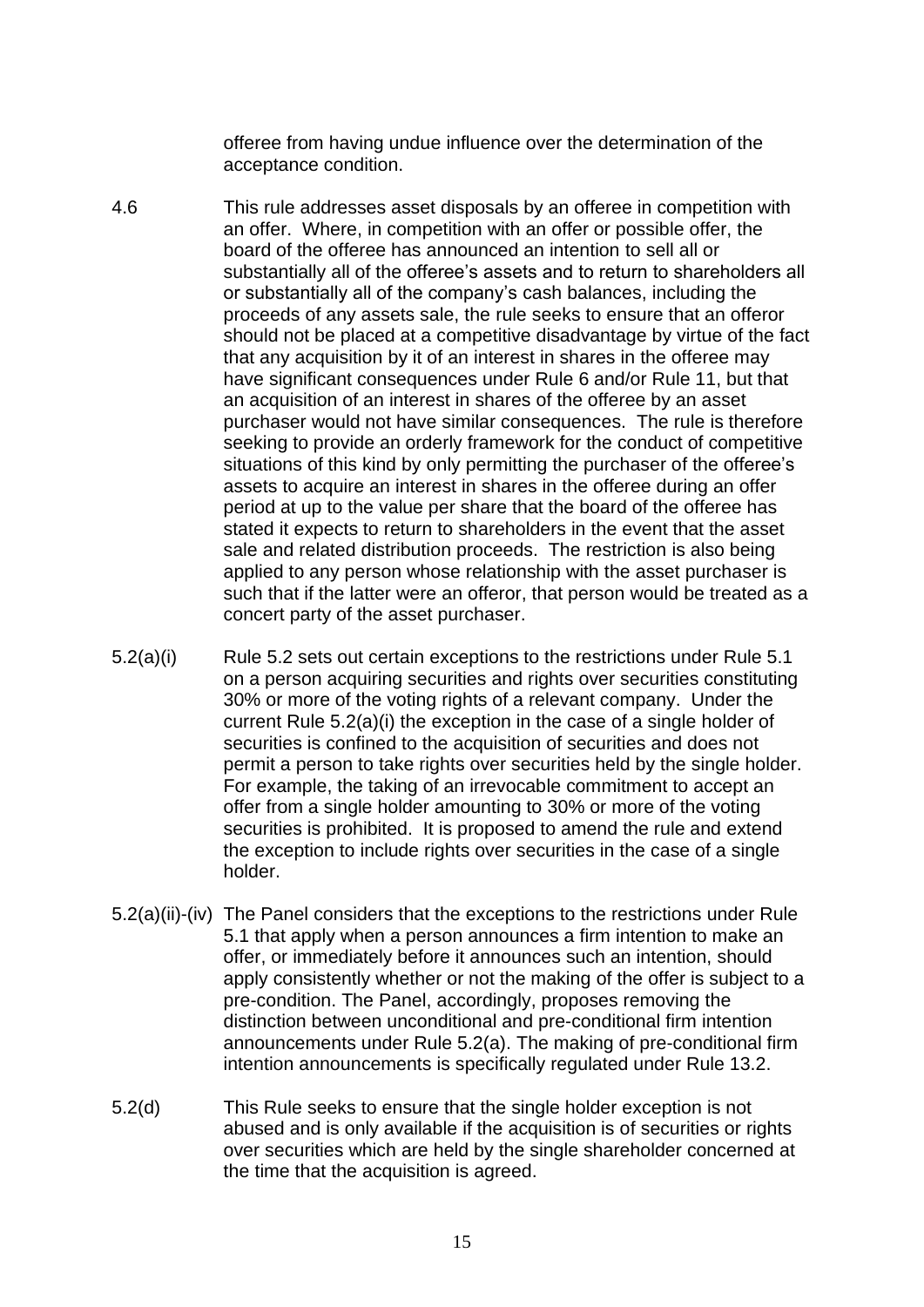- 5.4 The current Rule 5.4 requires certain notifications to be made by a person who acquires securities from a single holder and sets out certain detail to be disclosed in such notifications. It is proposed to expand the details to be included in such notifications. There are also a couple of consequential amendments arising from the proposed amendment to Rule 5.2(a)(i).
- 5.5(a) The Rule is being amended to include civil partners and cohabitants.
- 6.2(c) & (d) The current Rule 6.2(c) sets out the maximum price at which an offeror may acquire offeree securities without incurring an obligation under Rule 6.1 in circumstances where shareholders are entitled under the offer to retain a dividend. The Rule is, in effect, being replaced by Rules 6.2(c) and (d) which set out in greater detail the position under Rule 6.1 in relation to the scenarios where shareholders are entitled under an offer to receive and retain a dividend but the ex-dividend date has not yet occurred and where shareholders are not entitled under the offer to receive and retain a dividend which has been announced by the offeree.
- 6.2(e) The Rule is being amended to clarify that Rule 6.1 applies to the acquisition of new and existing securities in circumstances where the offeror has acquired during the relevant period under Rule 6.1 convertible securities and such securities are converted.

A further amendment is being made to clarify that no obligation under Rule 6.1 will be incurred in respect of the acquisition of convertible securities to acquire new or existing securities until such time as exercise or conversion has taken place.

 It is also proposed to amend the Rule to clarify that no obligation under Rule 6.1 will arise if convertible securities acquired before the applicable period under Rule 6.1 are exercised during the applicable period under Rule 6.1. The rationale for this is that as the interest in the shares was acquired prior to the applicable period under Rule 6.1, the exercise of the convertible security results therefore only in a change in the nature of the person's interest. A similar amendment is being proposed in Rule 11.1(h). It should be noted that the aforementioned exceptions under Rules 6 and 11 do not apply under Rule 9.

- 7 No amendments to Rule 7 are being proposed.
- *2.2 Amendments to the Notes on Rules 3 – 7 inclusive*

Note 4 on Rules 4.1 and 4.2

The second part of the note is being deleted as it is no longer relevant.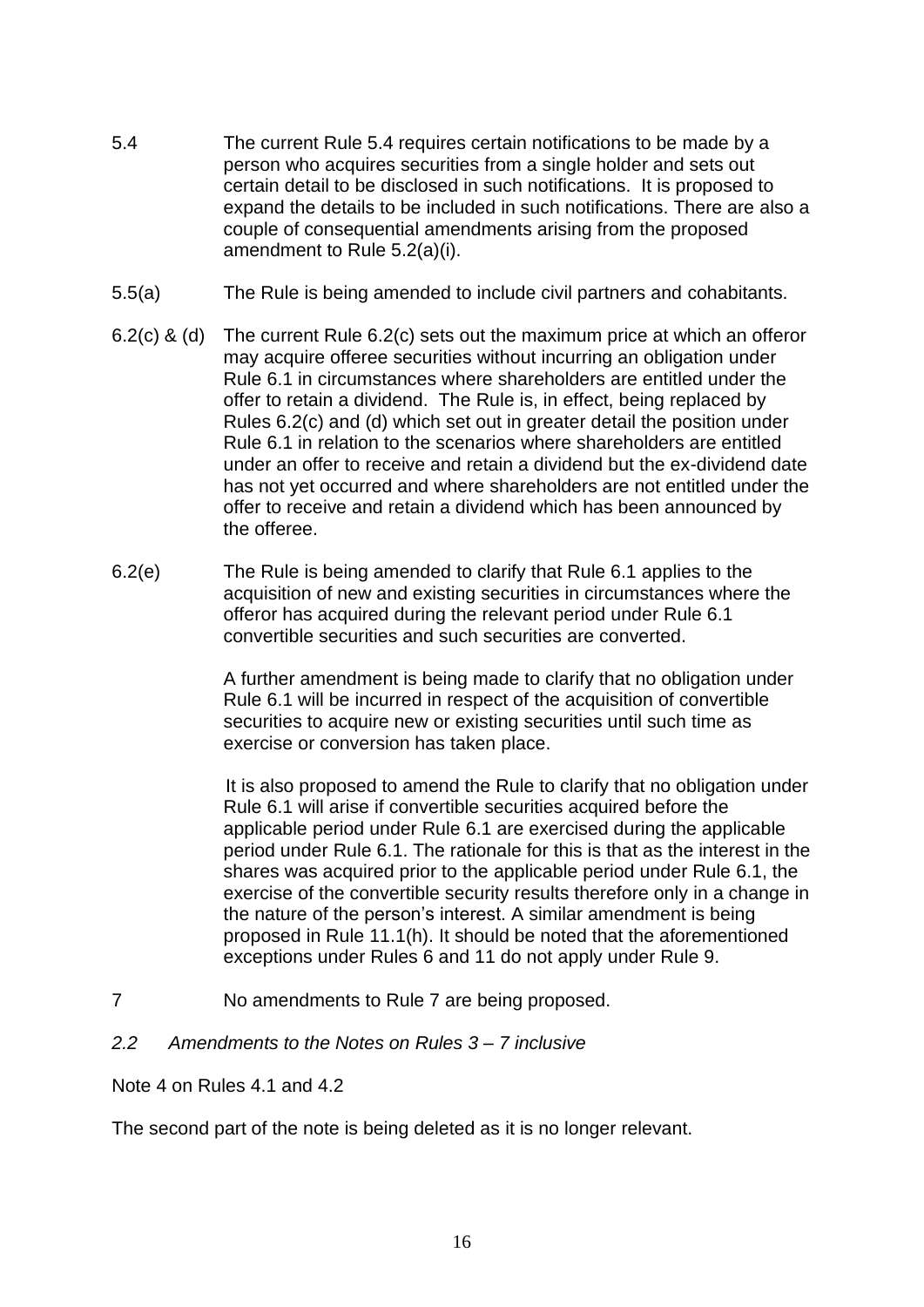Note 7 on Rule 4.1 and 4.2

This note is being deleted as Rule 4.1(f) is being moved to Rule 21.1.

Note on Rule 4.4

This note clarifies that Rule 4.4 does not prevent an advisor to an offeree from procuring irrevocable commitments or letters of intent not to accept an offer.

Note 6 on Rule 5.1

This note clarifies that the restrictions in Rule 5.1(a) apply to irrevocable commitments to accept an offer while an irrevocable commitment to vote in favour of a scheme is not caught by the Rule.

Note 7 on Rule 5.1

The note clarifies that the Rule does not prohibit a person from obtaining an interest in shares carrying 30% or more of the voting rights pursuant to the whitewash procedure.

Note 1 on Rule 6

The note explains in more detail the application of Rule 6.

Note 4 on Rule 6

A new paragraph is being added which highlights that the Panel may require a justification of prices used to determine the value of the offer if, inter alia, there is a restricted market in the securities of an offeror.

Note 8 on Rule 6

The note sets out some further detail in relation to the implications under Rule 6.1 in respect of dividends in the context of purchases of offeree securities by the offeror or any person acting in concert with it after the "ex-dividend" date.

Notes on Rule 7

Some additional notes are being added to Rule 7, in the main, relating to dealings by principal traders and discretionary fund managers.

#### **3. Rule 8 Disclosure of dealings during the offer period**

#### *3.1 Disclosure of positions*

The current disclosure regime under the Rules is based on "dealings" undertaken by persons subject to the regime and not "positions" held by them. In order to provide greater transparency as to where voting control of relevant securities lies it is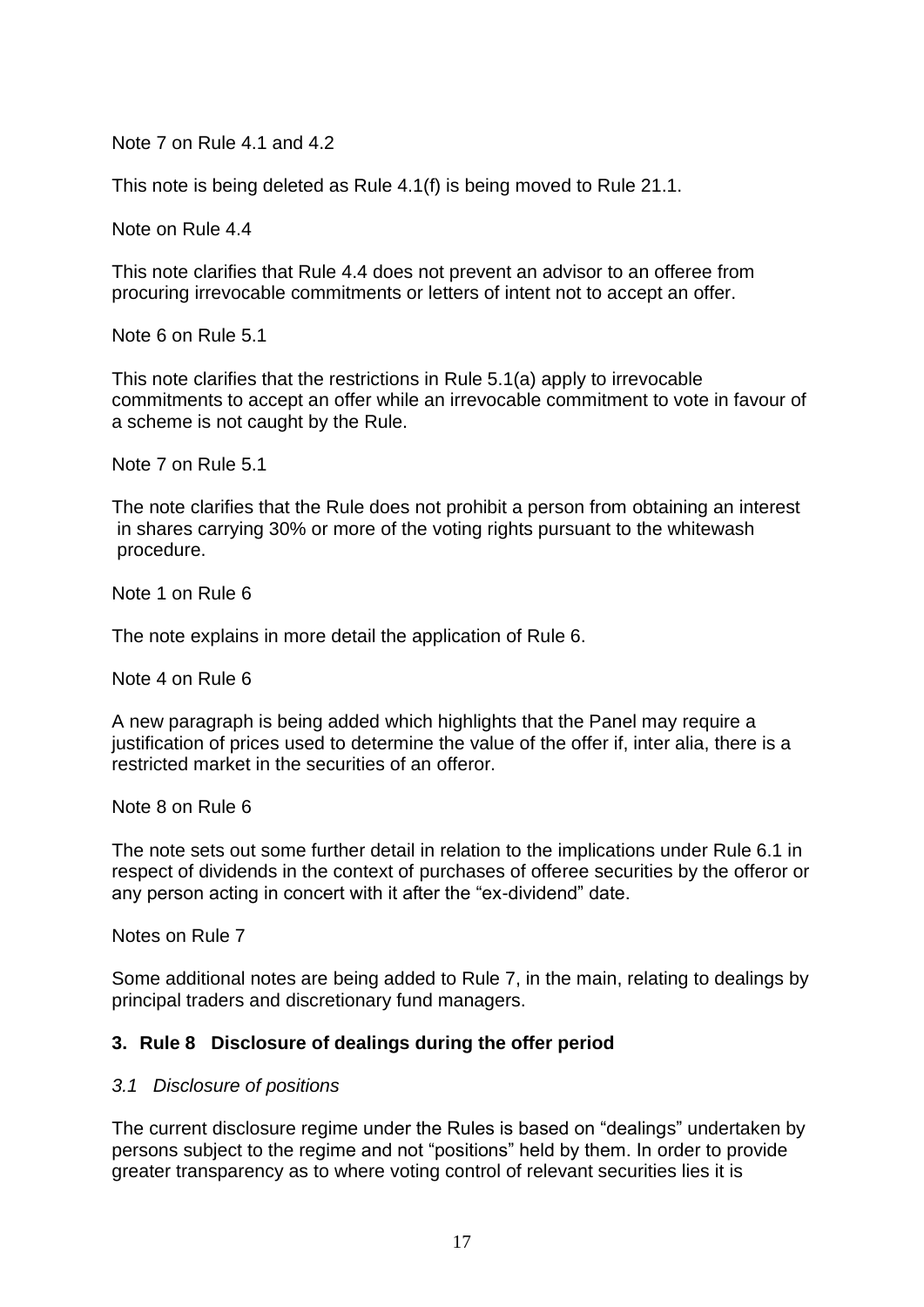proposed, in line with the Code, to introduce a requirement for certain parties to make a public opening position disclosure disclosing their positions.

Under the current Rule 8.1, all dealings in relevant securities (other than the securities of a cash offeror) during an offer period by an offeror or the offeree or by any party acting in concert with them are required to be publicly disclosed. Such a dealing disclosure will also include disclosure of long interests and short positions in the relevant securities in which the dealing took place.

Under the current Rule 8.3, a person who has a gross long interest of 1% or more in any class of relevant securities of the offeree or a securities exchange offeror is required to disclose all dealings (including their long interests and short positions) in the relevant securities of that party. However, if a person subject to Rule 8.3 does not deal in the relevant securities of the offeree or the offeror, they will be under no obligation to make a disclosure under the Rules in relation to their interests and short positions in that party's relevant securities. This is the case regardless of the extent of the person's interests in the relevant securities of that party. Furthermore, Rule 8.3 does not currently require a person to disclose their dealings or positions in the relevant securities of any party to the offer in whose relevant securities they have a long interest of less than 1%.

Under the current Rule 38.5 an exempt principal trader which does not benefit from recognised intermediary status (either because it does not have recognised intermediary status or because it does have recognised intermediary status but is not acting in a client-serving capacity) is required to disclose its long interests and short positions in the relevant securities of the offeree or a securities exchange offeror following a dealing in any relevant securities of that party. If such an exempt principal trader does not deal in the relevant securities of a party to the offer, it will be under no obligation to make a disclosure under the Rules in relation to its interests and short positions in that party's relevant securities.

In view of the above, the Panel is proposing that a public opening position disclosure, containing details of any interests or short positions in any relevant securities of the offeree and any securities exchange offeror, should be made shortly after the commencement of an offer period and, if later, after an announcement that first identifies an offeror, by the following persons:

- the offeree;
- a securities exchange offeror (after its identity is first publicly announced);
- any person who is interested in 1% or more of any class of relevant securities of the offeree or a securities exchange offeror; and
- exempt principal traders connected with an offeror or the offeree which do not benefit from recognised intermediary status. (The disclosure requirements for exempt principal traders are set out in Rule 38.)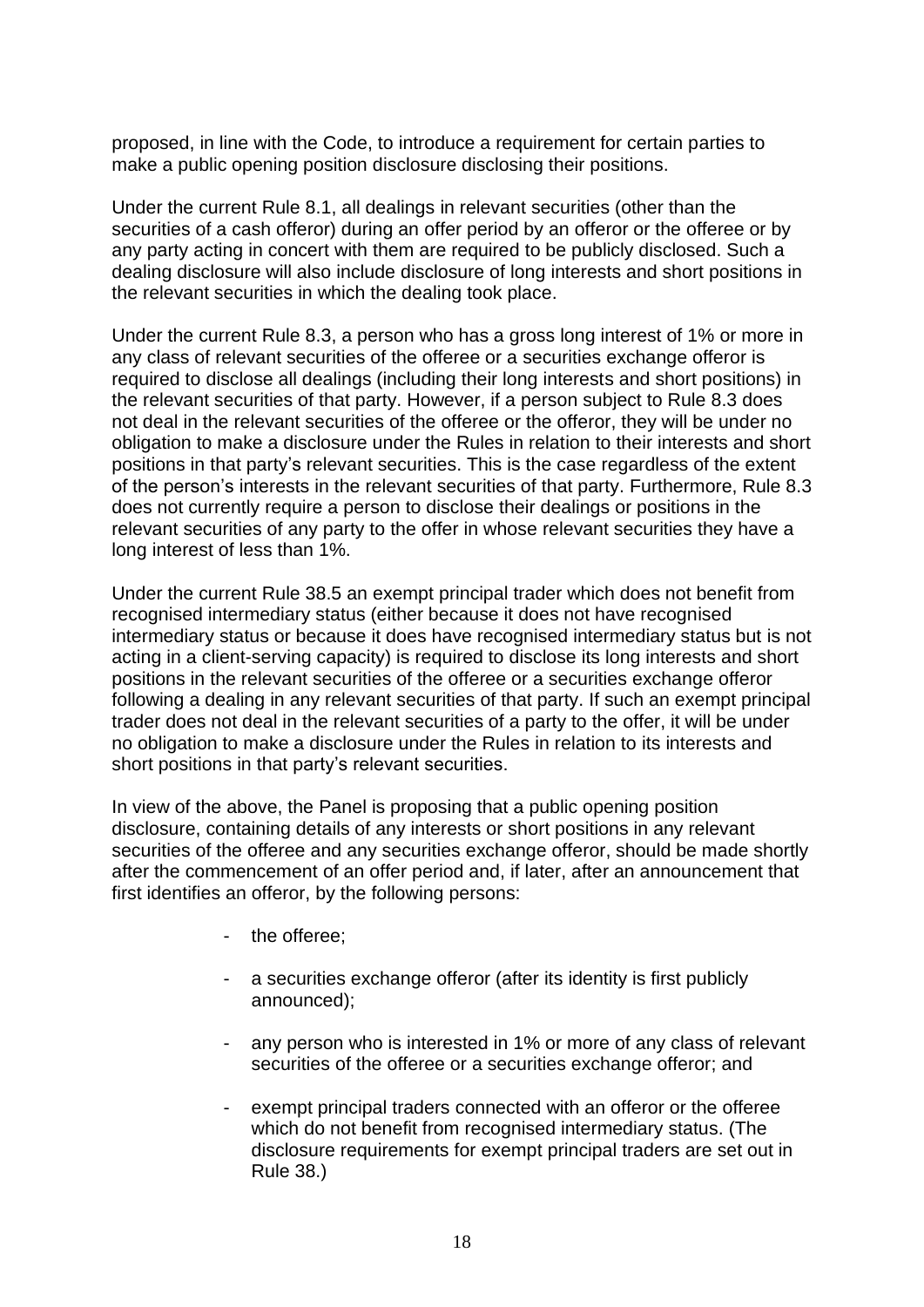A person with an obligation to make an opening position disclosure must disclose details of all relevant securities, including short positions, of the offeree or any securities exchange offeror in which it has an interest.

It is also proposed to amend Rule 8.3 to require any person who has a gross long interest of 1% or more in any class of relevant securities of the offeree or a securities exchange offeror to disclose any dealings in the relevant securities not only of that party but also of any other party to the offer (other than a cash offeror). The Panel is of the view that the latter combined with the opening position disclosure requirement will ensure that persons making disclosures under the new Rules will provide a more complete picture of their long interests and short positions in relevant securities.

# *3.2 Amendments to Rule 8*

The vast majority of the proposed amendments relate to, or are as a consequence of, the changes referred to above.

# *Rule*

- 8.5 The amendments to this rule are necessitated by the proposed deletion of the current Rule 2.9 (mode of announcement).
- 8.7(c) The proposed amendment to this rule requires any Rule 8.7 arrangements which the offeree has entered into before the commencement of the offer period or an offeror has entered into before the announcement which first identifies it as an offeror, to be disclosed in the announcement that commences the offer period or the announcement that first identifies the offeror, as the case may be.

As a result of the proposed changes to the disclosure requirements under Rule 8 the Rule 8 Disclosure Forms in Appendix 3 of the Rules are being amended. The new Disclosure Forms are set out in Appendix 3.

#### *3.3 Amendments to the Notes on Rule 8*

#### *Note 3 on Rule 8*

The note draws attention to the expectation on the part of the Panel that the offeree and the offeror will assist it by providing it with shareholding details so that the Panel can monitor compliance with the opening position disclosure requirements of Rule 8.

#### *Note 6 on Rule 8*

The note is being amended to clarify that where a fund manager delegates the management of certain funds under its control to third party managers, it is the latter who will be responsible for complying with disclosure obligations under Rule 8 in respect of those funds provided it has the discretion regarding dealing, voting and offer acceptance decisions in relation to those funds. This reflects current practice.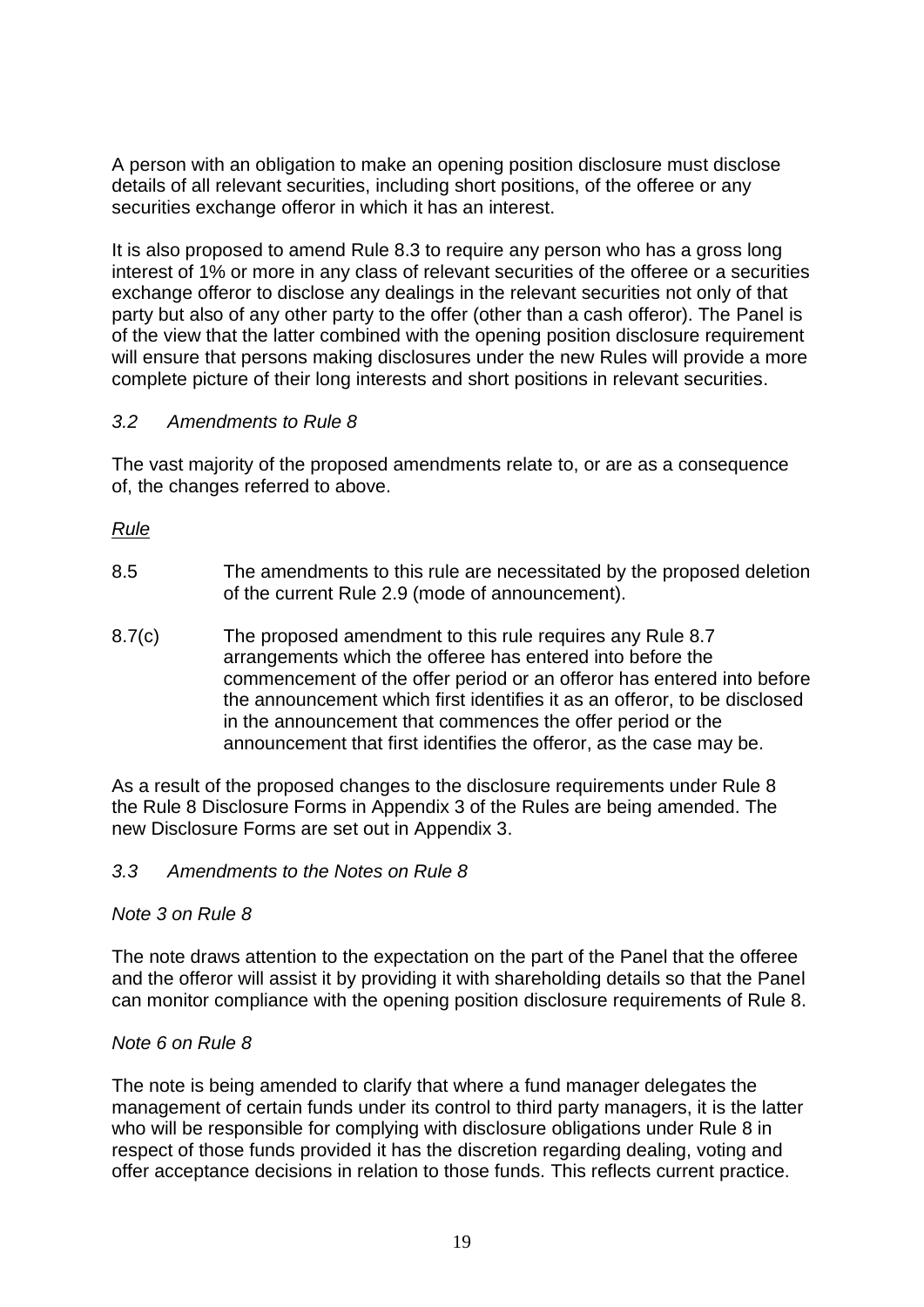# *Note 9 on Rule 8*

This note is being deleted as it has been superseded by established practice that all public disclosures under the rule must be made through a RIS.

#### *Note 10 on Rule 8*

The note provides guidance on the level of disclosure that will be expected in the case of disclosures by trusts.

#### *Note 12 on Rule 8*

The current note is being replaced by a significantly more detailed note in relation to the disclosure obligations of potential offerors in relation to (i) opening position disclosures in circumstances where the potential offeror has not been identified; and (ii) the dealing disclosure requirements where the potential offeror is a participant in a formal sale process.

#### *Note 13 on Rule 8*

The current note 13 is being deleted as it deals with matters that are not related to the disclosure requirements of the Rules.

#### *Notes 14 and 15 on Rule 8*

These two notes are being added to provide detail around how the new opening position disclosure requirement will operate in practice (note 14) and dealing disclosure requirements in light of the composite dealing approach being taken under Rule 8 (note 15).

#### *Note 16 on Rule 8*

The note sets out what is essentially current practice in circumstances where a Rule 8 disclosure needs to be amended.

#### **4. Rule 9 The Mandatory Offer**

#### *4.1 Amendments to Rule 9*

#### *Rule*

9.4(d)(ii) The first amendment, together with a small consequential amendment, is for the purpose of clarifying that the rule applies to both new and existing shares. A further amendment sets out how the price for the underlying shares is to be established where the shares are acquired through the exercise of a convertible security where the counterparty is not the offeree e.g. a traded option.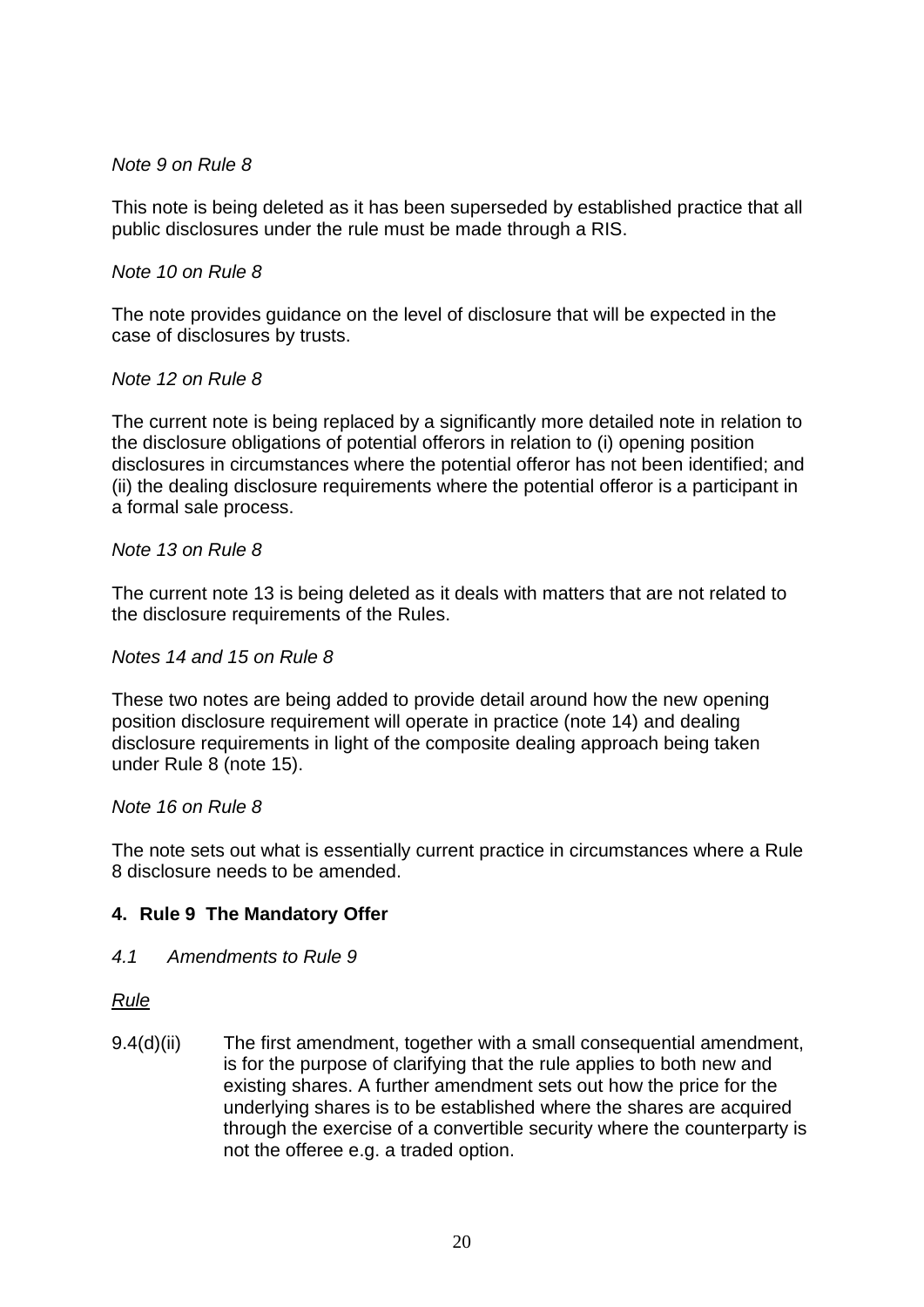- 9.4(e) Rule 9.4(e), which sets out how the minimum price of the cash offer is to be established where shareholders are entitled under the offer to retain a dividend declared by the offeree but not yet paid, is being amended (by way of a cross-reference to revised Rules 6.2(c) and (d), referred to above) to set out the position in relation to the scenarios where shareholders are entitled under an offer to receive and retain a dividend but the ex-dividend date has not yet occurred and where shareholders are not entitled under the offer to receive and retain a dividend which has been announced by the offeree.
- 9.5 The rule is being amended to include civil partners and cohabitants.

#### *4.2 Amendments to the Notes on Rule 9*

#### *Note 2 on Rule 9.1*

The note is being extended to draw attention to the fact that the Panel will when considering whether shareholders voting together are acting in concert have regard to any statement by ESMA on shareholder co-operation and acting in concert with respect to the EU Takeover Bids Directive.

#### *Note 7 on Rule 9.1*

The note sets out the chain principle whereby a person acquiring more than 50% of the voting rights in a company (not necessarily a relevant company) may acquire or consolidate control (i.e. 30%) of a second company, which is a relevant company because the first company holds directly or indirectly 30% or more of the voting rights in the second company.

It sets out the two factors which the Panel will take into account in determining whether to waive any Rule 9 obligation. The first is whether the holding in the second company represents a substantial part (50% or more) of the assets, profits or market value of the first company. The second is whether securing control of the second company might reasonably be considered to be a significant purpose of acquiring control of the first company.

It could be argued that the two tests do not sit well together i.e. the 50% objective test has a high threshold while the second test is a relatively lower subjective test. The Panel is proposing to bring the two tests more into line with each other by raising the threshold in the second test. It is proposed to replace the words *"a significant"* purpose with *"the principal"* purpose. In the Panel's view, this ought to provide greater certainty to market participants as to whether the chain principle will apply in any given set of circumstances.

#### *Note 9 on Rule 9.1*

This note is being added to clarify that the acquisition of interests in shares held through the Euroclear Bank, DTC or other settlement systems is an acquisition of securities for the purpose of Rule 9.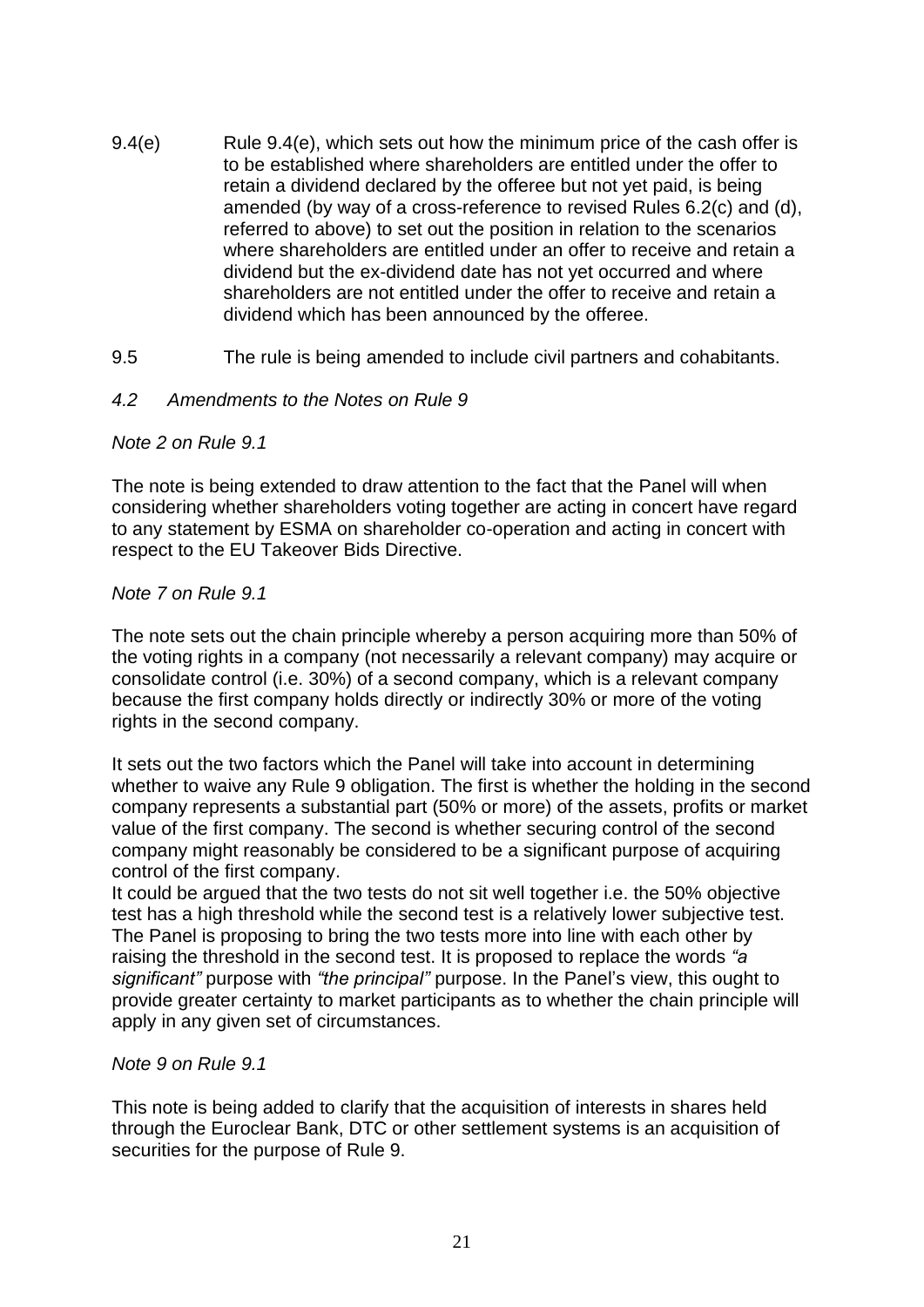*Note 13 on Rule 9.1*

The note is being added to highlight that Rule 9.1 will not apply in circumstances where resolution tools, powers and mechanism provided for in Part 4 of the EU (Bank Recovery and Resolution) Regulations 2015 are used.

#### *Note 14 on Rule 9.1*

A new note is being added to clarify that when an obligation to make an offer is incurred under Rule 9, it is not necessary for the offer to extend to shares in the offeree held in treasury

#### *Note 3 on Rule 9.2*

Part (a) of the note is being amended to bring it into line with the new Rule 13.4 (see below) regarding financing conditions. Sub-paragraph (a)(ii) is being deleted as it is, in effect, addressed by Rule 9.6.

Rule 9.3(b) and (c) provide that where an offer lapses under Rule 12 the Panel may require the offeror and persons acting in concert with it to reduce their holdings of securities in the offeree. Part (b) of note 3 is being amended to extend this principle to circumstances where any governmental or regulatory clearance condition (other than one referred to in Rule 12) is not satisfied.

#### *Notes on Possible Waivers of and Derogations from Rule 9*

Note 3(b) is being amended to provide that the Panel may regard circumstances in which a court sanction has been obtained as constituting a suitable form of protection for shareholders in a rescue operation.

Note 5 sets out the factors which the Panel might take into account in considering whether to waive the requirement of a general offer under Rule 9 in circumstances where securities conferring 50% or more of the voting rights are held. It is being extended to address the scenario where, in the case of an issue of new securities, independent shareholders holding securities conferring 50% or more of the voting rights of the company which would be capable of being cast on a *"whitewash"* resolution confirm in writing that they approve the proposed waiver and would vote in favour of any resolution to that effect at a general meeting.

# **5. Rule 10 The Acceptance Condition / Appendix 1 Procedures for Receiving Agents**

#### *5.1 Euroclear Bank and book entry transfer facilities*

A number of material amendments are being proposed to Rule 10 and the notes thereon. Following the migration of holdings and settlement of Irish securities to the Euroclear Bank settlement system it has become necessary to amend the rule so that it specifically addresses acceptances in respect of holdings in the Euroclear Bank system. It is also proposed to amend the rule to deal with acceptances in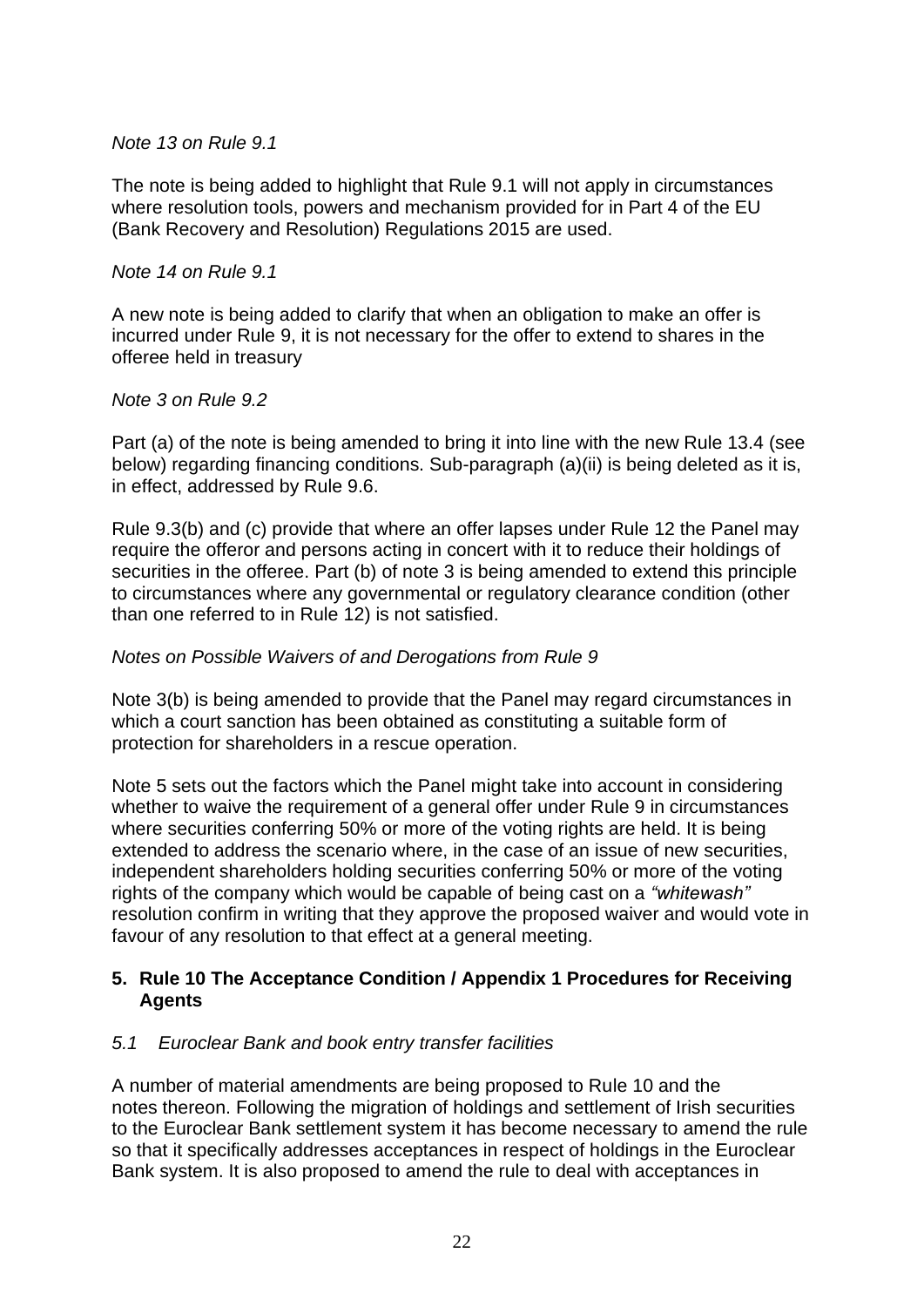respect of holdings in other book entry transfer facilities (e.g. The Depository Trust Company in the US). All of the material amendments relate to these issues. As a result of the foregoing migration it has also been necessary to make certain amendments to Appendix 1. In advance of publishing this paper the Panel consulted with Euroclear Bank and with certain registrars in relation to the proposed amendments to Rule 10 and in relation to the proposed amendments to Appendix 1.

# *5.2 Amendments to Rule 10*

# *Rule*

10.3 Paragraph (a) of the rule is being amended to incorporate an offer acceptance which is not made by means of an acceptance form. In such cases, an electronic message which complies with paragraph (c) must be received by the offeror's receiving agent on or before the last time for acceptance set out in the offer document.

> Paragraph (b) sets out the requirements where an offer acceptance is made by means of an acceptance form and will be relevant, for example, in US tender offers where a properly completed letter of transmittal must be received by the exchange agent. Such letters of transmittal will be considered by the Panel under Rule 10.3(b)(ii).

> Paragraph (c) sets out the requirements for an electronic message in the case of the Euroclear Bank system, in sub-paragraph (c)(i), and in the case of a holding in any other book entry transfer facility, in subparagraph (c)(ii).

> Paragraph (d) has been amended to remove references to the Manual of the Institute of Chartered Secretaries and Administrators as that manual has been discontinued. In the circumstances, it has been decided that the rule should be amended on the basis that an acceptance form will be regarded as completed to a suitable standard, where the form constitutes a transfer, if it meets the criteria for the registration of transfers set out in the Stock Transfer Act 1963 and the offeree's constitution.

10.4(c) The rule has been added to clarify that shares which have been borrowed by the offeror should not be counted towards fulfilling an acceptance condition.

#### *5.3 Amendments to the Notes on Rule 10*

#### Note on Rule 10.3

The note has three elements to it. Firstly, it has an extensive note on the application of the rule in the context of US tender offer practice including the the application of the rule in a US tender offer where a shareholder can accept an offer by delivering a notice of guaranteed delivery of those documents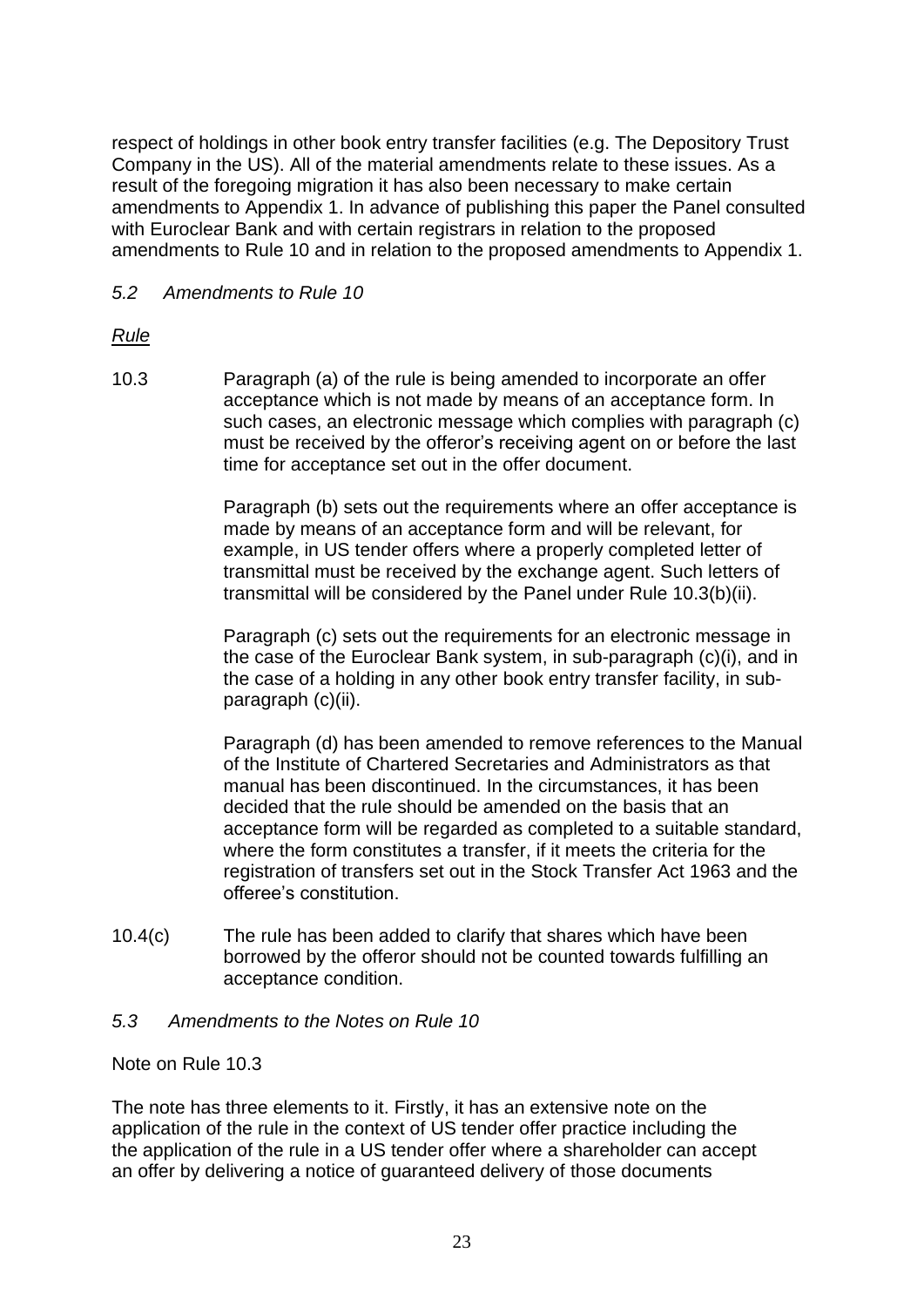required under the offer terms.

Secondly, the note highlights that the Panel will expect that the offeror and the offeree will take such action as is necessary to notify Euroclear Bank of the offer and to provide such information as Euroclear Bank may reasonably require to enable it to notify Euroclear Bank participants of the offer and process electronic instructions.

Thirdly, the note states that the Panel may consider varying the requirements of Rule 10.3 to conform with practice in those jurisdictions where the offeree's shares are listed, subject to prior consultation and to appropriate safeguards.

Note on Rule 10.4

The note highlights that under Rule 10.4 purchases and other acquisitions of offeree shares may be counted towards satisfying an acceptance condition of the offer only if the shares are registered in the offeree's register of members and that shares purchased and held in a participant account in a settlement system may not be counted towards satisfying the acceptance condition.

- *5.4 Amendments to Appendix 1*
- Paragraph 2 Sub-paragraph (b) has been amended to reflect the renaming of the Institute of Chartered Secretaries and Administrators as The Chartered Governance Institute UK & Ireland.
- Paragraph 3 Certain amendments have been made as a result of the migration of Irish securities to the Euroclear Bank settlement system.
- Paragraph 4 This new section sets out the obligations of an offeree, following the release of a firm intention announcement, to provide an offeror with details of addresses, electronic addresses, elections and other information following a request for such information from the offeror.
- Paragraph 8 Sub-paragraphs (c) and (d) have been added to, in effect, broaden the permissible disclaimers which may be included in receiving agents' certificates.

#### **6. Rule 11 Nature of consideration to be offered in a voluntary offer**

*6.1 Amendments to Rule 11*

*Rule*

11.1(c) Similar to the amendment being proposed in Rule 6.2, the current Rule 11.1(c), which sets out how the minimum price of a cash offer is to be established where shareholders are entitled under the offer to retain a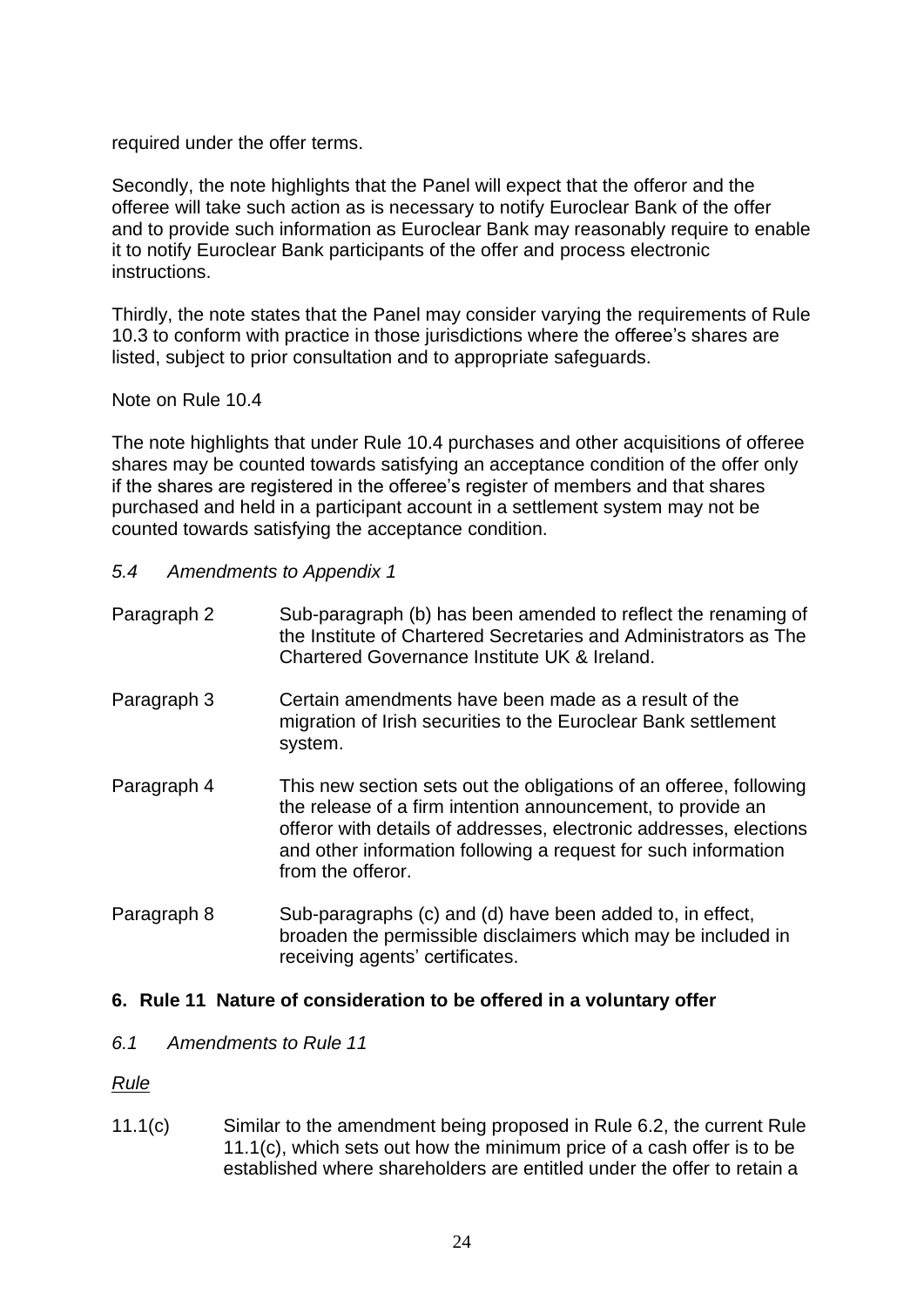dividend declared by the offeree but not yet paid, is being replaced (by way of a cross-reference) by Rules 6.2(c) and (d) which set out in greater detail the position under Rule 11.1 in relation to the scenarios where shareholders are entitled under an offer to receive and retain a dividend but the ex-dividend date has not yet occurred and where shareholders are not entitled under the offer to receive and retain a dividend which has been announced by the offeree.

11.1(h) The rule is being amended (as in Rule 6.2(e)) to clarify that Rule 11.1 applies to the acquisition of new and existing securities in circumstances where the offeror has acquired during the relevant period under Rule 11.1 or the offer period convertible securities and such securities are converted.

> Similar to the amendment being proposed in Rule 6.2(e), it is proposed to amend the rule so that no obligation under Rule 11.1 will arise if convertible securities acquired before the relevant period under Rule 11.1 were exercised during the relevant period under Rule 11.1 or the offer period. The rationale for this is that as the interest in the shares was acquired prior to the relevant period under Rule 11.1, the exercise of the convertible security results therefore only in a change in the nature of the person's interest. It should be noted that the aforementioned exceptions under Rules 6 and 11 do not apply under Rule 9.

#### *6.2 Amendments to the Notes on Rule 11*

#### Note 1

This note is a similar note to note 1 on Rule 6 and further explains how Rule 11 applies in the case of convertible securities.

#### Note 10

The note sets out the circumstances in which the Panel will consider waiving the requirements of Rule 11.2 where offeree management are the only offeree shareholders who receive offeror securities under the offer.

#### **7. Rule 12 The Competition Act and the European Commission**

Rule 12 is being updated to reflect changes in legislation namely, the introduction of the Competition and Consumer Protection Act 2014, since the rule was last published.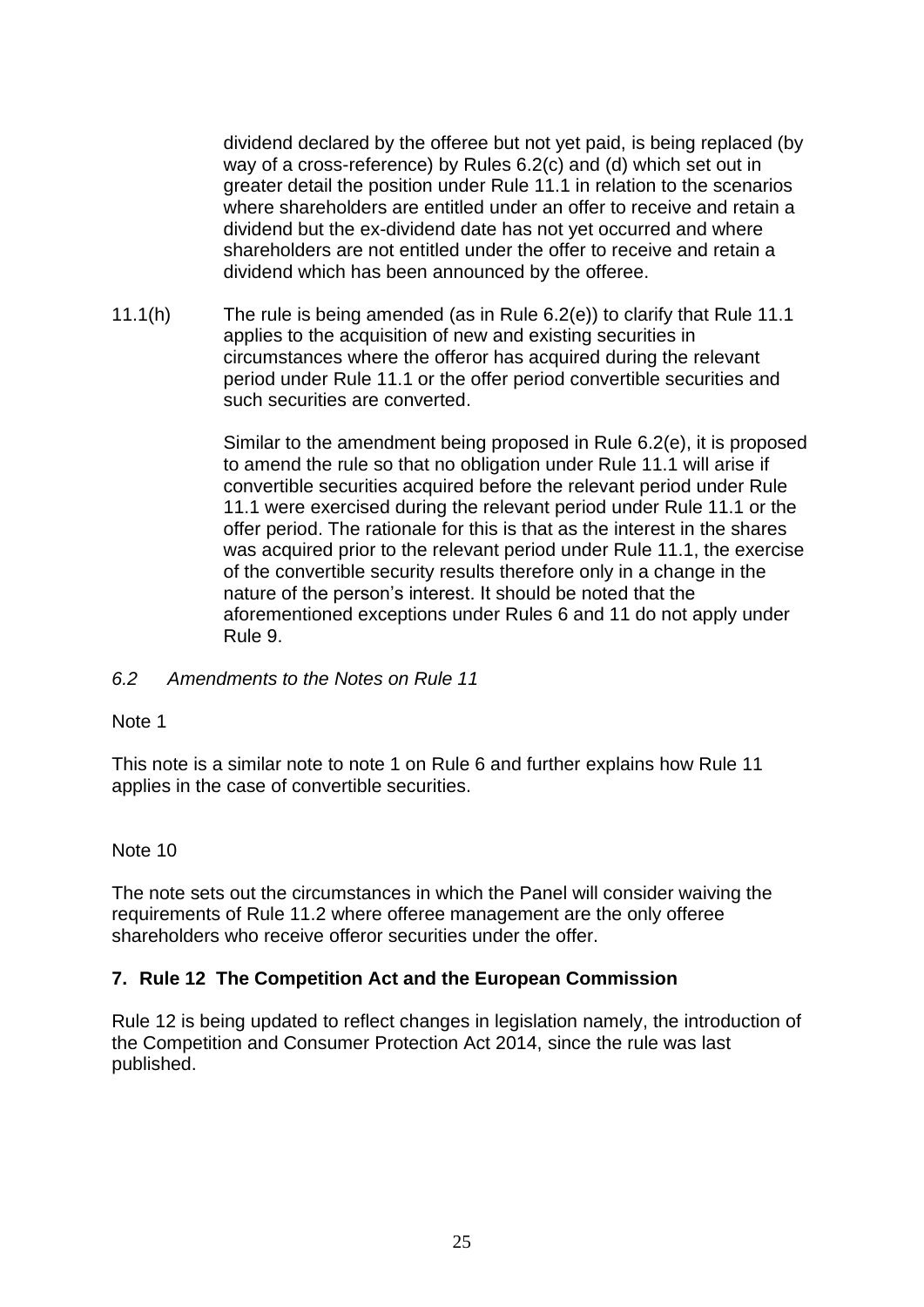# **8. Rule 13 Pre-conditions in firm offer announcements and offer conditions**

*8.1 Amendments to Rule 13*

*Rule*

13.4 This is a new rule on financing conditions. Rule 13.4(a) prohibits, except on the basis outlined in paragraph (b) of the rule, an offer being subject to a condition relating to financing. The current Rules 2.5(d) and 24.7 require that where the consideration under an offer is for cash or includes an element of cash, the firm intention announcement and the offer document respectively must include confirmation by the offeror's financial adviser that resources are available to the offeror sufficient to satisfy full acceptance of the offer. Consequently, the offeror must have cash available to it, in effect, on a certain funds basis, before it launches an offer.

> Rule 13.4(b) provides that where a cash offeror proposes to finance the cash consideration by an issue of new securities, the offer shall be made subject to any condition required, as a matter of law or regulatory requirement, in order validly to issue such securities or to have them listed or admitted to trading. Such conditions must not be waivable and the Panel must be consulted in advance. The note on Rule 13.4 (see below) provides further clarity on what conditions will normally be acceptable under this rule.

*8.2 Amendments to the Notes on Rule 13*

Notes on Rule 13.3

Two new notes are being added to Rule 13.3. The first note on invocation of conditions provides some guidance on when an offeror may be permitted to invoke an offer condition and sets out some of the factors which the Panel will consider when determining whether to permit an offeror or an offeree to invoke an offer condition. The note also states that the Panel will normally accept that Rule 13.3(a) does not also (in addition to the current exceptions of the acceptance condition and the competition conditions under Rule 12) apply to a condition relating to compliance with the antitrust filing and waiting period requirements of the US Hart-Scott-Rodino antitrust legislation, subject to confirmation from the Panel on a case-by-case basis. Some of the material in this note was included in the Panel's Practice Statement on implementation agreements issued in February 2017.

The second note relates to implementation agreements the substance of which was contained in the February 2017 Panel Practice Statement. The note also cross-refers to note 2 on Rule 24.3 which highlights the requirement to include the termination events in an implementation agreement as Rule 13.1 compliant conditions to the offer.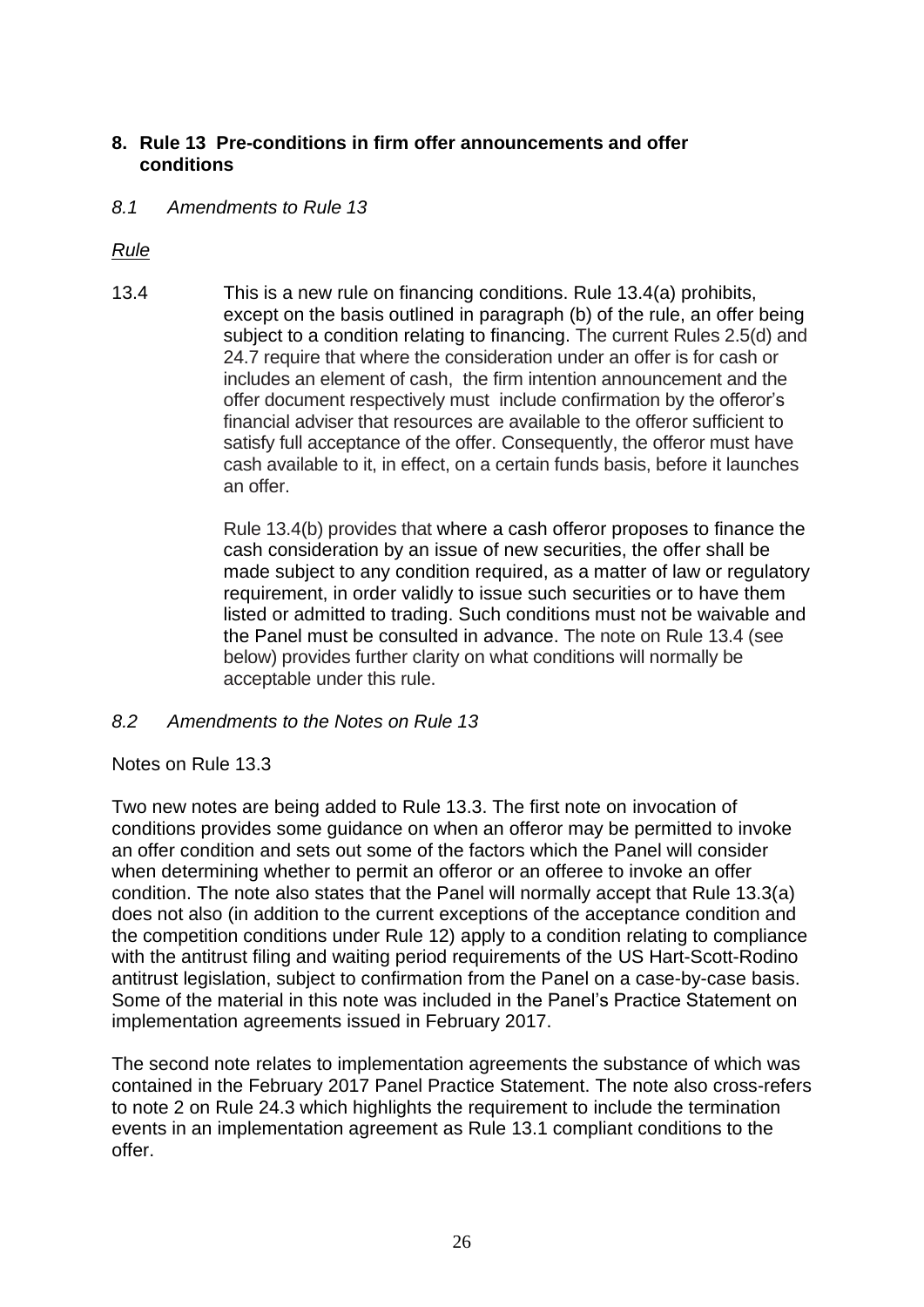#### *Note on Rule 13.4*

As referred to above, this note accompanies the new Rule 13.4(b) on financing conditions and sets out those conditions that would normally be considered as necessary for the purposes of the rule.

#### **9. Rule 16 Special arrangements and management incentivisation**

*Amendments to Rule 16*

# *Rule*

16.2(b) This rule deals with the Panel's discretion to require that offeree shareholder approval be obtained for management incentivisation arrangements which an offeror may wish to put in place for offeree management following completion of the offer. Sub-paragraph (b)(ii) sets out circumstances in which such shareholder approval will be required, subject to the exception in sub-paragraph (b)(iv). The latter exception applies where the management incentivisation arrangements would be no more substantial than any rights which the offeror has prior to the offer, in accordance with the terms of similar arrangements, awarded to members of its own management of similar grade. In order to provide the Panel with greater flexibility to determine when such an exception should apply, the Panel is of the view that it is appropriate to delete sub-paragraph (b)(iv) and to incorporate the substance of sub-paragraph (b)(iv) in note 1 on Rule 16.2.

# **10. Rule 17 Announcements of acceptance levels etc.**

*Amendments to Rule 17*

#### Rule

- 17.1(a) The rule is being expanded to require certain additional information to be included in Rule 17 announcements.
- 17.1(e) The rule is being amended to prohibit an offeror making any statement about the level of acceptances of an offer other than an announcement conforming with Rule 17.1(a) or with Panel consent.

# **11. Rule 19 Communications**

*11.1 Amendments to Rule 19*

*Rule*

19.1(e) The current Rule 19.1(e) is being deleted and effectively replaced by Rules 20.5 and 20.6 which will address in more detail the use of videos and social media respectively (see below).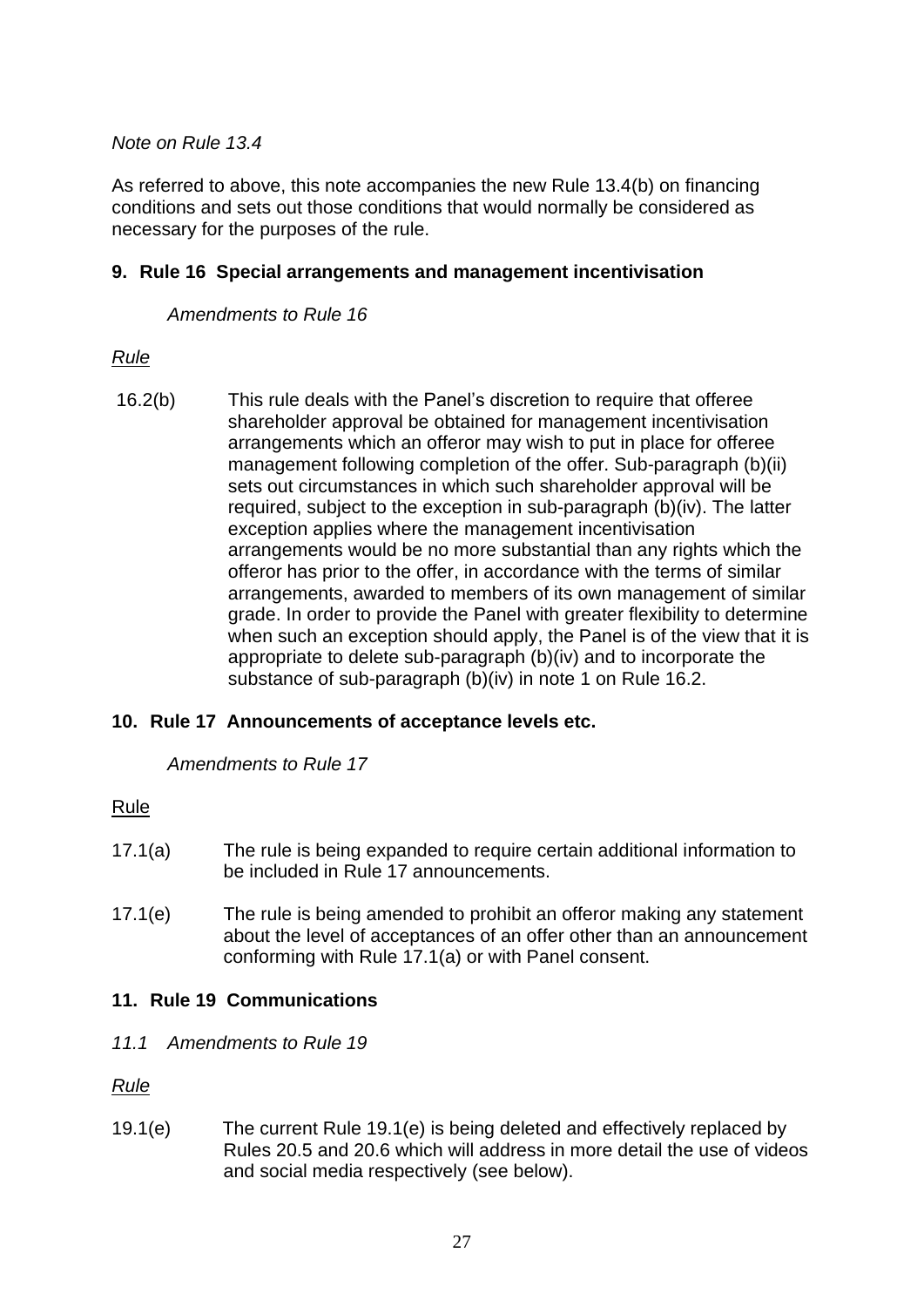A new Rule 19.1(e) is being added to clarify that the standards of care required under Rule 19.1 do not apply to any separate opinion of the employee representatives of the offeree that is appended to the offeree response circular.

- 19.2(a) The rule is being amended to clarify that the requirement for a directors' responsibility statement does not apply in the case of any separate opinion of the employee representatives of the offeree that is appended to the offeree response circular.
- 19.3(b) The current rule which sets out the requirements for merger benefits statements is being deleted as such matters will now be addressed under a new Rule 28 (see below) which will address both profit forecasts and quantified financial benefits statements.
- 19.4 Some minor amendments are being proposed to the advertisements rule.
- 19.5 The rule is being amended to expand the scope of the rule to cover telephone campaigns involving not only shareholders but also any person interested in relevant securities of the offeree.
- 19.7 The rule is being deleted as the distribution and availability of documents and announcements will now be addressed under Rule 30 (see below).
- 19.8 The rule is somewhat outdated at this stage and is being deleted.
- 19.9 While the rule is being deleted much of the substance of the rule is being moved to a revised Rule 26 which will set out in detail the requirements to publish information on a website.
- *11.2 Amendments to the Notes on Rule 19*

Note 1 on Rule 19.1

Additional wording is being added to highlight the responsibilities of financial advisers in guiding their clients and public relation advisers with regard to publishing information during the course of an offer.

Note 4 on Rule 19.1

This is a new note. The first paragraph has been transferred from the current note 1 on Rule 19.4 with the latter note now cross-referring to note 4 on Rule 19.1. The second paragraph clarifies that the Panel does not consider that Rule 19 applies to contractual agreements between the parties to an offer, such as implementation agreements. The third paragraph clarifies that documentation published in connection with the debt syndication of an offer is not published *"in connection with"* that offer for the purpose of Rule 19.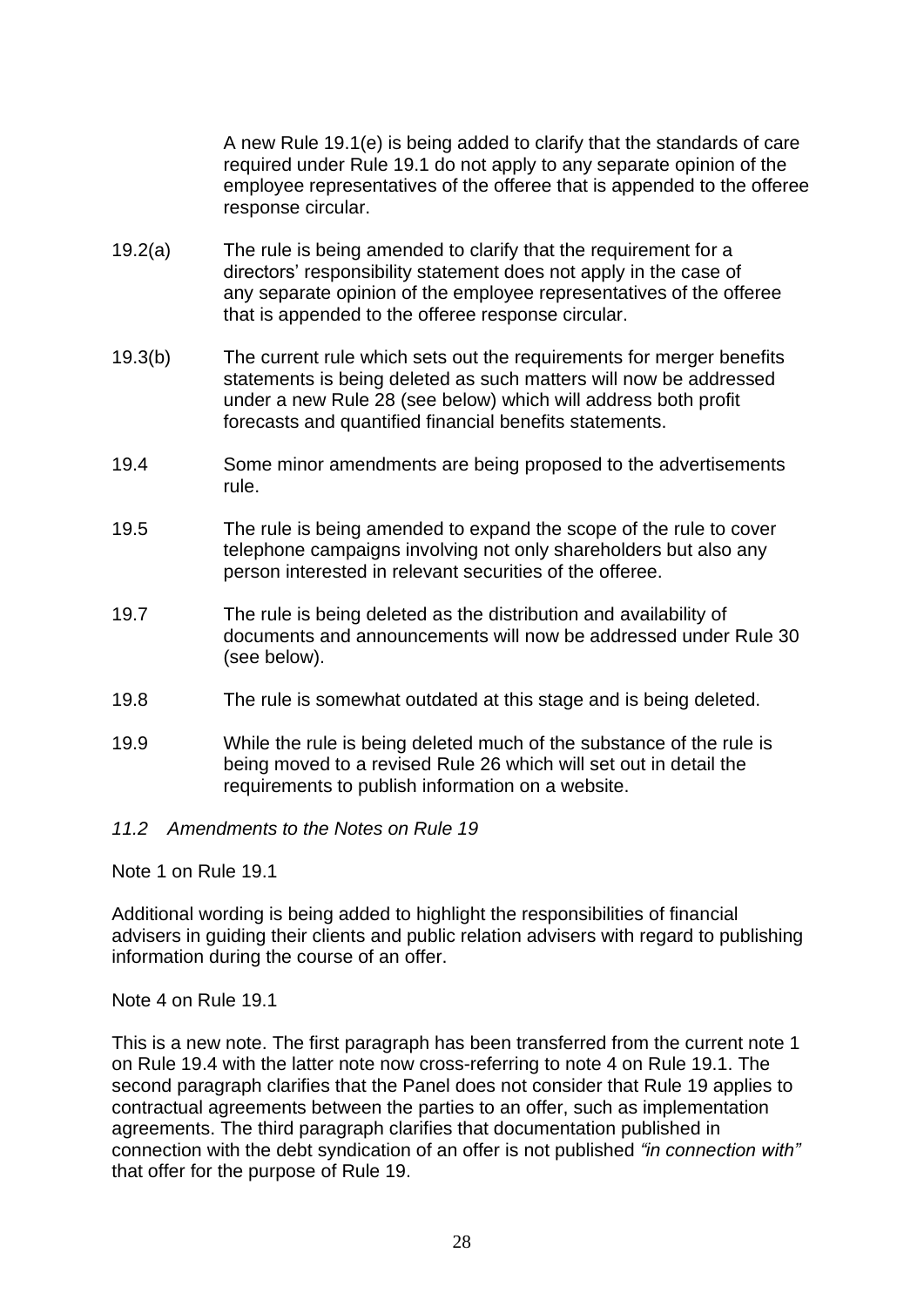Note 2 on Rule 19.3

The current note 2 is being deleted as this issue will be addressed in Rule 2.6.

The renumbered note 2 is being amended to provide greater detail on how the Panel will address situations where an offeror or an offeree make statements about the level of support from their respective shareholders.

Note 5 on Rule 19.4

The note is being deleted as it is no longer relevant in the context of the Rules.

Note 4 on Rule 19.5

This new note provides some guidance on telephone campaigns and specifically what type of telephone contact with shareholders would not be regarding as falling within Rule 19.5.

Notes on Rules 19.7 and 19.9

These notes are being deleted as the respective rules are being deleted.

# **12. Rule 20 Equality of information**

*12.1 Amendments to Rule 20*

#### *Rule*

20.1 The rule requires that information about companies involved in an offer is made equally available to all shareholders of the offeree. An amendment is being made to the rule to ensure that it captures the tendering of opinions as well as of information.

> The current Rules 20.1(b) and (c) have been renumbered as Rules 20.2(a) and (b).

20.2(a) Sub-paragraph (i) is being amended to expand the information required to be included in the confirmatory letters to the Panel. The amendment reflects current practice.

> It is proposed to amend paragraph (ii) to permit an offeree and an offeror who have disclosed material new information in breach of Rule 20.2 to publish that information by way of an announcement rather than by way of sending a circular to shareholders. The Panel is of the view that an announcement is a more efficient way of communicating the information to all shareholders. It is also in keeping with the revised Rule 30 which will, in large part, remove the requirement for the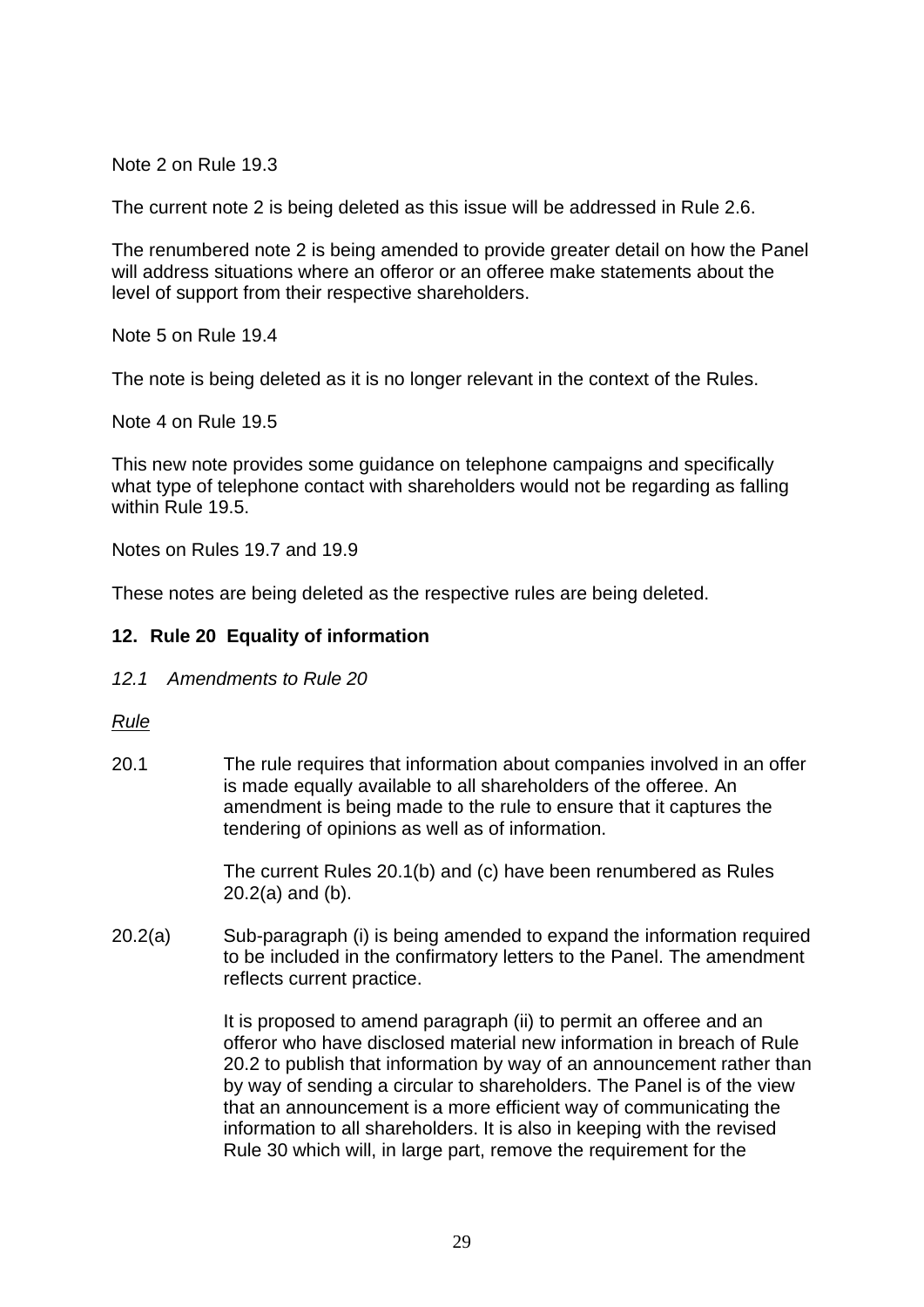offeree/offeror to circulate hard copies of offer documents etc. to shareholders.

- 20.2(b) This rule addresses investment research issued during the course of the offer by brokers and advisers connected with the offeree or the offeror. The amendments being proposed clarify the application of the rule with respect to investment research.
- 20.3(e) This new rule is being added to ensure that, if following an offeree becoming aware that an offer may be made, the offeree makes a public announcement that it has commenced discussions with potential purchasers in relation to the sale of all or substantially all of its assets, information given by the offeree to those potential purchasers must, on request, be also given to the offeror. The purpose of the rule is to ensure equality of treatment for the offeror in the context of a possible asset purchase/sale transaction.
- 20.5/20.6 As referred to above, these two rules seek to regulate the use of videos and social media during the course of an offer.

As regards the use of videos, it is proposed that they may be published only with the prior consent of the Panel, must be published on a website in accordance with Rule 26 and must comprise only a director or senior executive reading from a script or participating in a scripted interview.

With regard to the use of social media, except for the exceptions referred to below, it is proposed to prohibit the use of social media for the purpose of publishing information relating to an offer. Rule 20.6 will permit social media to be used to publish the following:

- (i) the full text of an announcement which has been published in accordance with Rule 30.1(a);
- (ii) the full text of a document which has been published on a website in accordance with the Rules;
- (iii) a video which has been published with the prior consent of the Panel in accordance with Rule 20.5; or
- (iv) a notification of a link to the webpage on which such an announcement, document or video has been published, which notification must comply with the requirements of Rule 30.6.

The Panel is of the view that restricting the publication of information relating to an offer through social media during the course of an offer is desirable and that the approach adopted under Rule 20.6 is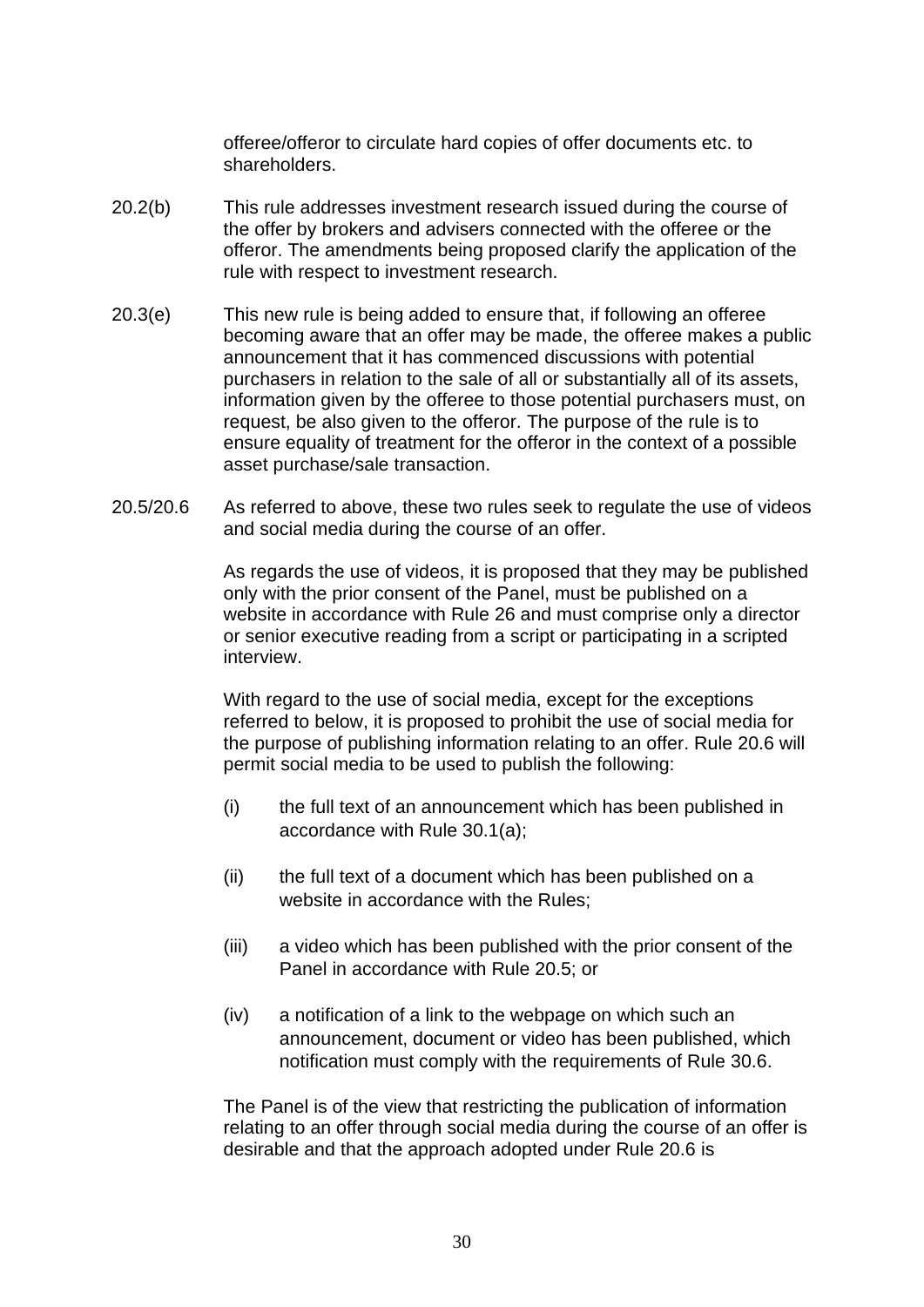appropriate and proportionate given the limitations of some social media platforms.

#### *12.2 Amendments to the Notes on Rule 20*

While there are some amendments to the notes on Rule 20 the only material change is the new note 8 on Rules 20.1 and 20.2 which sets out the circumstances in which a dispensation may be granted from the normal requirement (under the current Rule 20.1(b)) that all meetings with shareholders etc. are chaperoned by the relevant financial adviser.

#### **13. Rule 21 Frustrating action**

*13.1 Amendments to Rule 21*

*Rule*

21.1(a) Sub-paragraph (1) is being amended to include the redemption or purchase by the offeree of its own securities which, as referred to above, is being moved from the current Rule 4.1(f).

> Some of the text in sub-paragraph (4) is being deleted as it is unnecessary.

- 21.1(b) The current rule is being replaced by a more detailed rule which sets out the requirements with which an offeree is required to comply when seeking shareholder approval under the exception in Rule 21.1(a)(i) including certain information which must be included in the circular to shareholders.
- 13.2 *Amendments to the Notes on Rule 21*

Note 1 on Rule 21.1

The current note is being expanded to, in effect, reflect the current practice of the Panel when considering whether an action would constitute frustrating action i.e. whether the offeror has any objection to the action being taken and whether a proposed action is conditional on the offer being withdrawn or lapsing.

Note 2 on Rule 21.1

Some amendments are being made to the note to provide greater specificity around the calculation of *"material amount".*

Note 7 on Rule 21.1

The current note is being deleted as the cross-reference is no longer required given that the substance of Rule 4.1(f) is being transferred to Rule 21.1.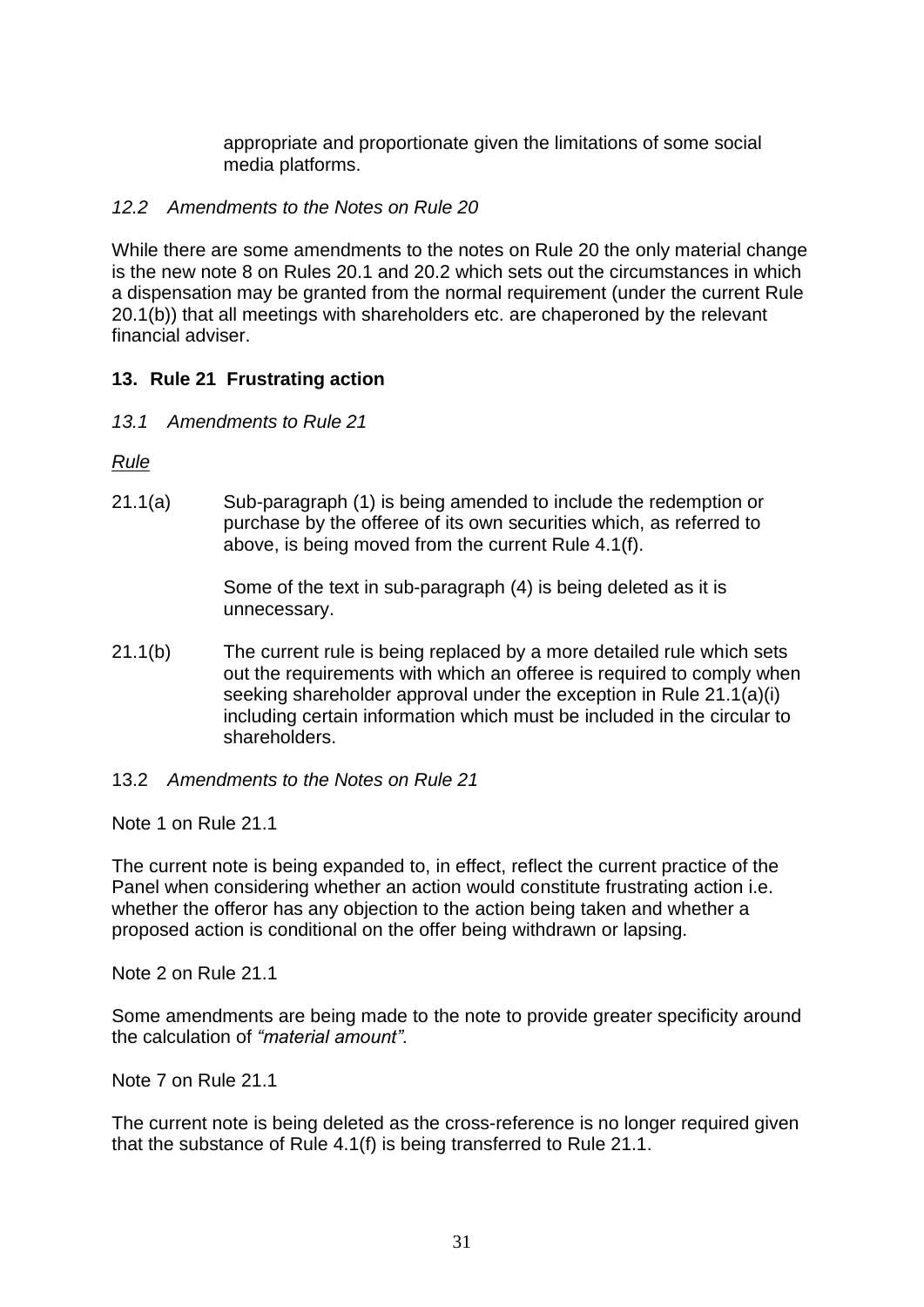A new note 7 is being added to clarify that the requirement under Rule 21.1(b)(ii) to consult with the Panel when an offeree is setting a date for the general meeting to seek shareholder approval is for the purpose of ensuring that shareholders have sufficient time following the general meeting (i.e. when they will know the outcome of the shareholder vote) to accept the offer if they so wish.

Note 10 on Rule 21.1

This new note is being added to highlight that the Panel should be consulted before the offeree enters into any contract to take any action that may constitute frustrating action even if the contract provides that the taking of that action is to be subject to the approval of the offeree's shareholders. Subject to certain exceptions, an offeree is prohibited under Rule 21.1 from entering into any contract otherwise than in the ordinary course of business. However, the shareholder approval exception under the rule is not practically available to the offeree until it has a signed contract in place. The Panel will wish to assess before the contract is signed whether it contains other provisions (for example, cost cover arrangements) that may constitute frustrating action.

Note 11 on Rule 21.1

Rule 21.1 does not specifically address fees that may be payable by an offeree that seeks the approval of its shareholders for the purchase or sale of assets (usually in competition with an offer for the company). Such an offeree may seek to agree an inducement fee with the vendor/purchaser of those assets payable if shareholders do not approve the transaction. Panel consent is required for any such agreement.

A new note 11 on Rule 21.1 provides that the Panel may consent to inducement fees in asset purchase/sale transactions provided such fees are limited to 1% of the value of the asset transaction (or, if there are two or more transactions in respect of the same assets, the transaction with the highest value) and the aggregate value of inducement fees that may be paid by the offeree in respect of all transactions to which Rule 21.1 applies (i.e. excluding those under Rule 21.2) is no more than 1% of the value of the offeree calculated by reference to the value of the offeror's offer.

Note on Rule 21.2

Rule 21.2 prohibits the payment of inducement fees payable by an offeree in connection with an offer. However, the current note on the rule sets out the basis on which the Panel may consent to such fees. It is proposed to amend the note to incorporate additional confirmations which the Panel will require before granting consent. The Panel will no longer review the inducement fee documentation in advance of granting consent but will rely on the aforementioned confirmations when deciding whether to grant consent. The objective of the confirmations is, inter alia, to ensure:

> - that a fee is payable only in very limited circumstances i.e. an offer or a competing proposal completes or where the board of the offeree decides to withdraw its recommendation; and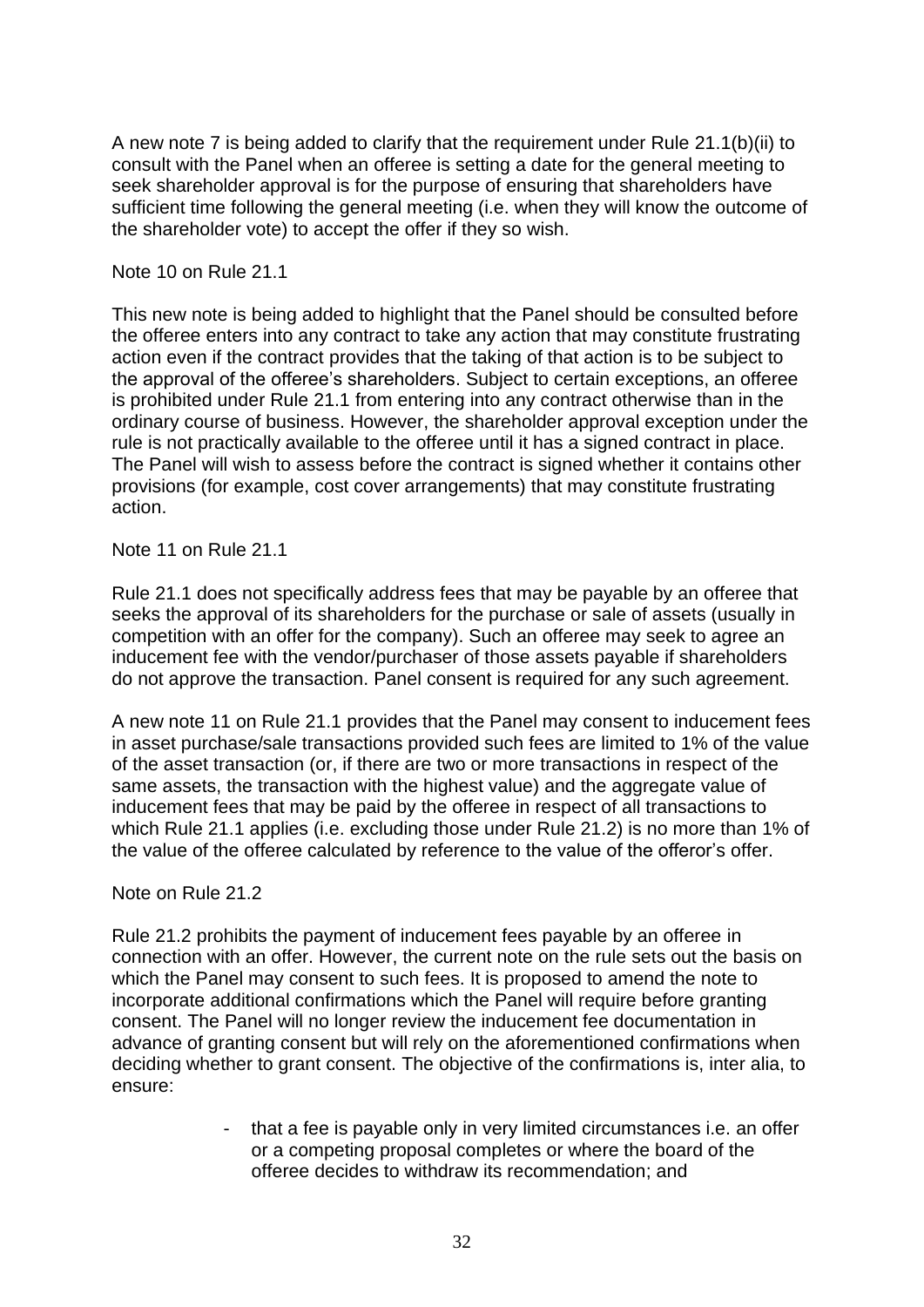that the aggregate value of the inducement fees that may be paid by an offeree in respect of all transactions to which Rule 21.2 applies is no more than 1% of the value of the offeree calculated by reference to the value of the highest offer at the time of its announcement under Rule 2.7.

The note confirms that the Panel may consent to the offeree agreeing inducement fees with multiple bidders provided that the aggregate amount that may be paid by the offeree in respect of all such inducement fees does not exceed 1% of the value of the offeree.

# **14. Rule 23 General obligation as to information**

*Amendments to Rule 23*

#### *Rule*

- 23.1(b) The rule is being deleted as the issue of material changes in information published by the offeree and an offeror will be addressed under an amended Rule 27.1.
- 23.2 This new rule is essentially an amalgamation of the current Rules 24.2(f) and 25.1(b) but goes a little further than the latter two rules as it encompasses announcements as well as documents sent to shareholders.

# **15. Rule 24 Offeror documents**

15.1 *Amendments to Rule 24*

#### *Rule*

- 24.1 While this is a new rule it is essentially comprised of the current Rules 30.1 and 30.2, which are being deleted.
- 24.2 Some minor changes are being made to this rule which is the current Rule 24.1.
- 24.3 It is proposed to amend the way in which financial information is required to be disclosed by the offeror in the offer document. The proposal is to move away from the very specific list of information which is required to be disclosed (under the current Rule 24.2) and replace it with a requirement to disclose details of the website address where the relevant audited accounts/the interim results etc. may be found. On this basis, the distinction in the Rules regarding the financial information to be disclosed in a securities exchange offer and in a cash offer, is being dropped (other than in the context of material changes under Rule 24.3(a)(ii)). These changes are in keeping with the overall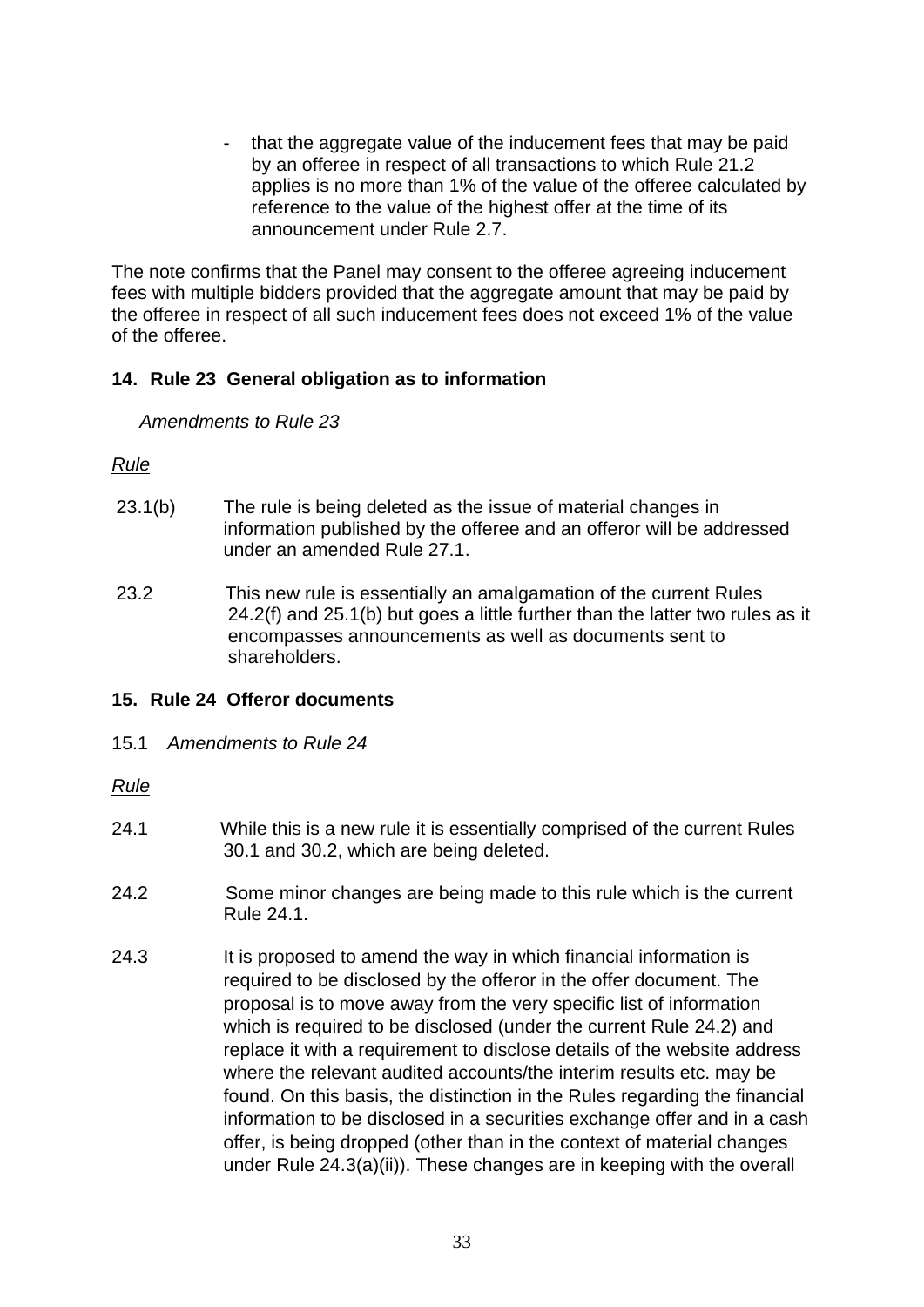policy change in Rule 30 (see below) to update the Rules in relation to the use of electronic communications and websites and to move away from the requirement in every case to send hard copy documents to shareholders.

 The deletion in Rule 24.3(b)(iv) is required as Rule 24.16 will now require the offer document to clarify the situation in relation to offeree dividends.

 The addition to Rule 24.3(b)(vii) reflects current practice following the publication of the Panel's 2017 Practice Statement.

 Additional disclosure requirements are being added in sub-paragraphs (b)(xvi) through (b)(xix). Rule 24.3(b)(xvi) will require disclosure of summary details of any current ratings and outlooks publicly accorded to the offeror and the offeree by credit rating agencies, any changes made to previous ratings or outlooks during the offer period, and a summary of the reasons given, if any, for any such changes.

 Paragraph (d) of the rule is being amended to bring more specificity to the disclosure requirements around how the offer is to be financed.

 As referred to above, paragraph (f) is being deleted and moved to Rule 23.2.

24.4 Rule 24.4(a)(ii)(3) is being deleted as the Panel does not consider the interests and dealings of shareholders who have given an irrevocable commitment or a letter of intent to be material information for an offeree shareholder when considering the merits of an offer.

> Rule 24.4(d) is also being deleted as it will be superseded by Rule 2.9 (irrevocable commitments and letters of intent).

- 24.10 It is proposed to amend the requirement (under the current Rule 24.9) that the listing condition be in terms which ensure that it is capable of being satisfied only when the appropriate listing authority has announced its decision to grant the quotation. Such an amendment is necessary as it is not possible in many cases for such a condition to be satisfied given the way in which listing authorities usually grant quotations. The amendments being proposed will result in the rule coming more into line with the listing process. They also reflect the Panel's current practice in this area.
- 24.14 The current Rule 24.14 is, in effect, being moved to Rule 27.
- 24.16 This new rule will require the offer document to contain certain offer terms clarifying how offeree dividends will be treated under the offer.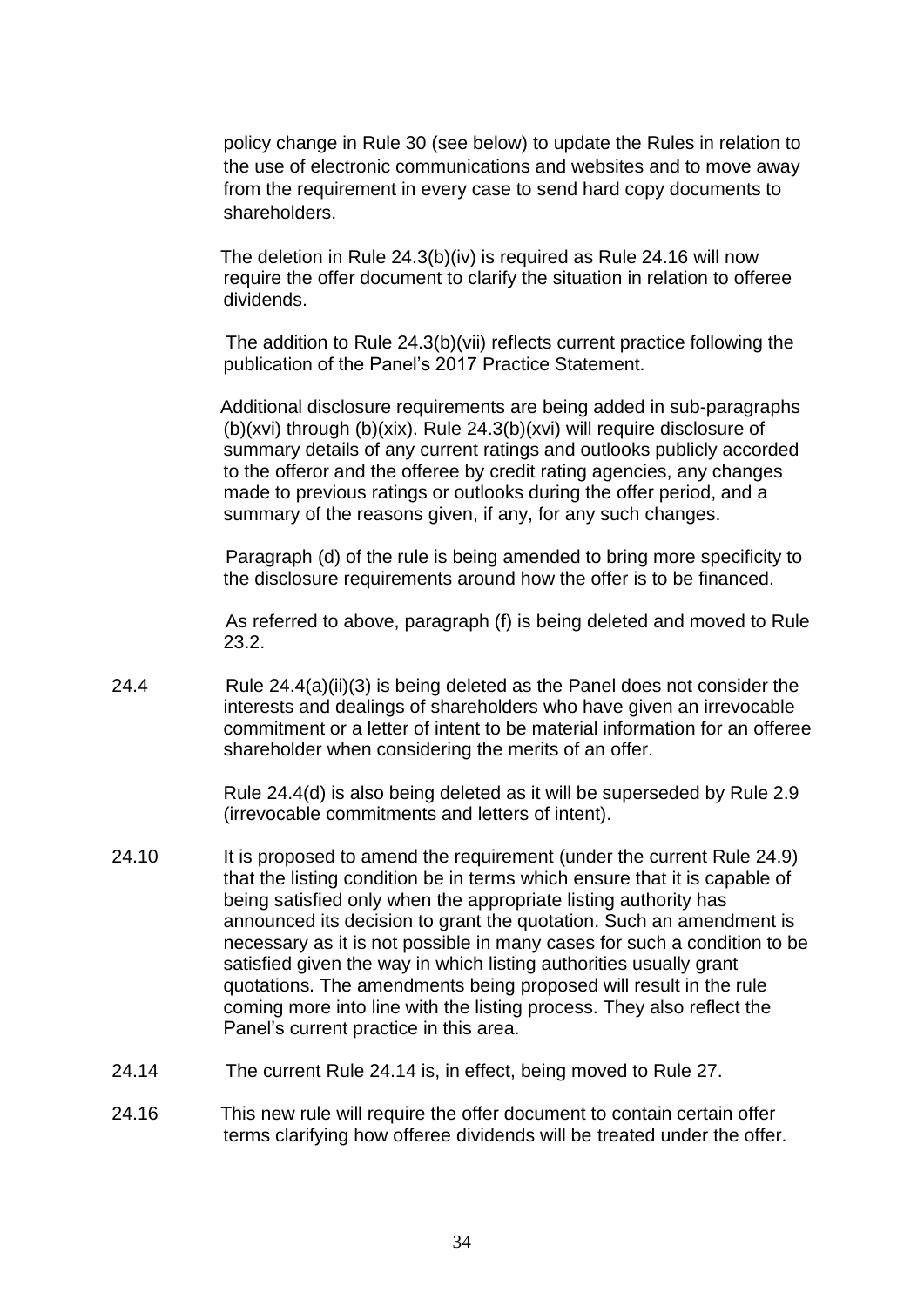# *15.2 Amendments to the Notes on Rule 24*

# *Note 2 on Rule 24.3*

The note relates to the amended Rule 24.3(b)(vii) which, in effect, requires the conditions to an offer to include any termination events prescribed by any implementation agreement between the offeror and offeree if it is a condition of the offer that the implementation agreement not have been terminated. It reflects current practice following the publication of the Panel's 2017 Practice Statement.

#### *Note on Rule 24.10*

The note attempts to provide some guidance on contingent value rights and states inter alia that the Panel will not normally expect cash payments to be made under such instruments to be subject to cash confirmation by the financial adviser under Rules 2.7 and 24.8.

#### **16. Rule 25 Offeree board circulars**

Amendments to Rule 25

#### *Rule*

- 25.1 Similar to the change to Rule 24.1, this is a new rule most of which is being transferred from Rule 30.3. The second sentence of Rule 25.1(b) is new and sets out what the offeree is required to do when the separate opinion from the representatives of the offeree's employees is not received by the offeree in good time before the publication of the first response circular.
- 25.2(b) This is the current Rule 25.1(b) and as stated above is being moved to Rule 23.2.
- 25.4(a)(ii)(3) This rule is being deleted for the same reasons referred to above under Rule 24.4 i.e. the Panel does not consider the interests and dealings of shareholders who have given an irrevocable commitment or a letter of intent to be material information for an offeree shareholder when considering the merits of an offer.
- 25.5 The current Rule 25.4 requires details of certain types of offeree directors' service contracts to be disclosed in the first response circular i.e. those contracts that have more than 12 months to run (as defined in the current Rule 2.1(b)(v) of Part A of the Rules). Rule 25.5 will require details of all directors' service contracts to be disclosed irrespective of their terms.
- 25.6 The rule is an amended version of the current Rule 25.8. The latter requires the relevant statement by the offeree to be made by reference to its last published audited accounts whereas Rule 25.6 will permit the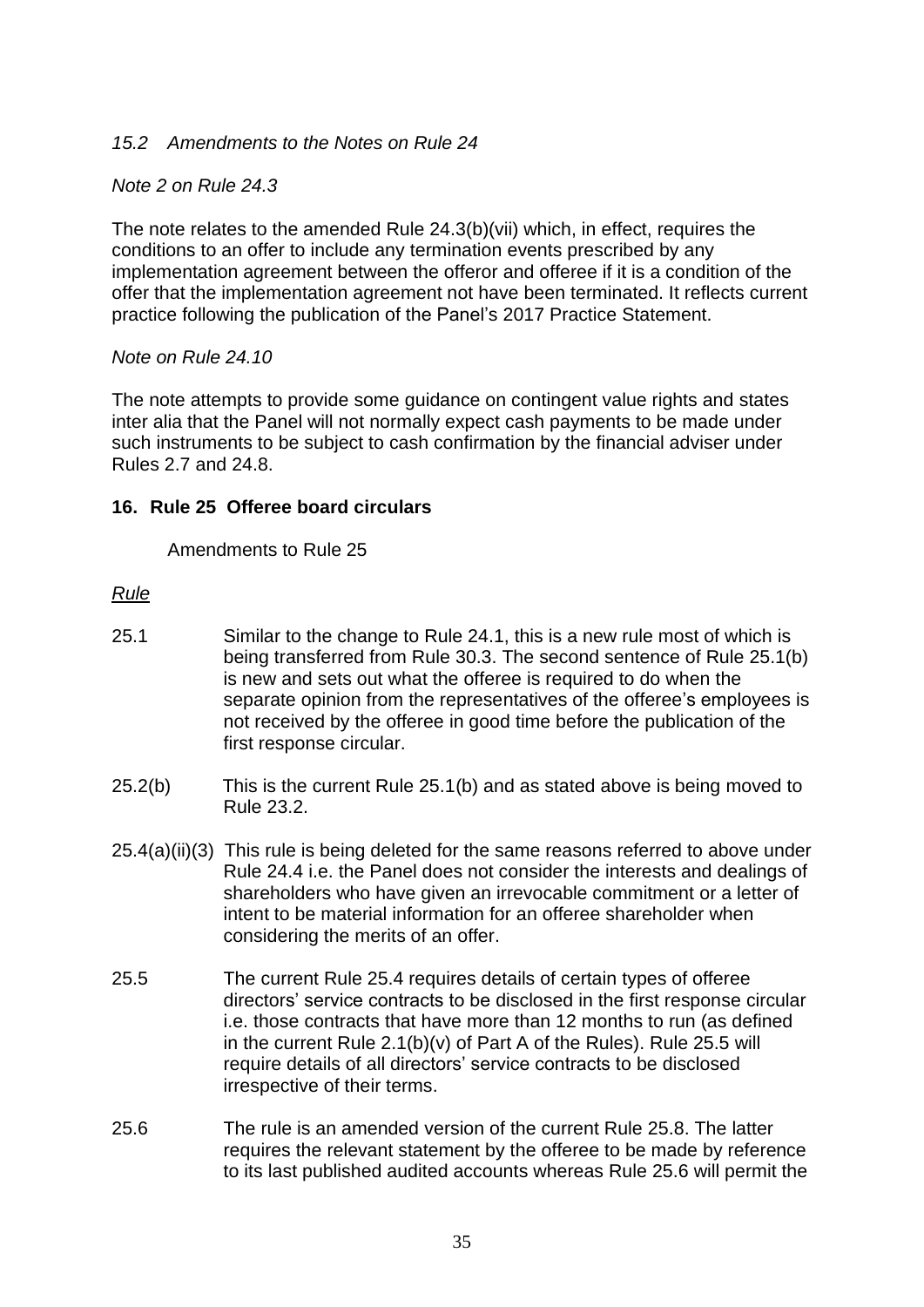offeree when making the statement to take into account any preliminary statement of annual results, half-yearly financial reports or interim financial information published since the publication of its audited accounts.

25.7 This is a new rule comprising the current Rules 25.5 and 25.6 and also includes some additional disclosure requirements. The current Rule 25.7 is, in effect, being moved to Rule 27.

#### **17. Rule 26 Documents to be published on a website**

#### *Amendments to Rule 26*

The current Rule 26 sets out those documents which are required to be made available for public inspection and published on a website following publication of the offer document and the first response circular. It is proposed to amend the rule in a couple of material respects. Firstly, there will no longer be a requirement to have the documents made physically available for inspection and publication on a website will suffice. Secondly, the latter requirement will apply from the commencement of the offer period with Rules 26.2 and 26.3 specifically prescribing the documents to be published following a firm intention announcement and the making of the offer respectively. Rule 26.1 is a general rule which sets out those documents and information required to be published on a website throughout the course of the offer.

Rule 26.4 is a new rule and, with the exception of paragraph (f), is essentially derived from the current Rule 19.9.

#### **18. Rule 27 Material changes and subsequent documents**

Amendments to Rule 27

#### *Rule*

27.1 Part (a) of the rule, in effect, replaces the current Rules 24.14 and 25.7 which are being deleted. However, it goes further than the latter two rules by requiring the announcement of any material new information which would have been required to have been disclosed in any previous document or announcement published during the offer period, had it been known at the time.

> Part (b) of the rule which states that the Panel may, in addition to the announcement, require a document setting out the relevant information to be sent to offeree shareholders, reflects the position under the current Rules 24.14 and 25.7.

Part (c) of the rule is based on the current Rule 27.1, with some amendments. The rule will now only apply during the offer period and to documents published in connection with the offer. The nonexhaustive list of matters to be updated is also being extended.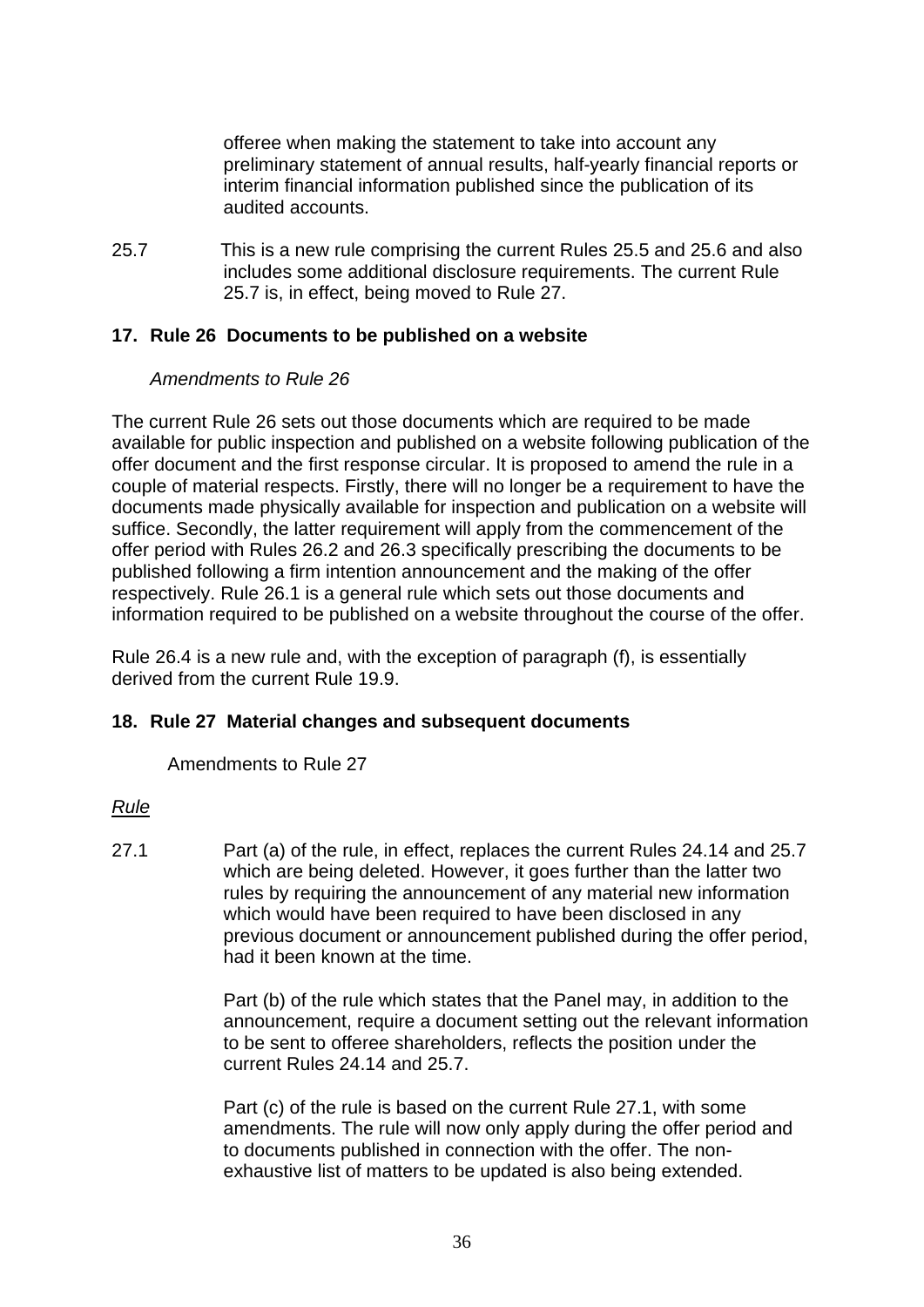27.2 The current Rule 27.2 is being replaced by a new rule which will require an offeree and an offeror who has published in any document or announcement a profit forecast, quantified financial benefits statement or an asset valuation to include certain confirmations in any document subsequently published by them in connection with the offer, unless superseded by information included in the new document.

# **19. Rule 28 Profit forecasts and quantified financial benefits statements**

19.1 Amendments to Rule 28

Rule 28 has been completely revised and the new rule is, in the main, based on the principles underpinning Rule 28 of the Code. The rule will also set out the reporting requirements in respect of quantified financial benefits statements ("QFBS"). A cash offeror will not be required to have any profit forecast or QFBS reported upon.

Under the rule, profit forecasts are essentially categorised into short term forecasts (i.e. those for a financial period ending 15 months or less from the date on which it was first published) and long term forecasts (i.e. those that are not short term forecasts). New definitions of *"profit forecast", "ordinary course profit forecast", "quantified financial benefits statement" and "profit estimate"* are included in Part A of the new Rules.

# *Rule*

- 28.1 In summary, the treatment of short term forecasts and QFBS statements as set out in Rule 28.1 is as follows:
	- (i) If an offeror or an offeree publishes any short term profit forecast or QFBS statement during the offer period, the document or announcement in which it is first published must include the reports from the reporting accountants and financial advisers referred to in Rule 28.1(a).
	- (ii) Such reports will also be required if the profit forecast was published before the offer period commenced but after it received or made an approach with regard to a possible offer except where the forecast is a short term ordinary course profit forecast in which case the options under Rule 28.1(c) are available to the party i.e. repeat the forecast and include the directors' confirmations referred to in sub-paragraph (i) of the rule (the *"Directors' Confirmations*"); withdraw the forecast and include an explanation as to why it is no longer valid; or include a new forecast with the reports referred to in Rule 28.1(a) (the *"Rule 28.1(c) options"*).
	- (iii) If the profit forecast was published before the offeror or the offeree made or received an approach with regard to a possible offer, the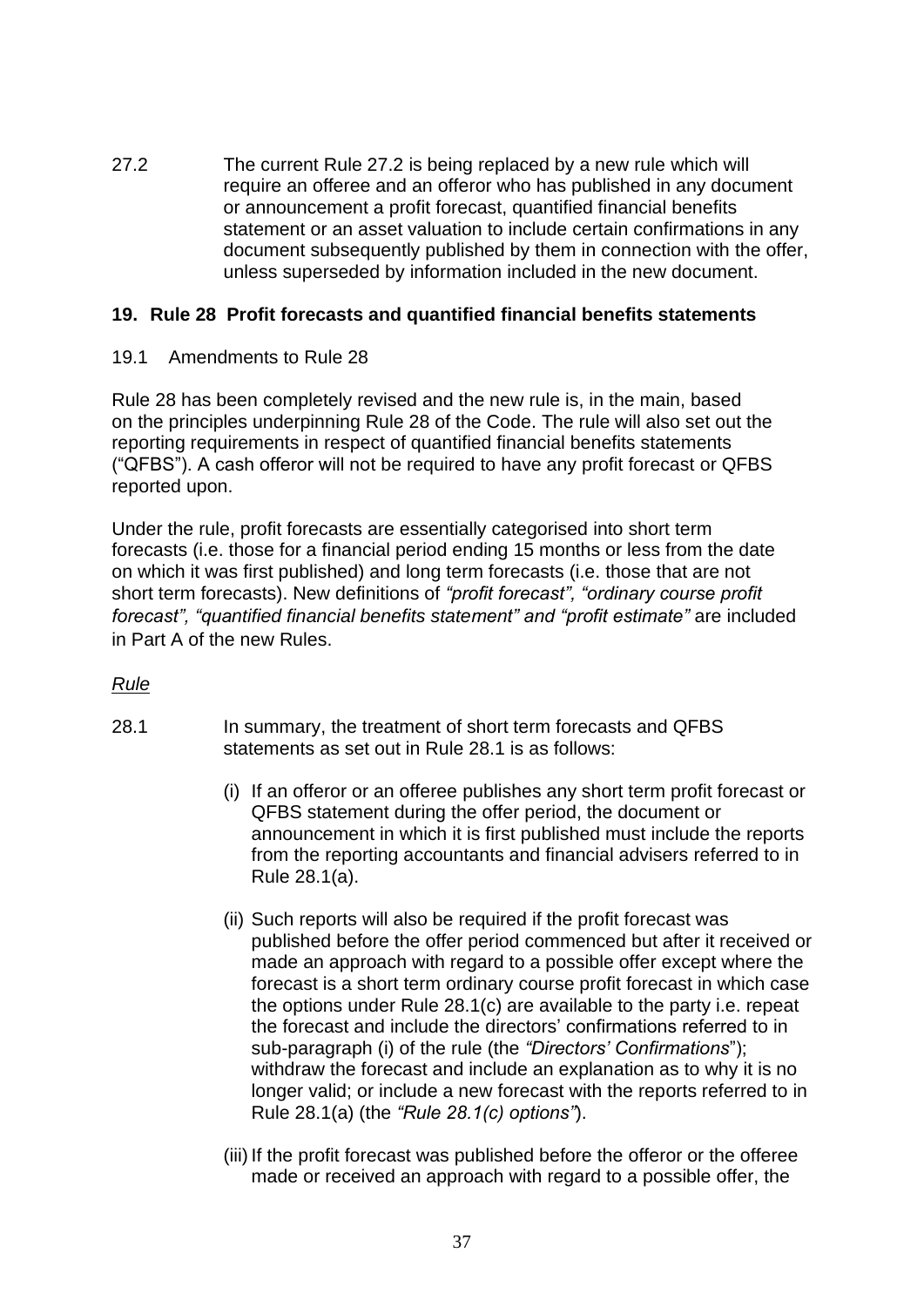offer document or first response circular or any earlier document or announcement published during the offer period in which the profit forecast is referred to must satisfy one of the requirements of the Rule 28.1(c) options.

- (iv)The exception under (ii) above does not apply to an ordinary course profit forecast published by an offeree in the case of a management buy-out or an offer being made by the existing controller. In such cases, where a short term profit forecast is published by the offeree before it received an approach with regard to a possible offer, the offer document, or any earlier document or announcement published during the offer period in which the profit forecast is referred to, shall repeat the profit forecast and include the reports specified in Rule 28.1(a).
- 28.2 The rule addresses long term profit forecasts (i.e. those for a financial period ending more than 15 months from the date on which it was first published). In summary, the treatment of such forecasts as set out in the rule is as follows:
	- (i) If such a forecast is published during the offer period the document or announcement in which the forecast is first published must include the Directors' Confirmations.
	- (ii) If such a forecast is published before the offer period commenced but after the party made or received an approach with regard to a possible offer, the forecast must be repeated in the offer document or the first response circular and that document (or any earlier document or announcement published during the offer period in which the profit forecast is referred to) must include the Directors' Confirmations.
	- (iii) If such a forecast is published before the offeror or the offeree made or received an approach with regard to a possible offer, the offer document or first response circular or any earlier document or announcement published during the offer period in which the forecast is referred to must satisfy one of the requirements of the Rule 28.1(c) options.
- 28.2(d) As a profit forecast for a financial year beyond the current financial year will necessarily be based upon profit forecasts for the current financial year and (if appropriate) for any intervening years, the Panel considers that where a party to an offer wishes to publish a profit forecast with respect to a future financial year the party concerned should provide offeree shareholders with a full sequence of projected profits. The Panel would be concerned if the Rules were to permit profit forecasts for future financial years to be published (but not reported on) and used as a device to enable shareholders, analysts and other market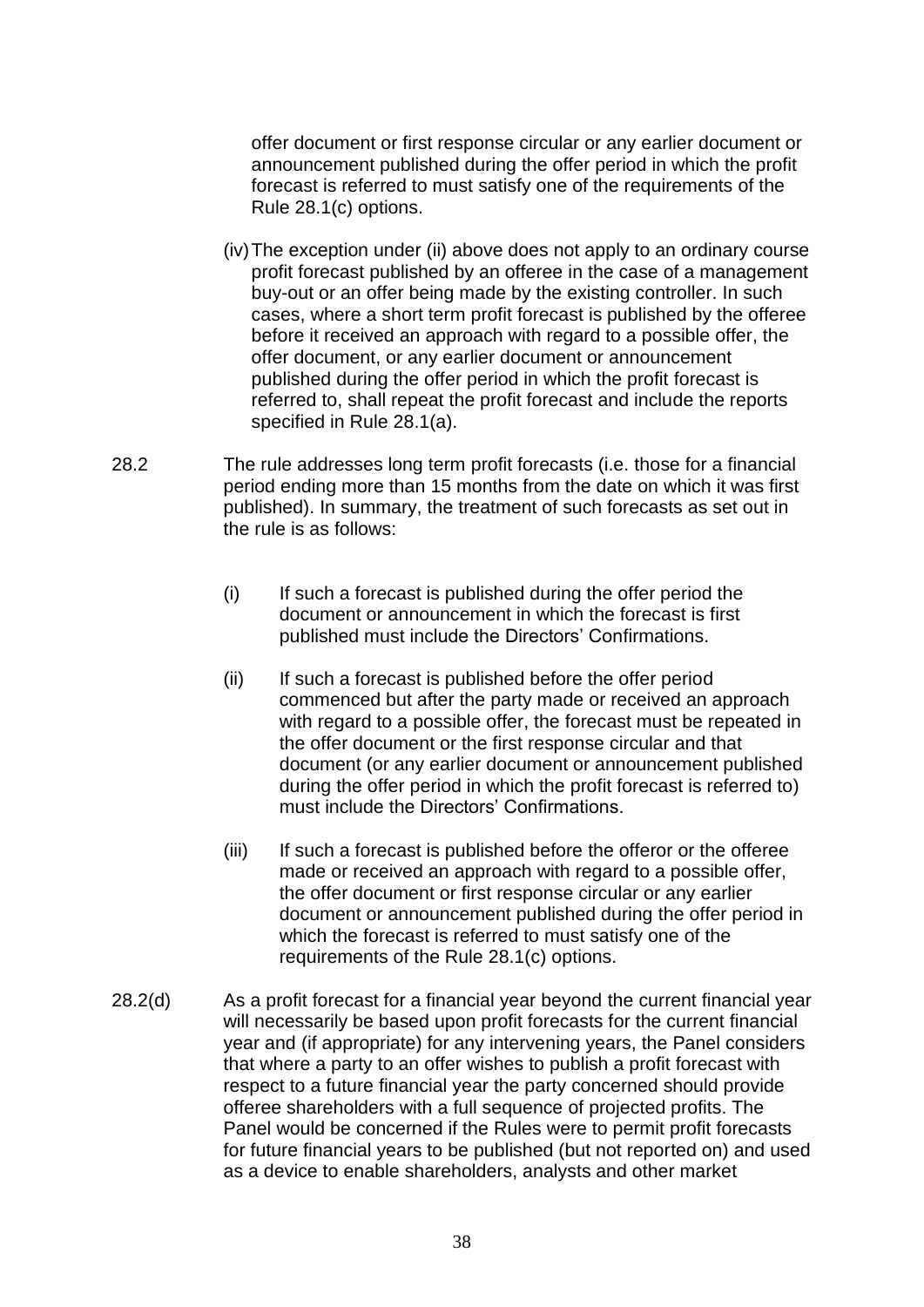participants to calculate a profit forecast for the current financial year, without the party concerned having published (and, where appropriate, having obtained reports on) that profit forecast. Consequently, under Rule 28.2(d) it is proposed that if, during the offer period, the offeree or the offeror either publishes for the first time or repeats a profit forecast for a future financial year, the document or announcement shall include a corresponding profit forecast for the current financial year and for each intervening financial year.

- 28.3/28.4 Rules 28.3 and 28.4 address the compilation and the assumptions and bases of belief respectively of profit forecasts and QFBS statements.
- 28.5 The rule specifies those profit estimates which will fall outside Rule 28.1.
- 28.6 The rule sets out the disclosure requirements for QFBS statements where such statements are included in a document or announcement published during the offer period.
- 28.7/28.8 Rule 28.1(h) states that, subject to Rules 28.7 and 28.8, the repetition in any document, interview or statement (whether oral or written) during an offer period by or on behalf of an offeror or the offeree, or by a person acting in concert with an offeror or with the offeree, of a profit forecast or profit estimate relative to the offeree or a securities exchange offeror made by a third party (whether before or during the offer period) shall be deemed to be a profit forecast or profit estimate to which Rule 28 applies. Rule 28.7 sets out the bases on which the offeree or a securities exchange offeror may publish on their website during an offer period forecasts relating to it that are derived from investment analysts' forecasts in order for the forecasts to fall outside the scope of Rule 28. Rule 28.8 sets out the basis on which a party to an offer may refer to investment analysts' forecasts relating to any other party to the offer.

#### 19.2 *Amendments to the Notes on Rule 28*

As Rule 28 is being completely revised a number of the existing notes are being deleted and a number of new notes are being added, the most material of which is note 3(b) on Rule 28.1. The latter note confirms that Rule 28.1(a) applies to a short term ordinary course profit forecast published during an offer period and therefore the document or announcement in which the forecast is first published must include the reports from its reporting accountants and financial advisers required by that rule. However, the note states that except in the case of a management buy-out or an offer being made by a person who controls the offeree, the Panel, with the agreement of each of the other parties to the offer, may consent to waiving the requirement for such reports, in which case the relevant document or announcement must include the Directors' Confirmations.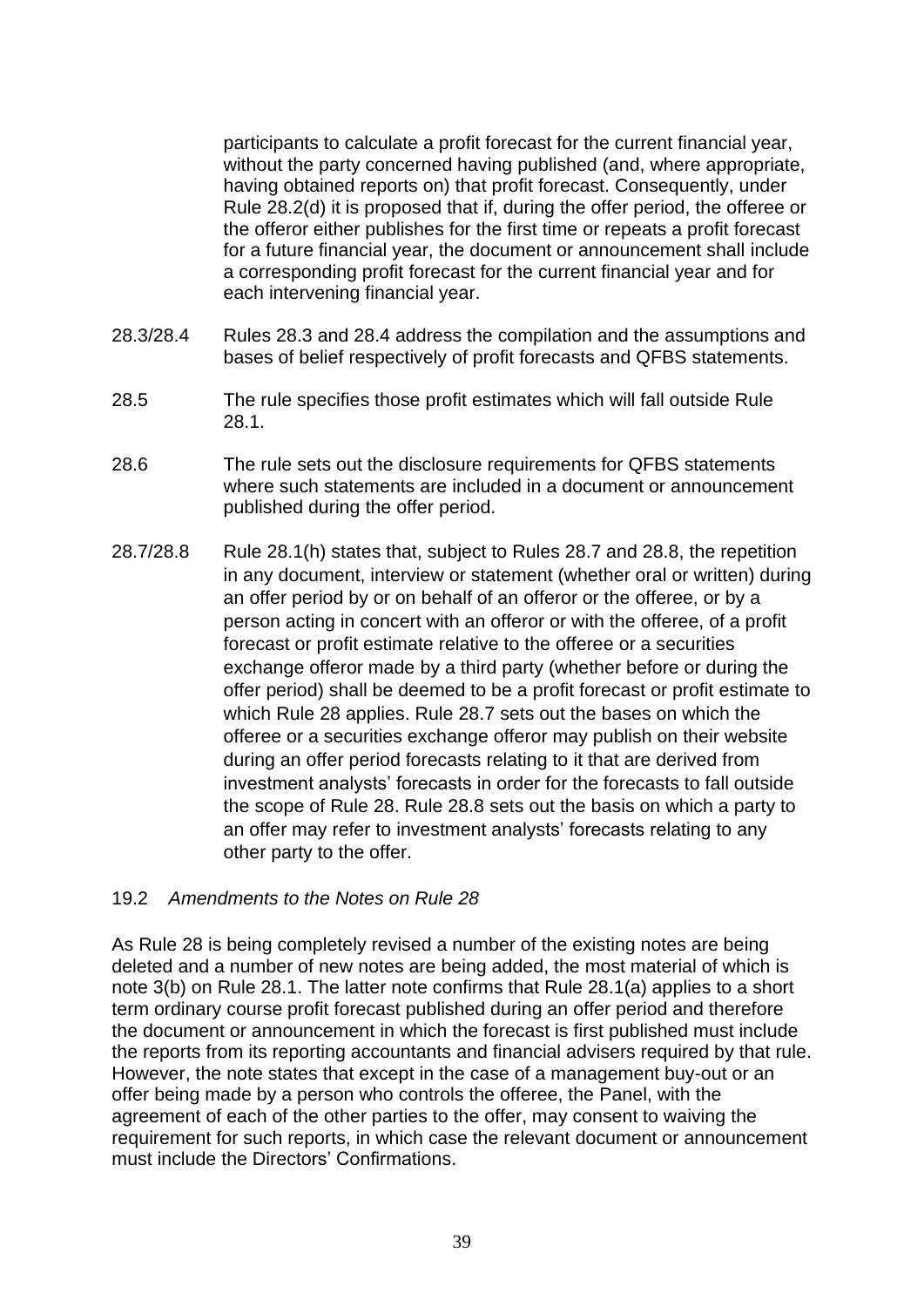# **20. Rule 29 Asset valuations**

#### *20.1 Amendments to Rule 29*

It has been many years since Rule 29 has been reviewed and, while issues rarely arise under the rule, the Panel decided that it should be updated and, where appropriate, brought into line with the comparable asset valuation rule under the Code.

#### Rule

- 29.1(b) The rule disapplies Rule 29 in the case of a cash offeror in respect of a valuation of its own assets.
- 29.1(c) The deleted text (the current Rule 29.1(b)(ii)) is no longer necessary as Rules 29.2 and 29.3 set out the requirements for a valuer and a valuation report.
- 29.2/29.3 As stated above, these rules set out the requirements for a valuer and a valuation report (the current Rule 29.2(b) is therefore redundant and is being deleted).
- 29.5 Some of the text in the rule (the current Rule 29.4) is being deleted as the matter is now being dealt with under Rule 29.3(a).

The current Rule 29.5 is being deleted as: Rule 29 no longer refers to a valuers' opinion but to a valuation report (which will contain the opinion) and therefore paragraph (a) is no longer relevant; the matter referred to in paragraph (b) will now be dealt with under Rule 23.2; and the matters referred to in paragraph (c) will be dealt with under Rules 26 and 29.3(g).

#### *20.2 Amendments to the Notes on Rule 29*

Notes on Rule 29.1

Some new notes are being added to Rule 29.1 including a note on net asset values clarifying that where an offeree or offeror gives a net asset value, Rule 29 requires a valuation in respect of the underlying assets.

Notes on Rule 29.2

The notes set out guidance on the factors which the Panel may take into account when considering whether a valuer is independent and also when a valuer will be considered to be appropriately qualified.

Note 2 on Rule 29.3

The note confirms, inter alia, that only in exceptional circumstances will the Panel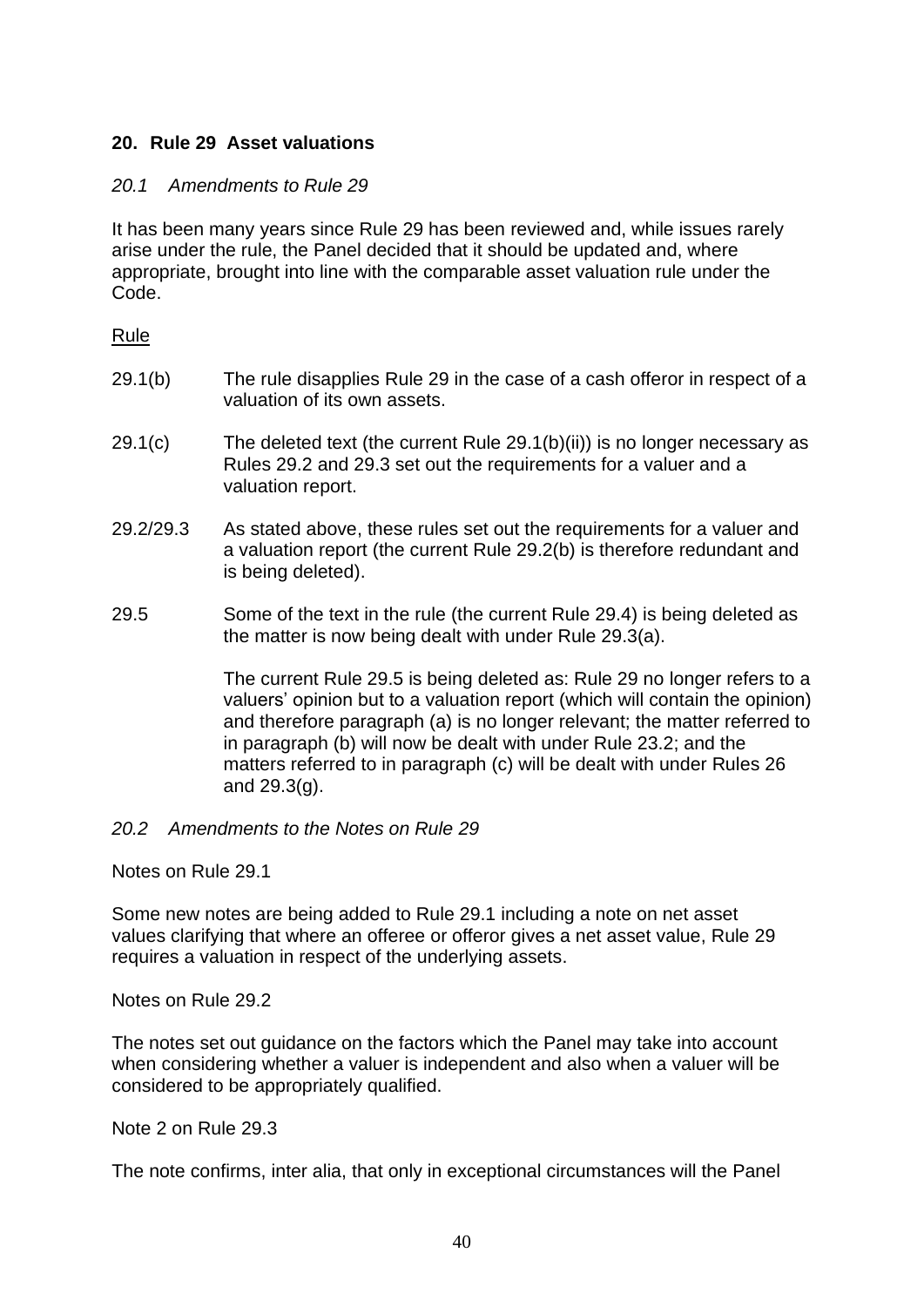consent to the basis of valuation being qualified and furthermore is unlikely to consent to the making of special assumptions.

#### **21. Rule 30 Making of announcements and distribution of documentation**

#### *Amendments to Rule 30*

Rule 30 is a new rule setting out the requirements for making announcements and distributing documentation. As referred to above, the current Rules 30.1 and 30.2 are being transferred to Rule 24.1 while the current Rule 30.3 is being transferred to Rule 25.1.

# *Rule*

- 30.1 The rule, which requires announcements to be published via a Regulatory Information System, is essentially the current Rule 2.9 with some minor amendments.
- 30.2 Under the Rules an offeror and the offeree are required to despatch certain documents and announcements to offeree shareholders. Under the definition of *"despatch"* in Part A of the Rules this requires such documents and announcements to be posted in hard copy to offeree shareholders or, with Panel consent, by other means. The Panel's practice has been to permit an offeror and the offeree to send documentation to offeree shareholders by electronic mail where such shareholders have provided the offeree with their email address for this purpose. Having regard to the widespread use of electronic communication the Panel is proposing under Rule 30.2 to permit documentation and announcements which are required to be sent to any person to be treated as being sent if they are:
	- (i) sent to the relevant person in hard copy form;
	- (ii) sent to the relevant person in electronic form; or
	- (iii) published on a website provided that the relevant person is sent a website notification no later than the date on which it is published on the website.

Acceptance forms, withdrawal forms, proxy cards and other forms connected with an offer will continue to be required to be published in hard copy form only and must not be published.

30.3 If a document, an announcement or any information is required to be sent to any person and it is sent by electronic form or published on a website, Rule 30.3 sets out, inter alia, the entitlement of that person to receive, on request, a hard copy of the relevant information and furthermore to request that all future information be sent to them in hard copy form. The remainder of Rule 30.3 addresses other aspects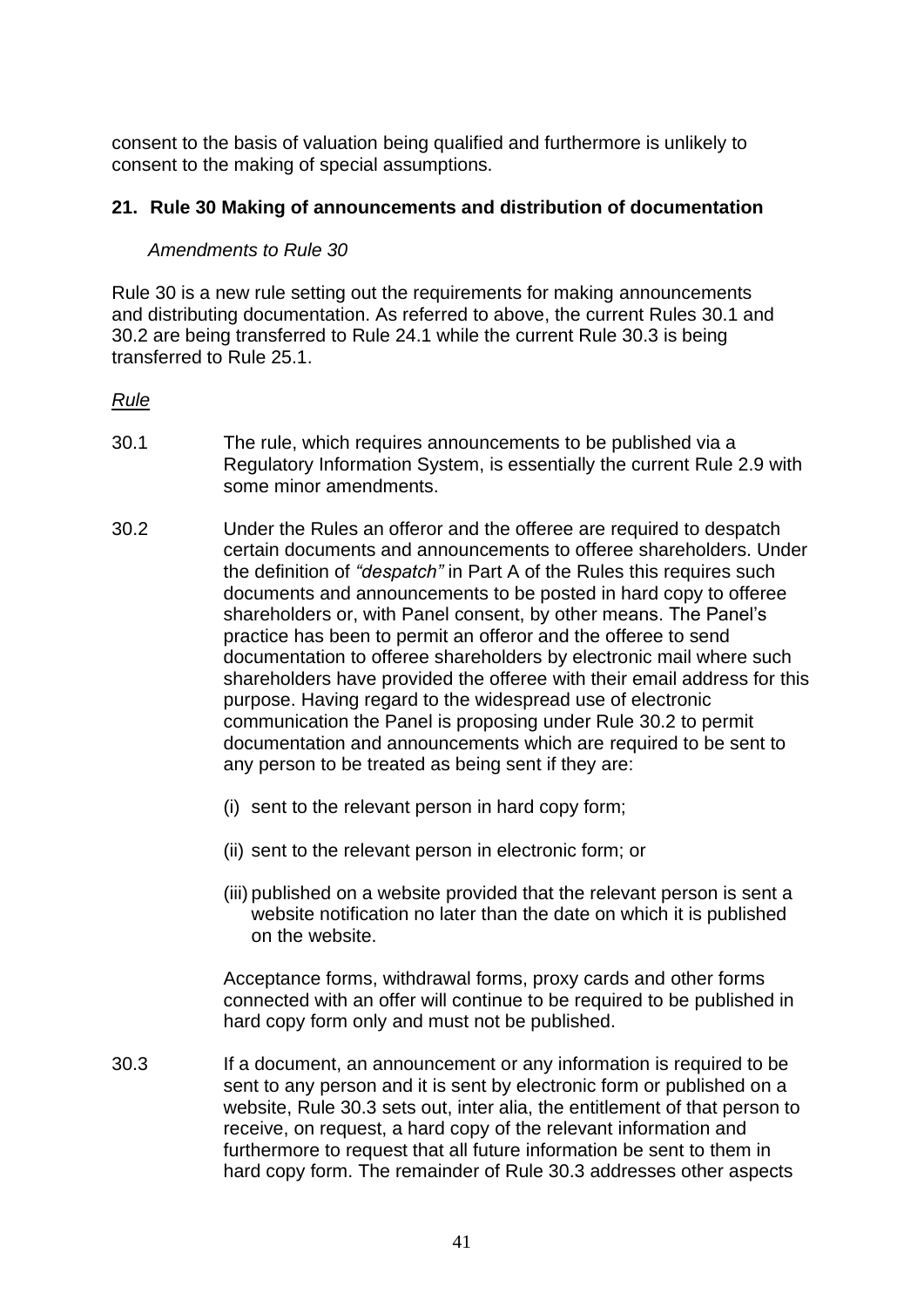associated with the provision of hard copy forms of documents, announcements or any information which are required to be sent to persons entitled to receive such information.

- 30.4 This rule has been transferred from Rule 2.4 of Part A of the Rules, with some minor amendments. The note on the latter rule has also been transferred as a note to Rule 30, with some minor amendments.
- 30.5 This rule has been transferred from the current Rule 19.7, with some minor amendments.
- 30.6 The rule regulates the use of website notifications and sets out, inter alia, the information which must be included in such notifications and the requirement that they be confined to factual and non-controversial information about an offer or a party to an offer and should not include any argument or opinion.

Because of the proposed amendments under Rule 30.2 the definition of *"despatch"* in Part A of the Rules is being deleted and new definitions of *"electronic form", "hard copy form*" and "*website notification"* are being included in Part A of the new Rules.

# **22. Rule 31 Timeframe of the offer**

- 22.1 Amendments to Rule 31
- *Rule*
- 31.2 Paragraphs (d) and (e) of the current rule are, in effect, being amalgamated into a renumbered paragraph (d) in order to clarify when the relevant notice is required to be sent to those offeree shareholders who have not accepted the offer.
- 31.4 Paragraph (a) is being amended with respect to extensions to the offer timetable in a competitive situation to include the 53<sup>rd</sup> day referred to in Rules 2.6(d) and (e) being the day by which a potential offeror must either announce a firm intention to make an offer or announce that it does not intend to make an offer.
- 31.5(d) The rule is being amended to require Panel consent for the inclusion of any reservation to a *"no extension statement"* the primary purpose for which is to ensure that the reservation meets the requirements of Rule 31.5(e). A similar amendment is being made to Rule 32.2(d) in relation to *"no increase statements".*
- 31.5(e) The rule will prohibit an offeror from making a *"no extension statement"* subject to a reservation to set the statement aside which depends solely on the subjective judgements by the offeror or its directors or is within their control. A similar rule is being included under Rule 32.2(e) in respect of *"no increase statements".* These amendments are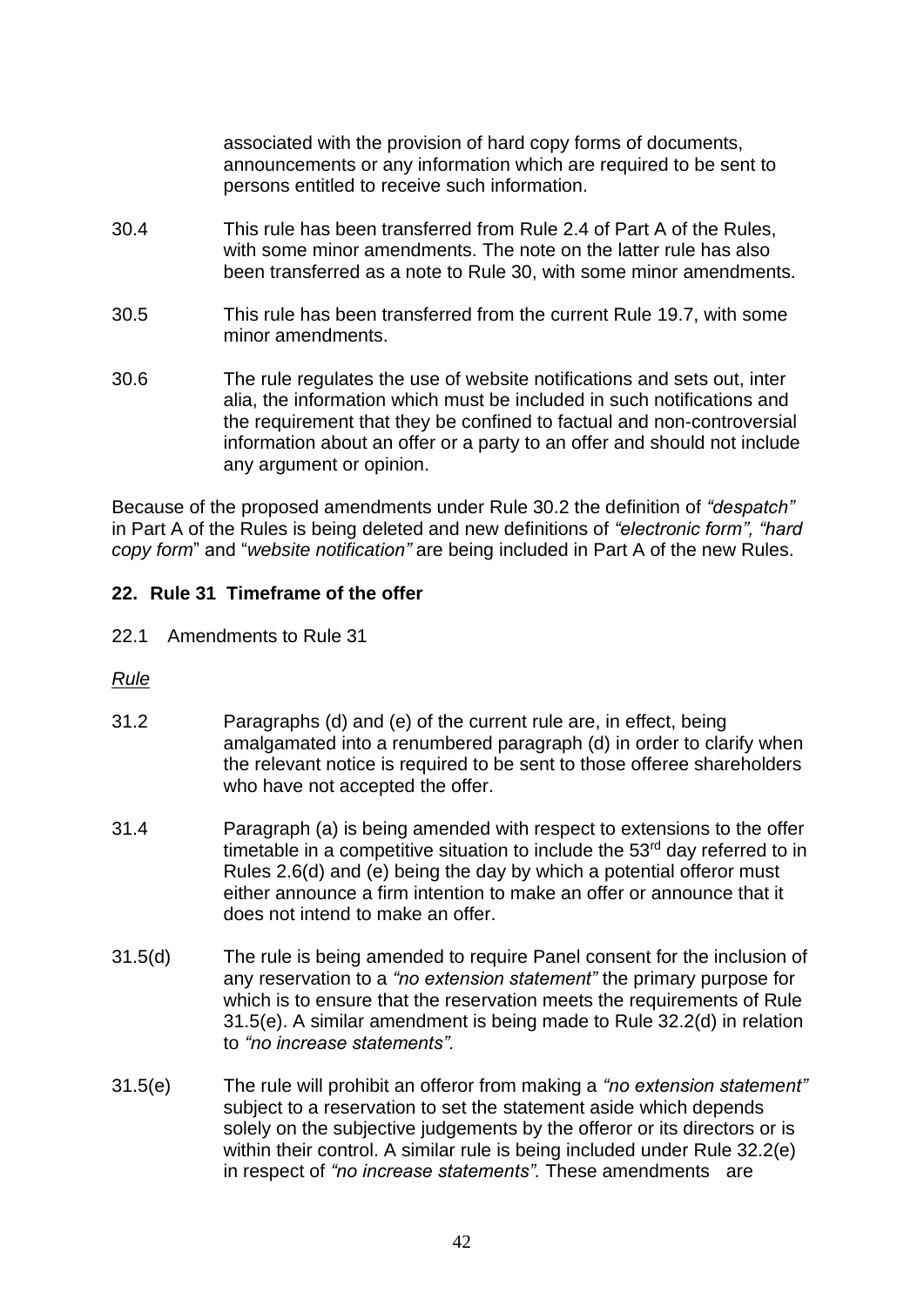consistent with the requirement under Rule 2.5(d) that an offeror that has made a statement in relation to the terms of a possible offer must not include in that statement a reservation which is dependent upon the subjective judgements of the directors of the offeror.

- 31.9 Some minor amendments are being made to include QFBS statements and material acquisitions and disposals in the itemization of those announcements that ought not be made after Day 39 except with the consent of the Panel.
- 22.2 Amendments to the notes on Rule 31

Note 1 on Rule 31.6(a)

An addition to note 1 on Rule 31.6(a) states that where the Panel consents to an extension of Day 60, it will normally also grant an extension to or, if appropriate, reset Day 39, Day 46 and Day 53.

Note 4 on Rule 31.6(a)

This new note states that the Panel will normally grant an extension to Day 60 of an offeror's timetable where the offeree board consents to such an extension and therefore subject to no unreserved *"no extension statement*" or *"no increase statement"* having been made, the offeror will normally be able to revise its offer notwithstanding that the original Day 46 has passed.

#### **23. Rule 32 Revision of an offer**

*23.1 Amendments to Rule 32*

#### *Rule*

- 32.1(b) Similar to the amendment to Rule 31.9 referred to above, some minor amendments are being made to include QFBS statements and material acquisitions and disposals in the itemization of those announcements that ought not be made by the offeror after the date from which it is precluded from revising its offer, except with the consent of the Panel.
- 32.2(d) A similar amendment is being made to that under Rule 31.5(d), as referred to above.
- 32.2(e) A similar amendment is being made to that under Rule 31.5(e), as referred to above.
- 32.5(b) The rule is being amended to clarify the obligations of the offeree in circumstances where the opinion from the representatives of the offeree's employees is not received by the offeree board in good time. In such circumstances the offeree will be required to publish the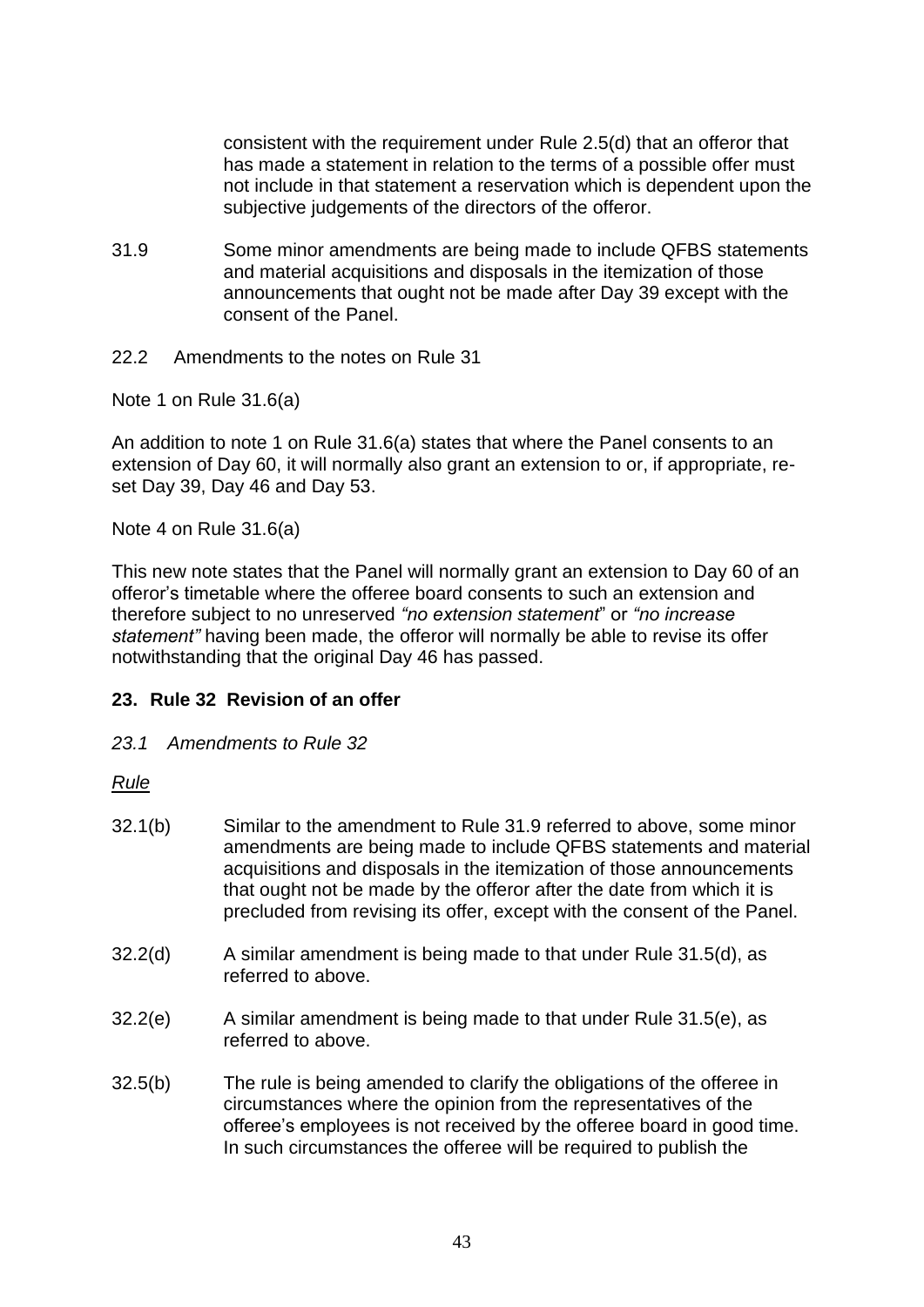opinion on a website and announce to a Regulatory Information Service that it has been so published.

32.6(c) This new rule will require the offeree to inform its employees, or their representatives, of their right to have a separate opinion on the revised offer appended to any offeree board circular published in relation to the revised offer.

#### *23.2 Amendments to the notes on Rule 32*

Note 3 on Rule 32.1

The existing note 3 is being replaced by a more comprehensive note clarifying how the Panel will interpret Rule 32.1(b). The note is derived from the Panel's announcement released on 25 November 2015 in which it set out how Rule 32.1(b) would be interpreted.

Note 4 on Rule 32.1

This is a new note which cross-refers to note 4 on Rule 31.6(a) referred to above.

Note 4 on Rule 32.2

A new note 4 is being added setting out the effect on the offer consideration of an offeree dividend that is paid or becomes payable after the offeror has made a *"no increase statement"* i.e. the offeror will normally be required to reduce the offer consideration by an amount equal to the dividend unless the offeror has stated that offeree shareholders will be entitled to retain the dividend in addition to the offer consideration.

# **24. Rule 35 Restrictions following offers**

*24.1 Amendments to Rule 35*

*Rule*

35.1 The only material amendment being proposed to Rule 35 is the additional prohibition under Rule 35.1(g) which will prohibit an offeror which is subject to Rule 35.1 from purchasing, agreeing to purchase, or making any statement which raises or confirms the possibility that it is interested in purchasing assets which are significant to the offeree. Similar to the proposed amendment to Rule 2.8(c)(i)(7), this additional restriction is being included to avoid the possibility that an offeror might seek to circumvent the restrictions under Rule 35.1 by announcing instead that it was interested in purchasing the assets of the offeree thereby prolonging the siege of the offeree.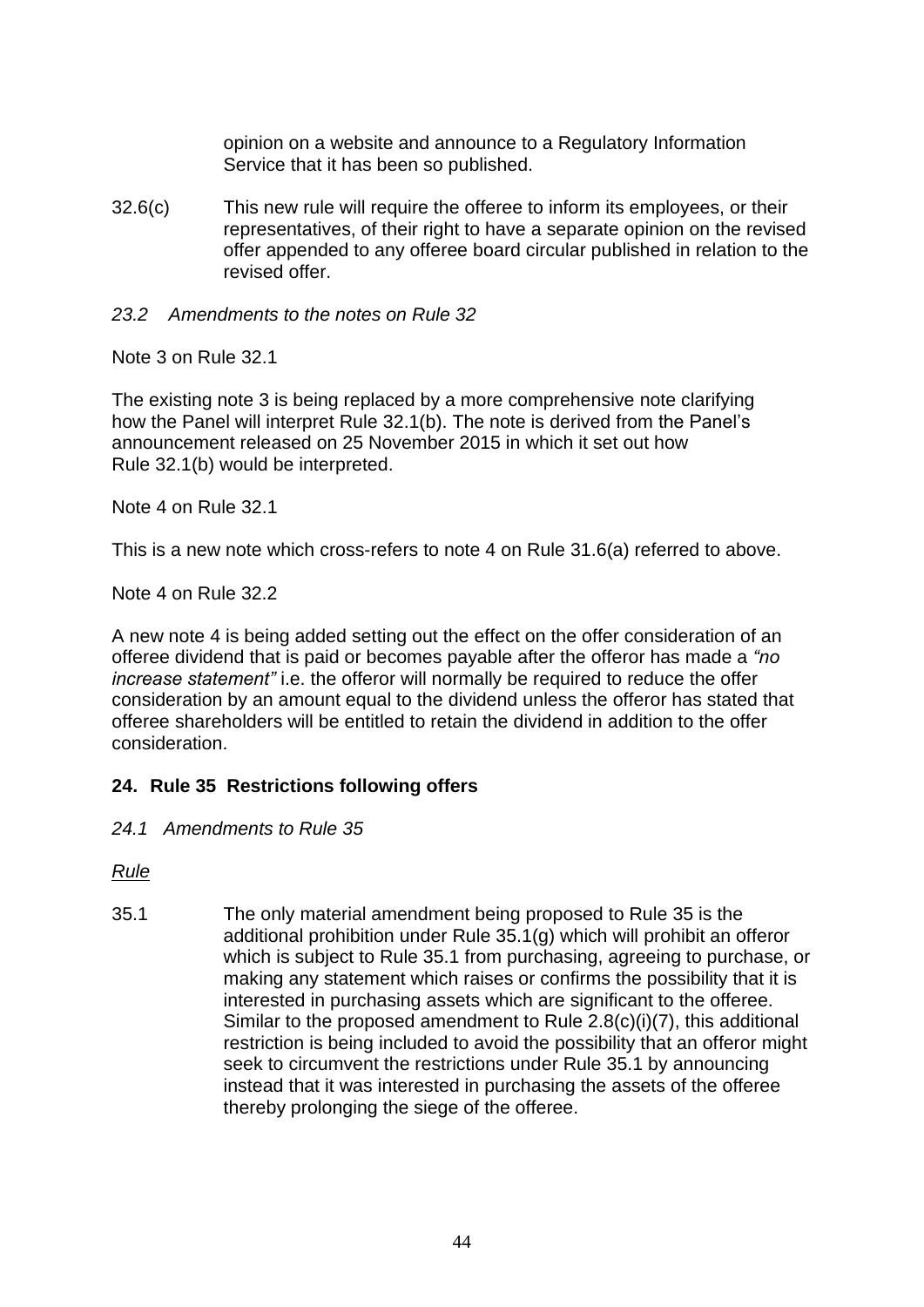#### *24.2 Amendments to the Notes on Rule 35*

Notes 2 and 3 on Rule 35.1

The only material amendments being proposed to the notes on Rule 35 are these additional notes which confirm that the Panel will normally apply the same approach to Rule 35.1(f) and (g) as that set out in notes 5 and 4 on Rule 2.8 respectively.

# **25. Rule 36 Partial offers**

*25.1 Amendments to Rule 36*

*Rule*

- 36.2(b) This rule is being amended to extend the prohibitions under the rule to include the actions prohibited under Rule 35.1(e),(f) and (g). The Panel is of the view that it is appropriate in the context of General Principle 6 to apply such prohibitions in the circumstances referred to in Rule 36.2(b).
- 36.2(d) The rule is being deleted as it is no longer required in light of the new PUSU regime being adopted under Rule 2.
- *25.2 Amendments to the Notes on Rule 36*

Note 3 on Rule 36.1

This new note confirms that Panel consent is likely to be granted to a person to make a partial offer in the case of an offer which could not result in the offeror and any persons acting in concert with it holding securities conferring in the aggregate 30% or more of the voting rights in the offeree.

Note 2 on Rule 36.2

The current note 2 is being amended to confirm that the Panel may consider granting consent under Rule 36.2(b) following a partial offer which could only have resulted in a holding conferring less than 30% of the voting rights in a relevant company.

Note 3 on Rule 36.2

The current note 3 on Rule 36.2 is being deleted as a result of the deletion of Rule 36.2(d).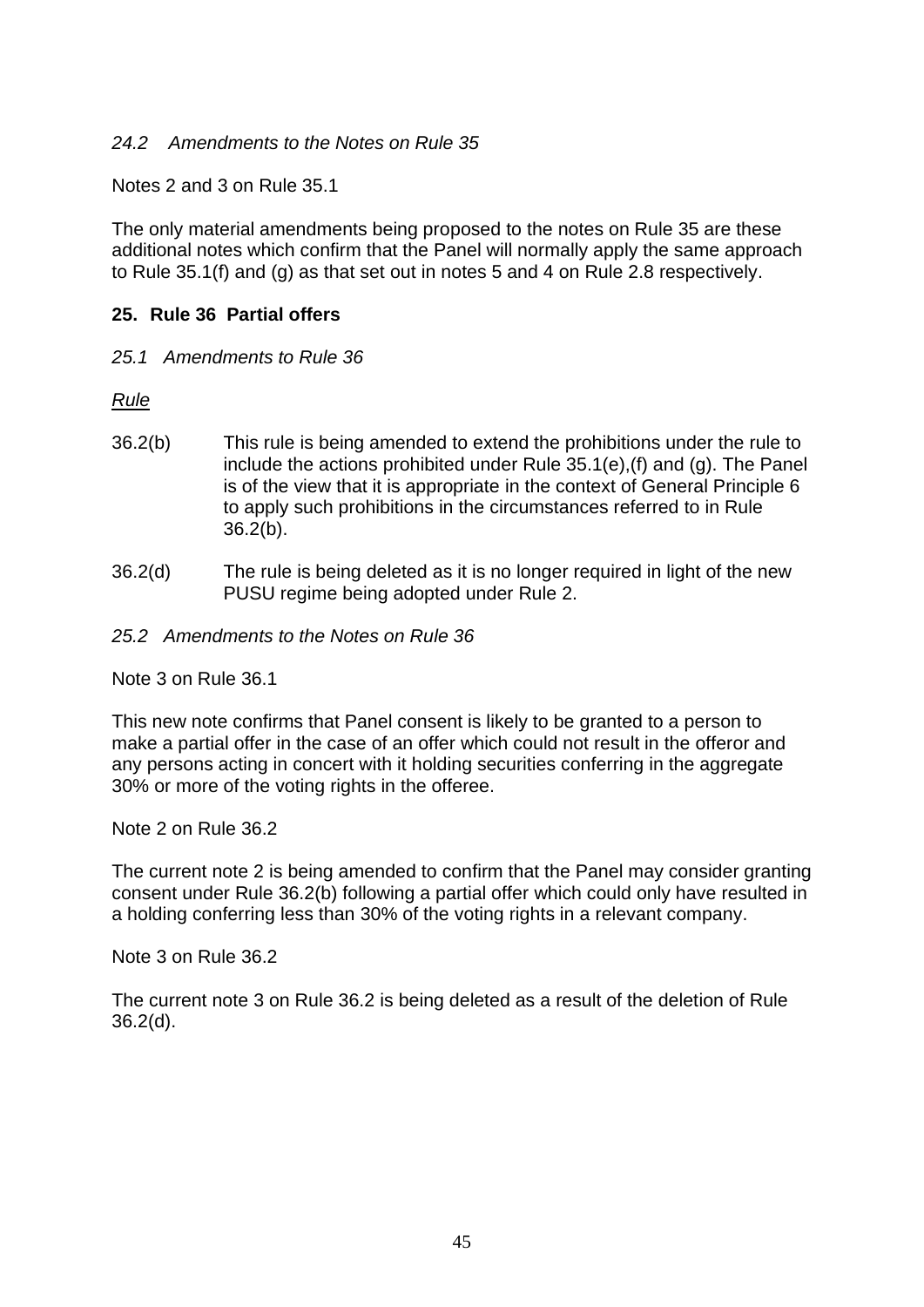# **26. Rule 38 Dealings by connected exempt principal traders**

# *Amendments to Rule 38*

The only material changes being made to Rule 38 are those set out in a new Rule 38.6 which extends the opening position disclosure requirements set out in Rule 8 to exempt principal traders connected with the offeror or the offeree which do not have recognised intermediary status or which do have such status but which hold any interest or short position in any relevant securities of the offeror or of the offeree in a proprietary capacity.

As a result of the above changes the Rule 38.5 Disclosure Forms in Appendix 3 of the Rules are being amended. The amended Disclosure Forms are set out in Appendix 3.

# **27. Rule 41 / Appendix 4 Takeovers by scheme of arrangement**

*27.1 Amendments to the Notes on Rule 41*

#### Note 1 on Rule 41.1

The Panel Executive has had a practice over many years of reviewing a draft of the scheme of arrangement document prior to it being circulated to offeree shareholders. The purpose of such a practice is to avoid a situation where the scheme timetable might be disturbed as a result of the Panel having a material issue with the content of the document following its publication which cannot be resolved without the offeree reverting to the High Court prior to the holding of the court meeting. A new note 1 on Rule 41.1 states that while the Panel Executive may review and comment on documents provided to the Panel under Rule 41.1, such review and comment should not be considered to constitute approval of any such document or any part of its contents for any purpose of the Rules and the fact that the Panel Executive has or has not reviewed or commented on any such document will not limit the statutory rights of the Panel.

#### *27.2 Amendments to Appendix 4*

- Section 3(1) & (2) Under the new PUSU regime outlined above, Rules 2.6(d) and (e) prescribe when a potential offeror must clarify their intentions regarding an offer. These rules are being replaced in a scheme by the new rules set out in paragraphs (1) and (2) of section 3 and, in summary, will require the potential offeror to clarify its intentions no later than 5.00pm on the seventh day prior to the date of the general meeting.
- Section 3(2) The current section 3(2) is being deleted as the amendments to the current Rule 2.6 (moved to Rule 2.10) render it unnecessary.